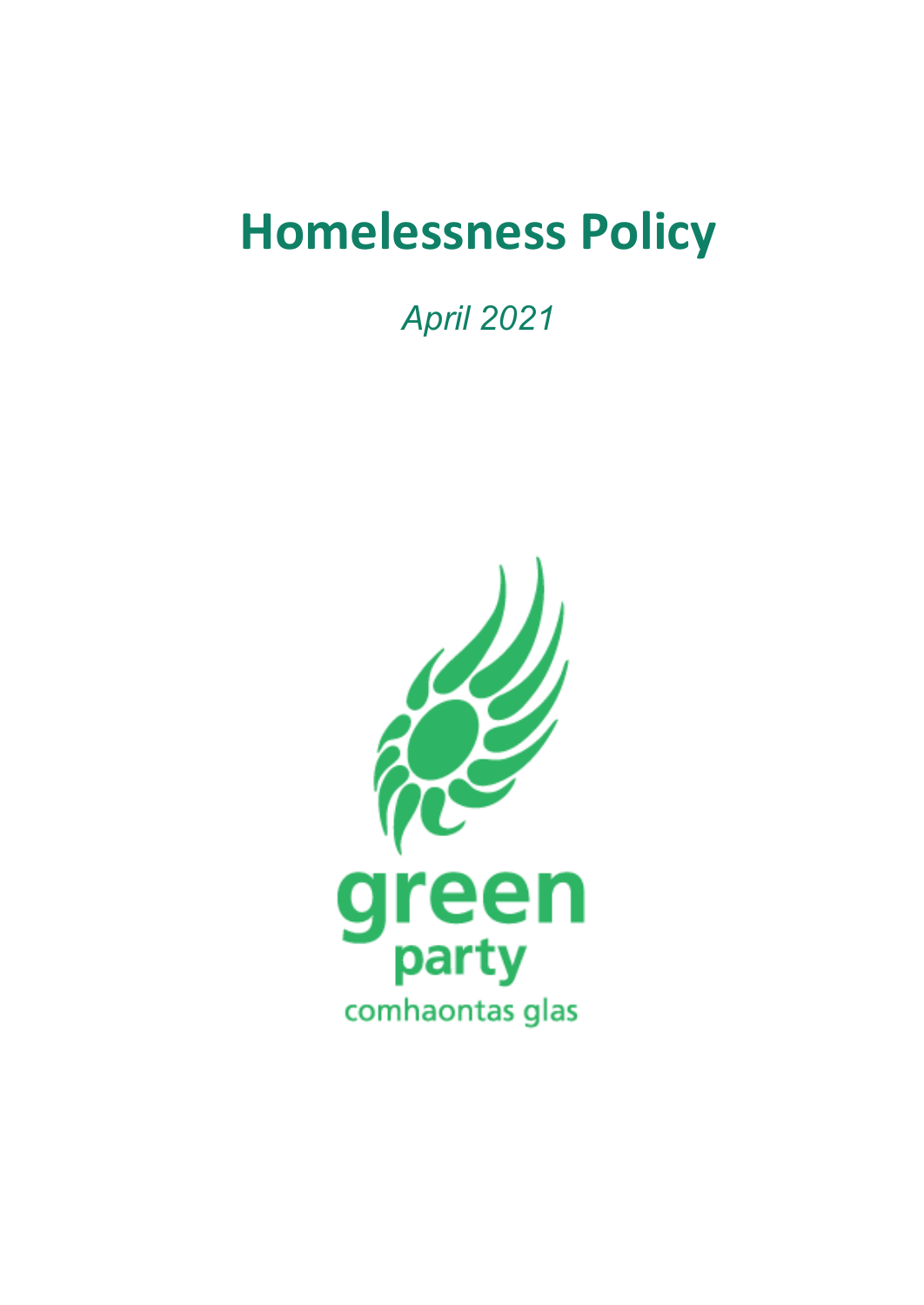# **Table of Contents:**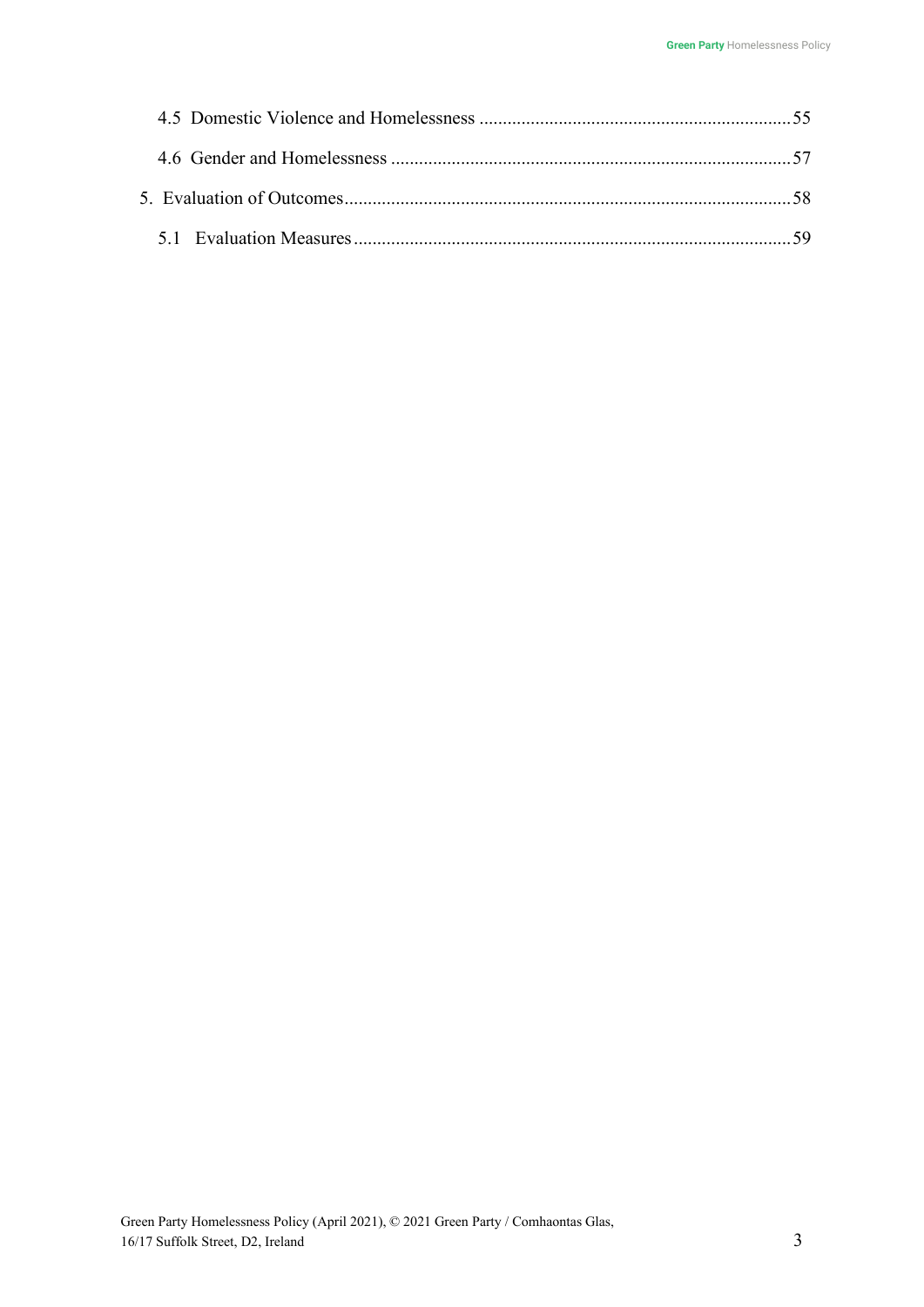# <span id="page-3-0"></span>**List of Abbreviations**

Adverse childhood experiences (ACEs) Approved Housing Bodies (AHB) Health Service Executive (HSE) Housing Assistance Payment (HAP) Local authorities (LAs) Local Traveller Accommodation Consultative Committee (LTACC) Minimum Essential Standard of Living (MESL) National Quality Standards Framework (NQSF) Notice of termination (NOT) Non-governmental organizations (NGOs) Officer of the High Commissioner on Human Rights (OHCHR) Ombudsman for Children's Office (OCO) One night only (ONO) Pathway Accommodation and Support System (PASS) Personal protective equipment (PPE) Private rental sector (PRS) Reception and Integration Agency (RIA) Rental Accommodation Scheme (RAS) Residential Tenancies Board (RTB) Sustainable Development Goals (SDGs)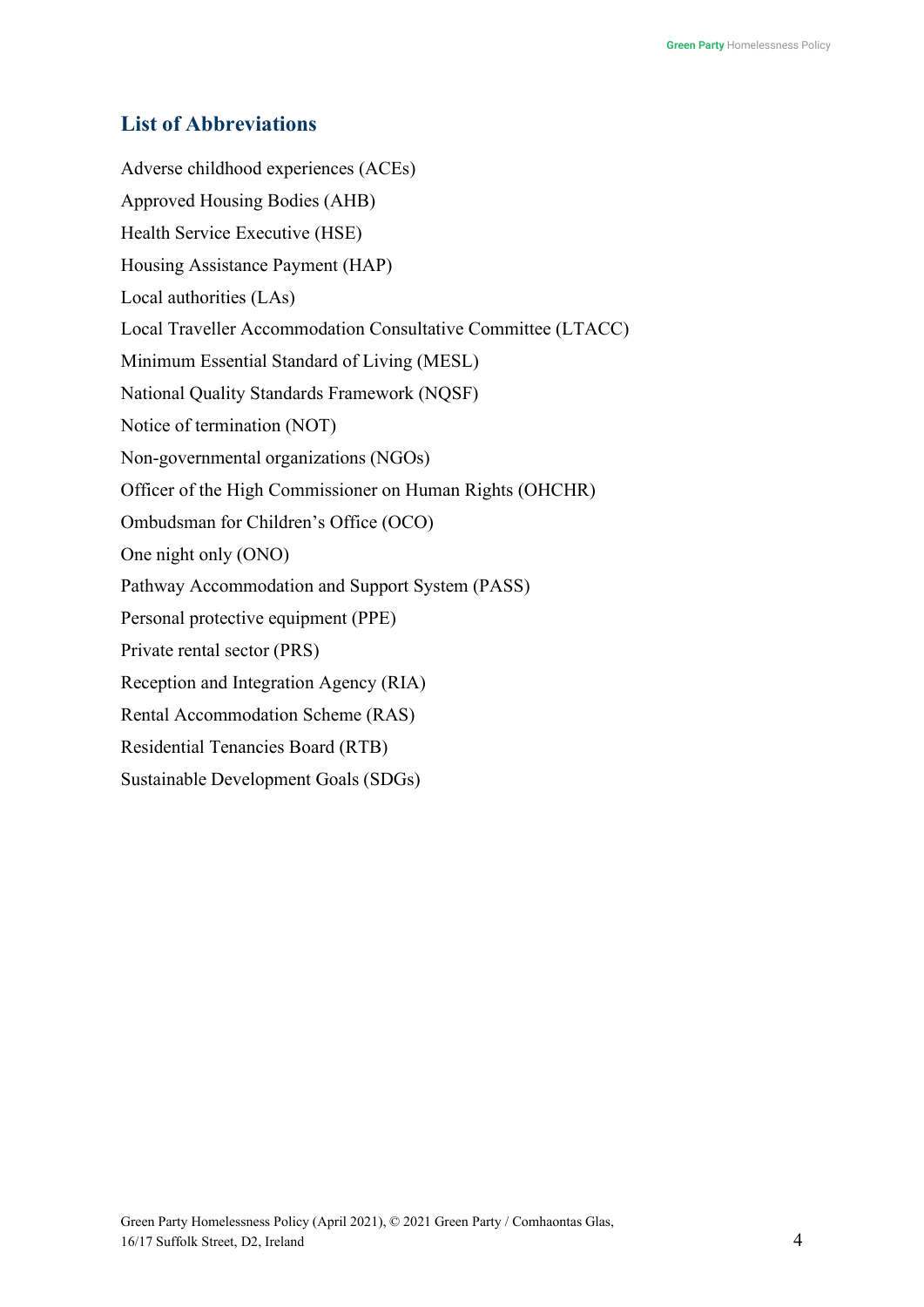# <span id="page-4-0"></span>**1. Executive Summary and Key Points**

The struggle with homelessness has now been recognised as a widespread social problem, despite the individual perspective dominating for much of the history of social policy in Europe. In Ireland, this acknowledgement was led by non-governmental organizations (NGOs) who have implemented a rights-based Housing First philosophy, but without adequate resources to roll this out State-wide. The Rebuilding Ireland Implementation Plan 2018-2021 recognised Housing First as a highly effective programme to end long-term homelessness and the need for rough-sleeping. It commits to extending the plan State-wide. However, it has been shown that there are barriers to fidelity to Housing First principles. There is insufficient access to adequate and affordable housing, inadequate and inconsistent resources, and a lack of focus on the most vulnerable. Questions also arise in relation to the capacity for service providers to coordinate at the level required, and a lack of support and training for practitioners. Research conducted for the Irish context may be insufficient to implement the Plan effectively and we continue to see a lack of success in achieving Housing First outcomes for various types of homelessness in Ireland, including families and children, and rough sleeping.<sup>1[2](#page-4-2)</sup>

With regard to the Covid-19 pandemic, congregate residential settings such as family hubs, direct provision, homeless hostels, halting sites, and overcrowded housing do not meet best practices that protect vulnerable populations from infection. The Green Party recognises the Officer of the High Commissioner on Human Rights (OHCHR), COVID-19 Guidance 'Protecting those living in homelessness, by Leilani Farha Special Rapporteur on the right to adequate housing', which states:

Housing has become the frontline defence against the coronavirus.

Home has rarely been more of a life-or-death situation.<sup>3</sup>

The homeless population especially is a medically high-risk population, disproportionately affected by disease, such as lung cancer and COPD, which increases their susceptibility to

<span id="page-4-1"></span><sup>&</sup>lt;sup>1</sup> Social care/Institute of Technology Carlow. Dowling, D (2018) An Exploration of the Housing First Approach from Practitioner Perspectives https://socialcareireland.ie/wp-content/uploads/2018/11/SCI-Presentation-David-Dowling.pdf <sup>2</sup> Social Justice Ireland (2020) Housing First Key to addressing Homelessness http[s://www.socialjustice.ie/content/policy-issues/housing-](http://www.socialjustice.ie/content/policy-issues/housing-)

<span id="page-4-2"></span>first-key-addressing-homelessness

<span id="page-4-3"></span><sup>3</sup> http[s://www.ohchr.org/Documents/Issues/Housing/SR\\_housing\\_COVID-19\\_guidance\\_homeless.pdf](http://www.ohchr.org/Documents/Issues/Housing/SR_housing_COVID-19_guidance_homeless.pdf)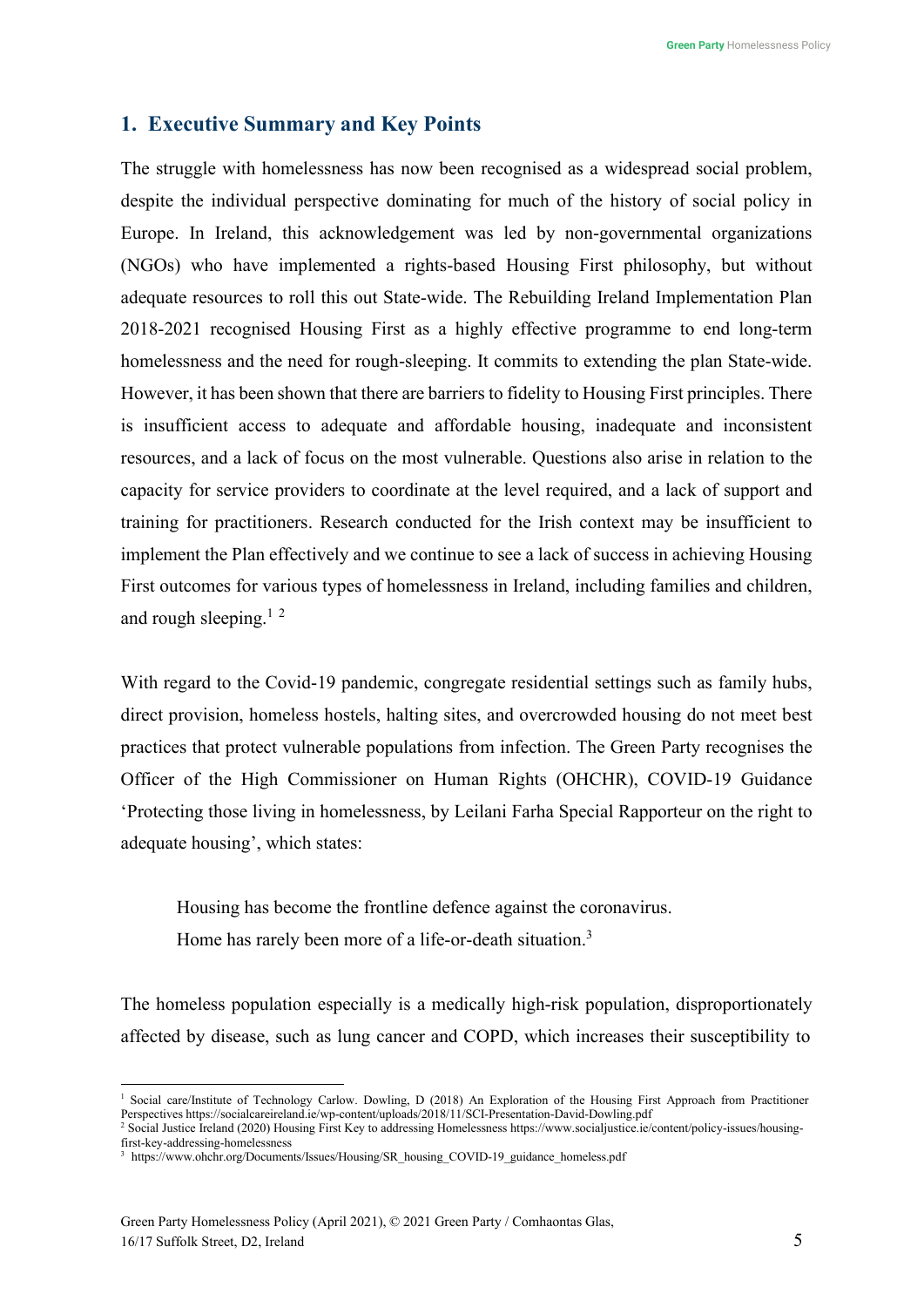Covid-19. A lack of adequate housing increases risk for both this vulnerable population, and the wider population.

The Green Party recognises the success of the Housing First strategy in other jurisdictions and sees it as fundamental to the elimination of homelessness and need for rough sleeping in Ireland. We therefore welcome the publication of the Housing First National Implementation Plan 2018-2021<sup>[4](#page-5-0)</sup>. However, bearing in mind the OHCHR guidance on Covid-19 and protecting those living in homelessness, this must be adequately and evenly resourced with a focus on the most vulnerable and key affected groups. Attention must be given to supporting practitioners to implement the Housing First Model. There must be access to adequate and affordable housing, effective coordination between service providers, relevant supports and training for practitioners, and further research conducted for the Irish context. This must be implemented with urgency, along with the extensive conversion of emergency hostel and shelter spaces into supported independent apartments. There is a clear message from pathways biographies that there needs to be more early intervention and attention to the structural causes and individual risk factors that lead to homelessness. We need to better resource flexible preventative services in our communities, and deliver safe, own-door, affordable shelter stable, permanent homes for all types of households. We need to see housing as more than shelter, but rather as an integrated part of a neighbourhood, and a means to individual, family, and community wellbeing, in order to carry out our responsibilities according to the Sustainable Development Goals (SDGs).<sup>[5](#page-5-1)</sup> Tackling Ireland's homelessness crisis addresses our responsibility to the following SDGs:

No Poverty (1) Zero Hunger (2), Good Health and Well-Being (3), Decent Work and Economic Growth (8) Industry Innovation and Infrastructure (9), Sustainable Cities and Communities  $(11)$ , and Partnerships  $(17)$ <sup>6</sup>.

<span id="page-5-0"></span><sup>4</sup> http[s://www.h](http://www.housing.gov.ie/sites/default/files/publications/files/housing_first_implementation_plan_2018.pdf)o[using.gov.ie/sites/default/files/publications/files/housing\\_first\\_implementation\\_plan\\_2018.pdf](http://www.housing.gov.ie/sites/default/files/publications/files/housing_first_implementation_plan_2018.pdf)

<span id="page-5-1"></span><sup>5</sup> Design Council Towards better integration of urban design and mental health promotion, Designing good mental health into cities: the next frontier for urban design*,* https:[//www.designcouncil.org.uk/news-opinion/designing-good-mental-health-cities-next-frontier-urban](http://www.designcouncil.org.uk/news-opinion/designing-good-mental-health-cities-next-frontier-urban-)design

<span id="page-5-2"></span><sup>6</sup> Sustainable Development Goals Partnership Platform: Accelerating the 2030 Agenda for Sustainable Development: Center for Comprehensive Homeless Services https://sustainabledevelopment.un.org/partnership/?p=36653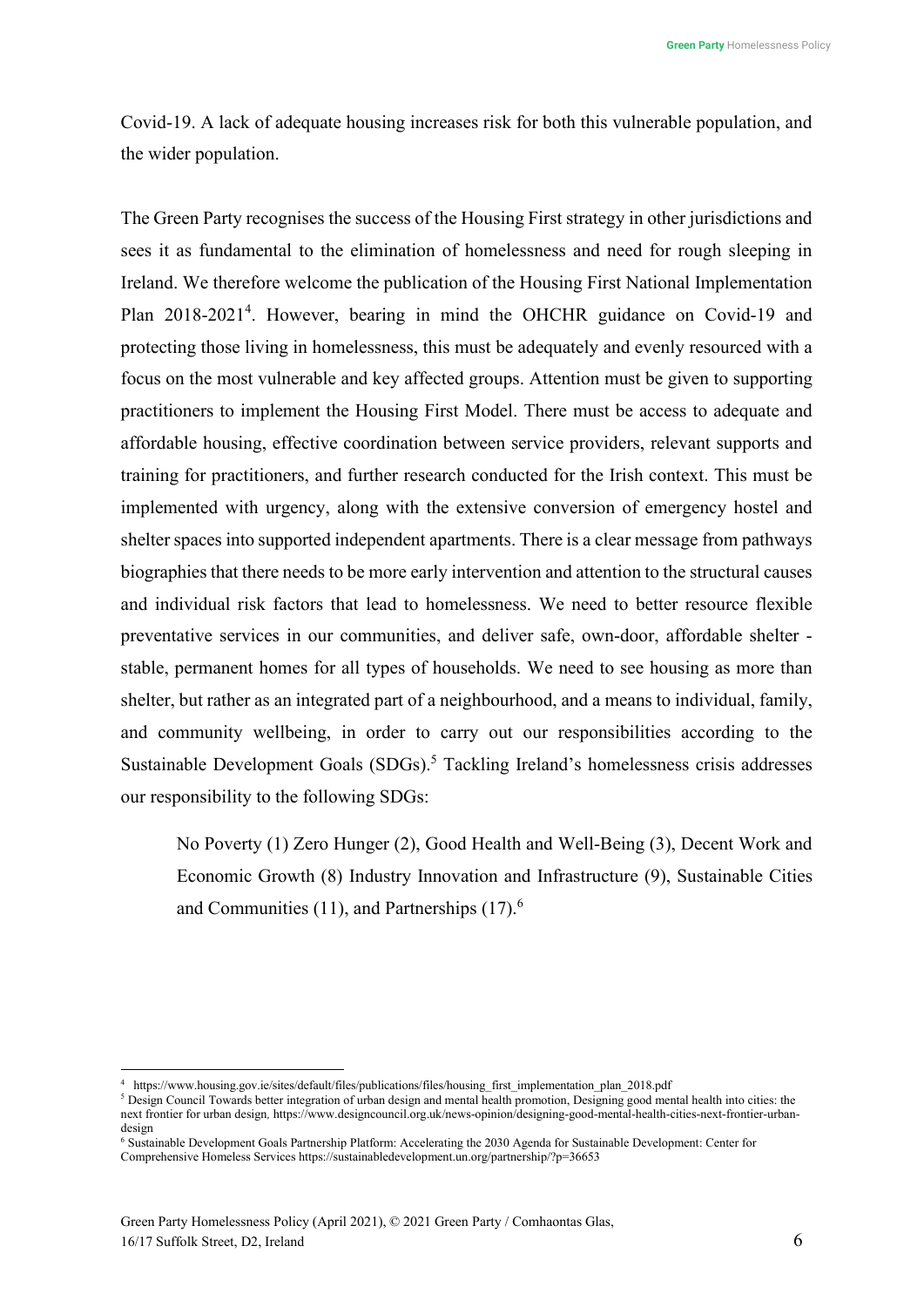# <span id="page-6-0"></span>**1.1 Policy Summary**

# <span id="page-6-1"></span>**1.1.1 Prevention**

- Put in place a National Housing Plan, which sees adequate housing as a human right, and enshrines and mainstreams the principles of the 2030 Agenda for SDGs throughout the sector. The National Housing Plan must address low housing stock and insufficient affordable and social housing supply. The provision of sufficient affordable and adequate housing is imperative to delivering the 2030 Agenda for SDGs.
- Rent supplement schemes must cease to be used as a quasi-social housing sector. Those allocated the Housing Assistance Payment (HAP) should not be considered to have had their long-term housing needs met and not be removed from the housing list. There must be rationalisation of all rent supplements, with equal income thresholds for everyone applying for support.
- Address inadequacies in the Residential Tenancies (Amendment) Act 2019 such as the 28-day notice period to vacate a rental property, and the six-year lease system.<sup>7</sup> Improve dispute resolution procedures. Tenancy sustainment supports should be offered to social and PRS tenants who have received a warning, before legal action is taken and notice of termination (NOT) given.<sup>8</sup>
- Develop and adequately resource the implementation of a Family Homelessness Strategy.<sup>9</sup>
- Develop and adequately resource the implementation of an End Youth Homelessness Strategy as well as adequately resourcing and implementing the National Aftercare Policy for Alternative Care, and the Protocol on Young People Leaving State Care.<sup>[10](#page-6-5)[11](#page-6-6)</sup>

<span id="page-6-2"></span><sup>7</sup> Residential Tenancies Board (RTB) Security of Tenure http[s://www.r](http://www.rtb.ie/beginning-a-tenancy/security-of-tenure)t[b.ie/beginning-a-tenancy/security-of-tenure](http://www.rtb.ie/beginning-a-tenancy/security-of-tenure)

<span id="page-6-3"></span><sup>8</sup> Focus Ireland (2019) **Will changes to the Residential Tenancies Act Prevent Homelessness?** http[s://www.focusireland.ie/will-changes-to-the-residential-tenancies-act-prevent-homelessness/](http://www.focusireland.ie/will-changes-to-the-residential-tenancies-act-prevent-homelessness/)

<span id="page-6-4"></span><sup>&</sup>lt;sup>9</sup> Family Homelessness in Dublin: Causes, Housing Histories, and Finding a Homehttp[s://www](http://www.focusireland.ie/wp-).[focusireland.ie/wp-](http://www.focusireland.ie/wp-)

content/uploads/2019/09/Research-Briefing-No-1-Interactive.pdf

<span id="page-6-5"></span><sup>&</sup>lt;sup>10</sup> Irish Coalition to End Youth Homelessness, Rebuilding Ireland. http[s://www.endyouthhomelessness.ie/youth-homelessness/rebuilding](http://www.endyouthhomelessness.ie/youth-homelessness/rebuilding-)ireland/

<span id="page-6-6"></span><sup>11</sup> http[s://www.tusla.ie/services/alternative-care/after-care/national-aftercare-policy-for-alternative-care/](http://www.tusla.ie/services/alternative-care/after-care/national-aftercare-policy-for-alternative-care/)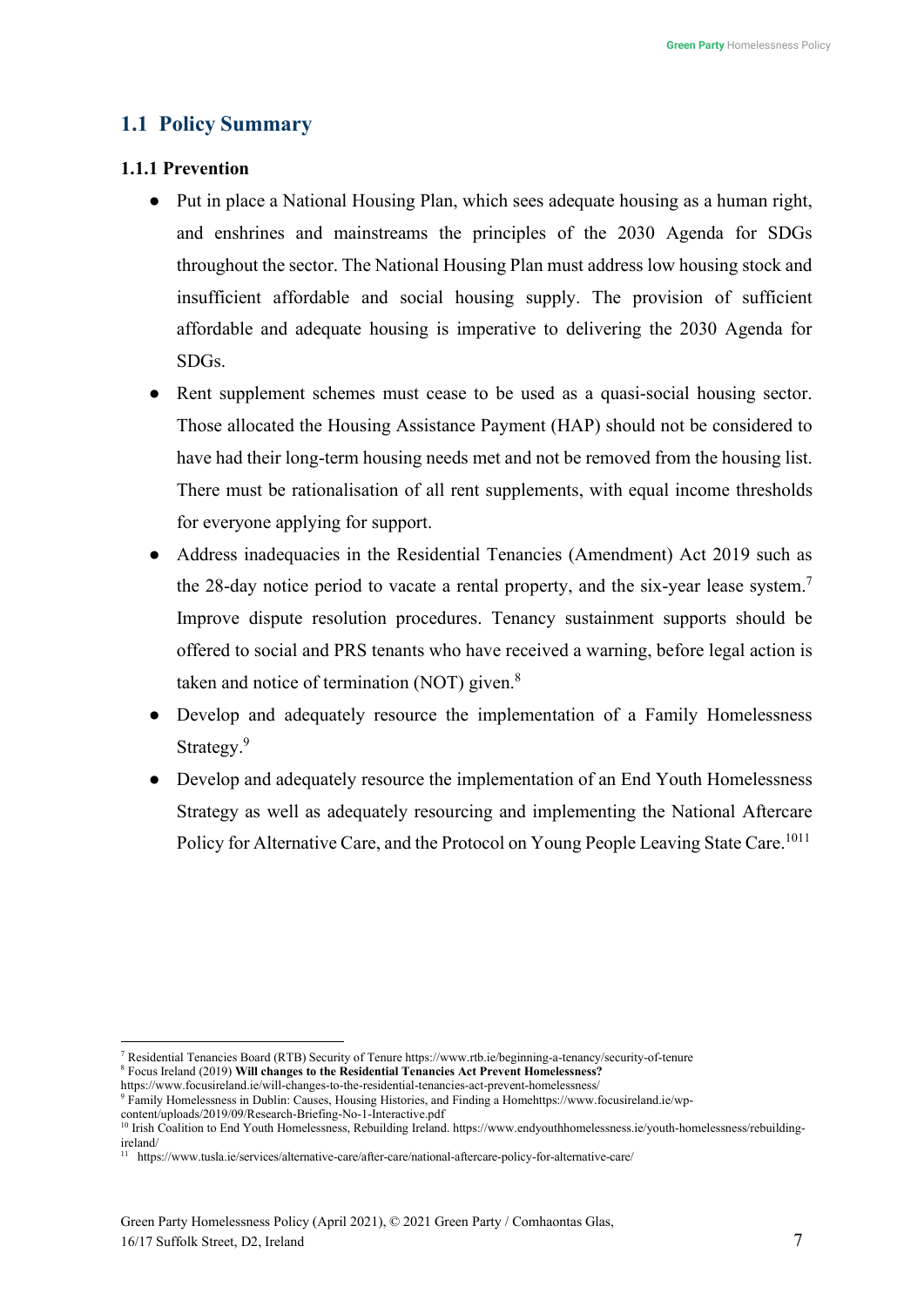# <span id="page-7-0"></span>**1.1.2 Housing First**

- The Housing First National Implementation Plan  $2018-2021^{12}$  is welcomed by the Green Party, and we propose that this strategy is given the strong funding commitment and political will needed to achieve the success it has achieved in other jurisdictions.<sup>13</sup>
- Housing First workers must have the capacity to deliver the core principles of Housing First. Caseloads must be small with numbers depending on intensity of service, they must be supported and heard, and the risks associated with lone workers and new risks from COVID-19 addressed.<sup>[14](#page-7-5) [15](#page-7-6)</sup> <sup>[16](#page-7-7)</sup>
- Housing First must be facilitated to address the needs of the most vulnerable or key affected and underserved groups who must be enabled to access services, and served using wraparound services such as Inclusion Health and the Case Management Approach.
- Community support for Housing First projects must be negotiated.

# <span id="page-7-1"></span>**1.1.3 Evaluation**

- The Minister for Housing, Local Government and Heritage will evaluate the Housing First programme to assess the effectiveness of outcomes, and fidelity to the core principles of Housing First.
- This data will be used to ensure adherence to and resourcing of the Housing First programme, and monitor and improve outcomes.

# <span id="page-7-2"></span>**2. Introduction**

According to the Housing Act,  $1988^{17}$ , a person is regarded as homeless by a housing authority if:

<span id="page-7-3"></span><sup>&</sup>lt;sup>12</sup> http[s://www.h](http://www.housing.gov.ie/sites/default/files/publications/files/housing_first_implementation_plan_2018.pdf)o[using.gov.ie/sites/default/files/publications/files/housing\\_first\\_implementation\\_plan\\_2018.pdf](http://www.housing.gov.ie/sites/default/files/publications/files/housing_first_implementation_plan_2018.pdf)

<span id="page-7-4"></span><sup>&</sup>lt;sup>13</sup> The Finnish Homelessness Strategy An International Review Nicholas Pleace, Dennis Culhane, Riitta Granfelt and Marcus Knutagård, 2015. https://helda.helsinki.fi/bitstream/handle/10138/153258/YMra\_3en\_2015.pdf?sequence=5

<span id="page-7-5"></span><sup>&</sup>lt;sup>14</sup> Dowling D; (2018) An Exploration of the Housing First Approach from Practitioner Perspectives. Social Care Ireland, <https://socialcareireland.ie/wp-content/uploads/2018/11/SCI-Presentation-David-Dowling.pdf>

<span id="page-7-6"></span><sup>&</sup>lt;sup>15</sup> Housing First National Implementation Plan2018-2021 http[s://www.h](http://www.homelessdublin.ie/content/files/Housing-First-Implementation-)o[melessdublin.ie/content/files/Housing-First-Implementation-](http://www.homelessdublin.ie/content/files/Housing-First-Implementation-)Plan-2018-2021-final.pdf

<span id="page-7-7"></span><sup>&</sup>lt;sup>16</sup> Pleace, N; (2017) Housing First Guide Europe https://housingfirsteurope.eu/assets/files/2017/03/HFG\_full\_Digital.pdf

<span id="page-7-8"></span><sup>17</sup> <http://www.irishstatutebook.ie/eli/1988/act/28/enacted/en/html>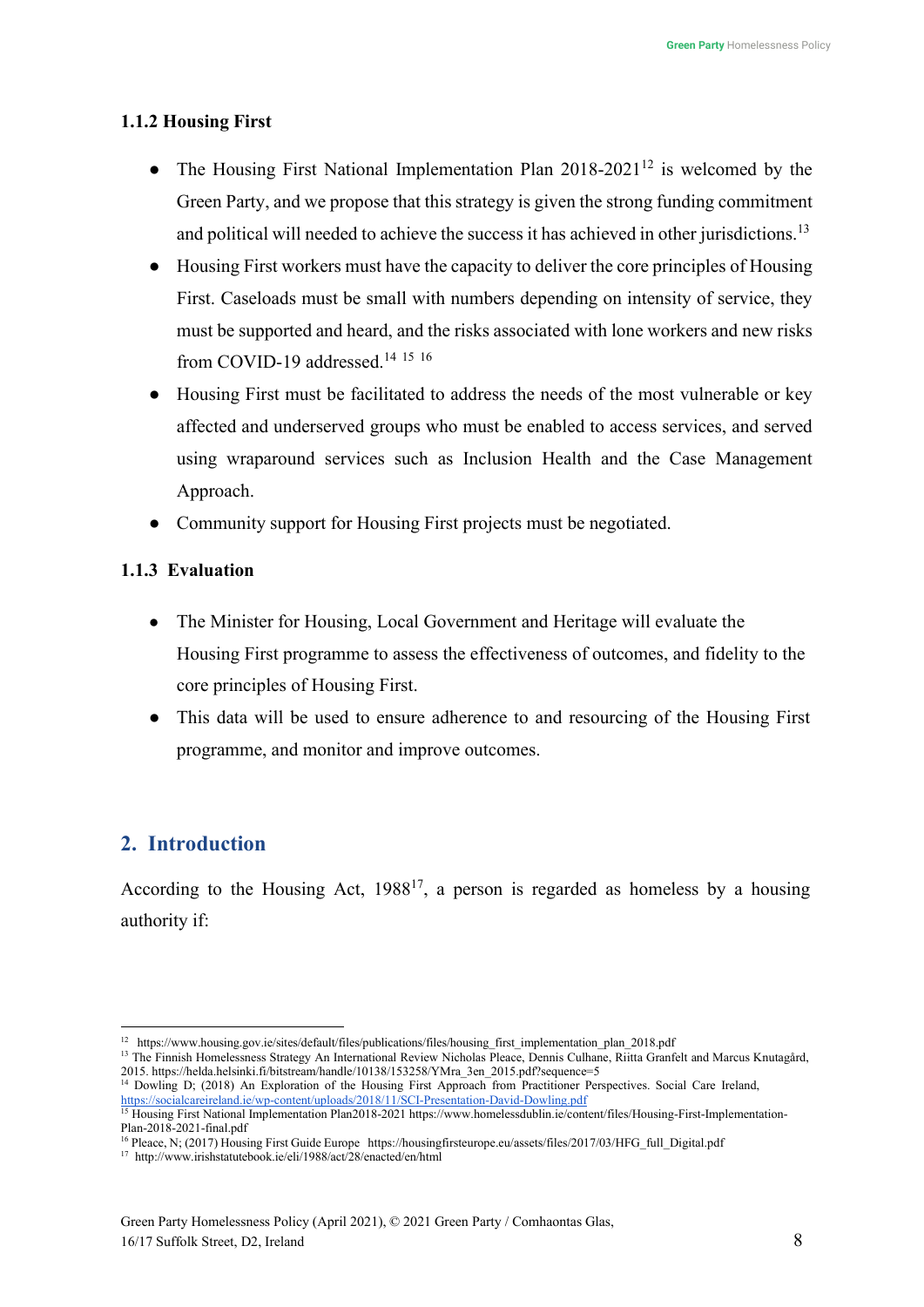(a) there is no accommodation available which, in the opinion of the authority, he, together with any other person who normally resides with him or who might reasonably be expected to reside with him, can reasonably occupy or remain in occupation of, or

(b) he is living in a hospital, county home, night shelter or other such institution, and is so living because he has no accommodation of the kind referred to in paragraph (a),

and he is, in the opinion of the authority, unable to provide accommodation from his own resources.

Neither this Act, nor the Housing (Miscellaneous Provisions) Act 2009, compel local authorities (LAs) to provide housing to homeless people. However, they do give them responsibility to carry out a housing need assessment using the number of people assessed as being in need of housing who are registered with the local authority, and to consider and respond to their needs. The Green Party believes that adequate housing is a human right, and therefore that LAs must be resourced adequately to meet this right. At present, LAs can house people who are homeless from their own housing stock, through Approved Housing Bodies (AHB), or to provide money through a rent supplement such as HAP for the homeless person to source their own accommodation in the private sector.<sup>18</sup>

People represented in homeless figures may be in family hubs, hostels or shelters, or in various institutions. People not accounted for in homeless figures are those sleeping rough, and the hidden homeless (described as households in 'unsuitable accommodation due to particular housing circumstances', reasonable requirement for separate accommodation, 'unsuitable accommodation due to exceptional medical or compassionate grounds, 'overcrowded accommodation and 'unfit accommodation.)<sup>19</sup>. The government commitment to eliminate the need to sleep rough in Ireland by 2016, has not been met. This is despite research showing rough sleeping to be socially excluding, and a pathway to poor mental and physical health including early onset of chronic disease and a shorter life-expectancy[.20](#page-8-2)

<span id="page-8-0"></span><sup>&</sup>lt;sup>18</sup> Dublin Region Homeless Executive. **Policy and legislation.** Key legislation relating to homelessness in Ireland includes the Health Act, 1953 and Childcare Act, 1991, the Housing Act 1988 and most recently the Housing (Miscellaneous Provisions) Act 2009. http[s://www.h](http://www.homelessdublin.ie/info/policy)o[melessdublin.ie/info/policy](http://www.homelessdublin.ie/info/policy)

<span id="page-8-1"></span><sup>&</sup>lt;sup>19</sup>https://data.oireachtas.ie/ie/oireachtas/committee/dail/32/joint\_committee\_on\_housing\_planning\_and\_local\_government/submissions/20 18/2018-11-08\_opening-statement-professor-eoin-o-sullivan-school-of-social-work-and-social-policy-tcd\_en.pdf

<span id="page-8-2"></span><sup>&</sup>lt;sup>20</sup> A Profiling Study of Physical function and Performance in Inpatient Adults Experiencing Homelessness a St. James's Hospital <http://www.tara.tcd.ie/bitstream/handle/2262/92838/21.06.20%20Thesis%20Final%20submission%20MSC%20for%20TARA.pdf?sequen> ce=1&isAllowed=y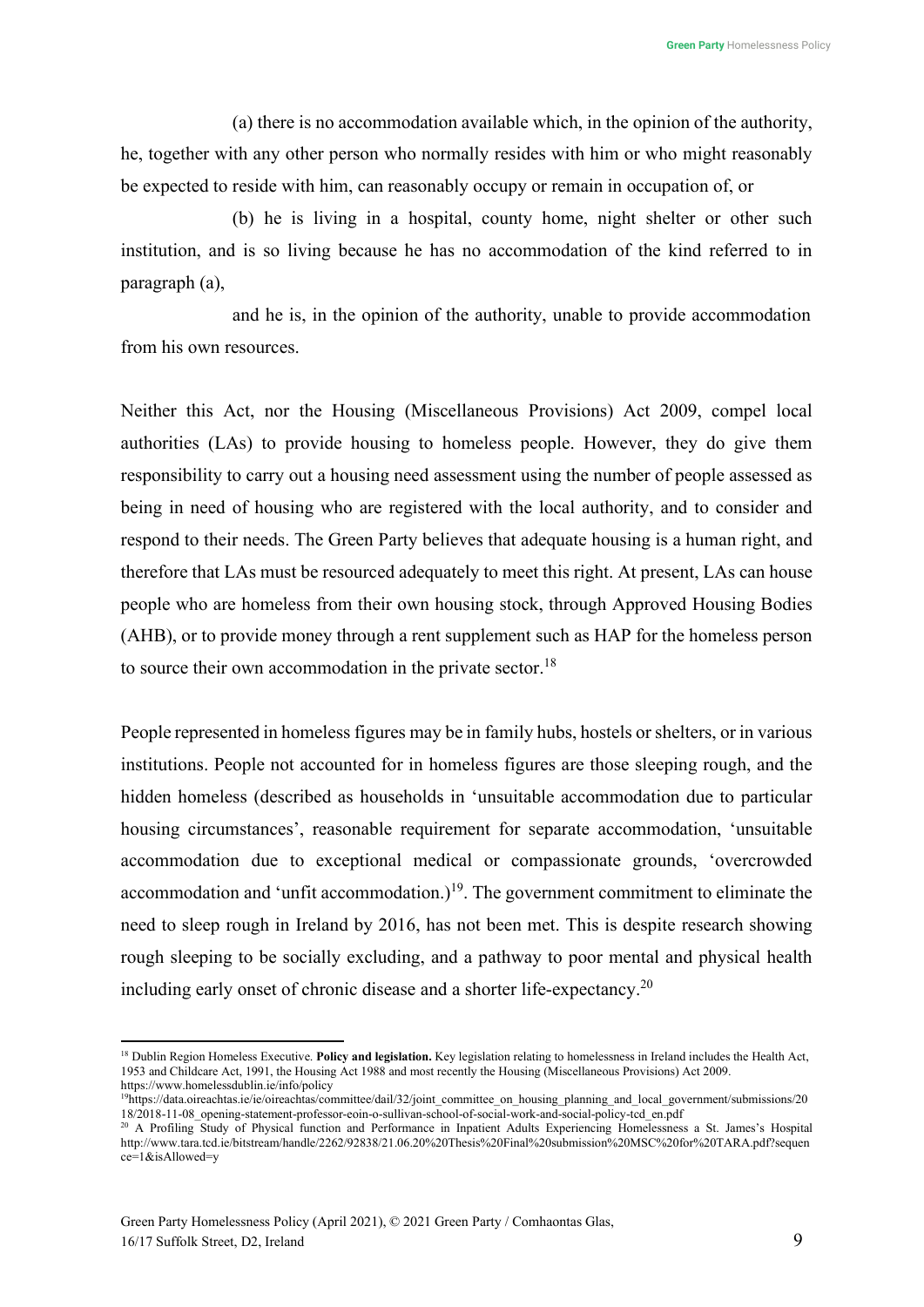The emergency services system has been called 'not fit for purpose' by Peter McVerry. Not only is the system fraught with hurdles for people trying to gain access to emergency accommodation, but also there are only enough beds during the Cold Weather Initiative season, and even when access is gained, safety is an issue, with users being robbed, assaulted or offered drugs. McVerry also criticises the system as people have to ring each day to gain access to a bed for that night, providing no security or stability.<sup>21</sup> Qualitative research has found that emergency accommodation, specifically hostels and shelters, can be very stressful for people experiencing homelessness, with interactions between the person and the environment varying, dynamic, emergent, and changing over environment and time. Perceptions or experience of threats, violence or harm, not liking being around other people, the threat of, or actual exploitation, victimisation, theft of alcohol and other drugs, theft of precious belongings and paperwork including identification, all challenge people using the service. This makes coping strategies such as substance use difficult to resist, while at the same time, access to the emergency accommodation is often conditional on resisting these coping strategies. When people choose avoidance, rather than engagement with emergency services, they may be judged as not being able to make decisions that serve their own interests, when non-engagement could be a perfectly rational response.<sup>22</sup> Emergency accommodation must be the last resort, and the short-term stopgap until rapid rehousing relieves the trauma of homelessness. Additionally, the provision of Emergency Accommodation must be provided directly by the state and in conjunction with relevant state service providers and must not be provided through a 'for profit' focused service model.

The causes of homelessness may be structural, such as lack of affordable housing, poverty, unemployment, lack of mental health services, and so on, or they may be personal factors, such as health issues, or family breakdown. According to Focus Ireland's report 'About Homelessness', the current homelessness situation in Ireland constitutes a homelessness crisis, and is, primarily, structural. It is caused by a housing system that does not meet society's needs. The level of provision of affordable and social housing has been inadequate and has not kept pace with the number of families and individuals whose housing needs cannot

<span id="page-9-0"></span><sup>&</sup>lt;sup>21</sup> CatholicIreland.net, Homeless emergency services not fit for purpose - Fr McVerry, 2019. http[s://www.catholicireland.net/homeless](http://www.catholicireland.net/homeless-)emergency-services-not-fit-purpose-fr-mcverry/

<span id="page-9-1"></span><sup>&</sup>lt;sup>22</sup>Avoidance strategies: stress, appraisal and coping in hostel accommodation, Lynne McMordie, 2020, in Housing Studies. <https://www.tandfonline.com/doi/pdf/10.1080/02673037.2020.1769036>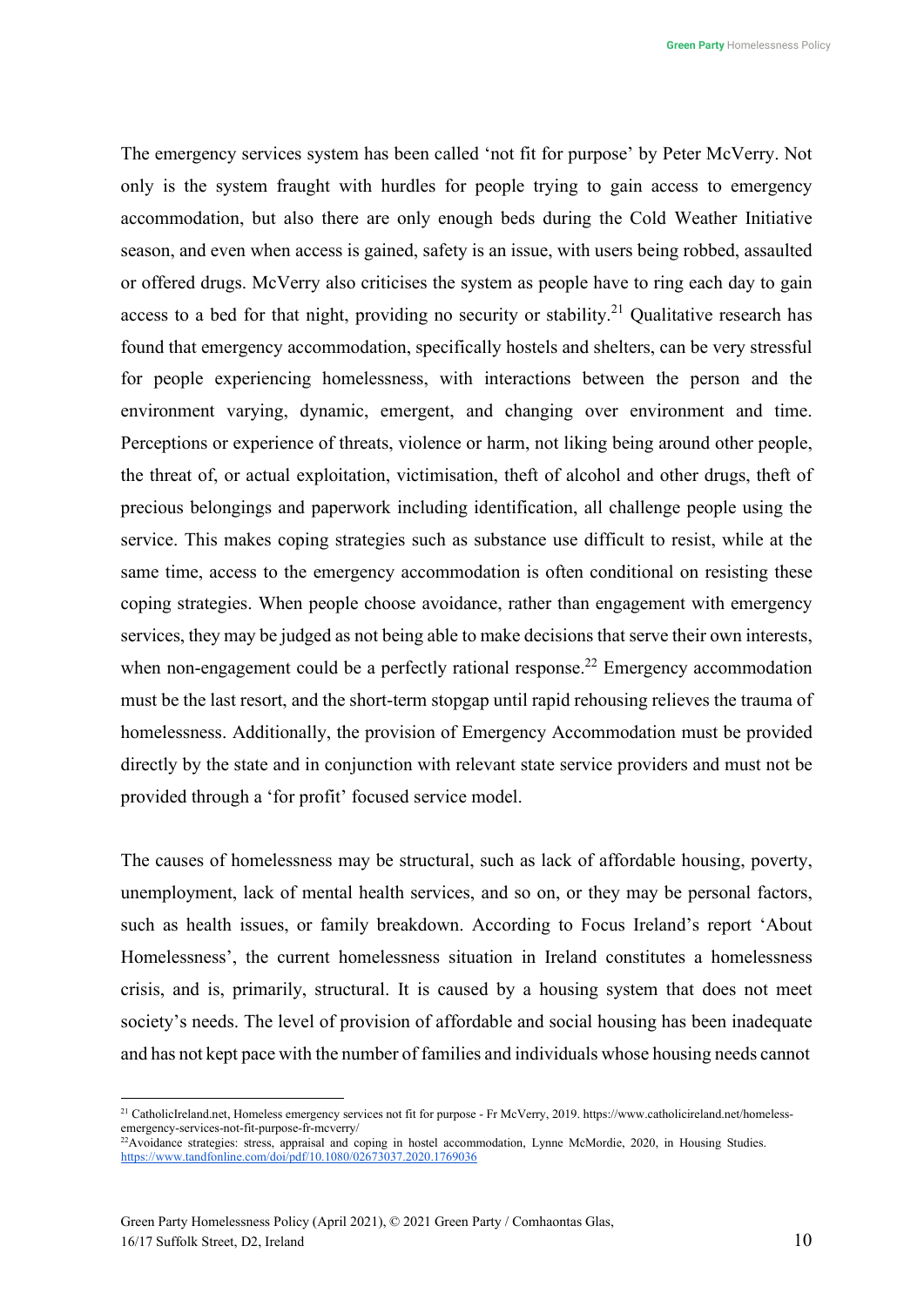be met by the private market, or private rental sector (PRS). The lack of investment in public housing, and the huge decrease in private house building, has put stresses on the PRS that has led to rising rents, lack of supply, and landlords 'selling up' or their properties being repossessed. In addition, there is a lack of properties meeting the standards required for RS and HAP and a lack of landlords willing to accept tenants in receipt of these payments. To qualify for this payment, prospective tenants must find a property where the cost of rental falls on or below a specific rental 'cap' for their particular circumstance (e.g. single household, family household) and for their geographical area. These rent 'caps' are hugely unrealistic and have failed to keep up with rising rents in Ireland. This has contributed to thehomeless crisis and has left countless numbers of families without a home.<sup>23</sup>

Homelessness is intrinsically gendered, and often, men and women experience different pathways into and out of homelessness. Most commonly, statistics report that the homeless population is predominantly male, but true statistics on homelessness, especially by gender, are hard to determine, and the homeless population is generally difficult to track. The latest official statistics for Ireland show that women account for 41% of homeless adults. However, this figure is an underestimate. Owing to a lack of female-appropriate services, many women choose not to engage with homeless services and fall into the category of hidden homeless, often choosing to live or 'sofa surf' with other family members and friends. Domestic violence refuges for women are managed by Tusla Child and Family Agency and women residing in these centres are not counted in homelessness figures. Incredibly, there are no safebeds or refuges for men and their children fleeing domestic abuse/violence. Victims of gender-based violence, such as trafficked women and girls - are particularly vulnerable and require specialist care and gender-specific accommodation. Trafficked women and girls are most often undocumented and therefore remain unrepresented in homelessness figures. The numbers of families and children experiencing homelessness in Ireland have risen dramatically, with an overrepresentation of female-headed single parent families (lone mothers account for 86% of lone parents). Although many are accommodated in 'family hubs', there is a high number of lone mothers in hidden homelessness, and so not recorded in homelessness figures. Women's experience of homelessness is most often detrimental to their health, with one study reporting that almost 90% of women who participated had been

<span id="page-10-0"></span><sup>&</sup>lt;sup>23</sup> Focus Ireland. Why are so many becoming Homeless? 2020 http[s://www.focusireland.ie/resource-hub/about-homelessness/](http://www.focusireland.ie/resource-hub/about-homelessness/)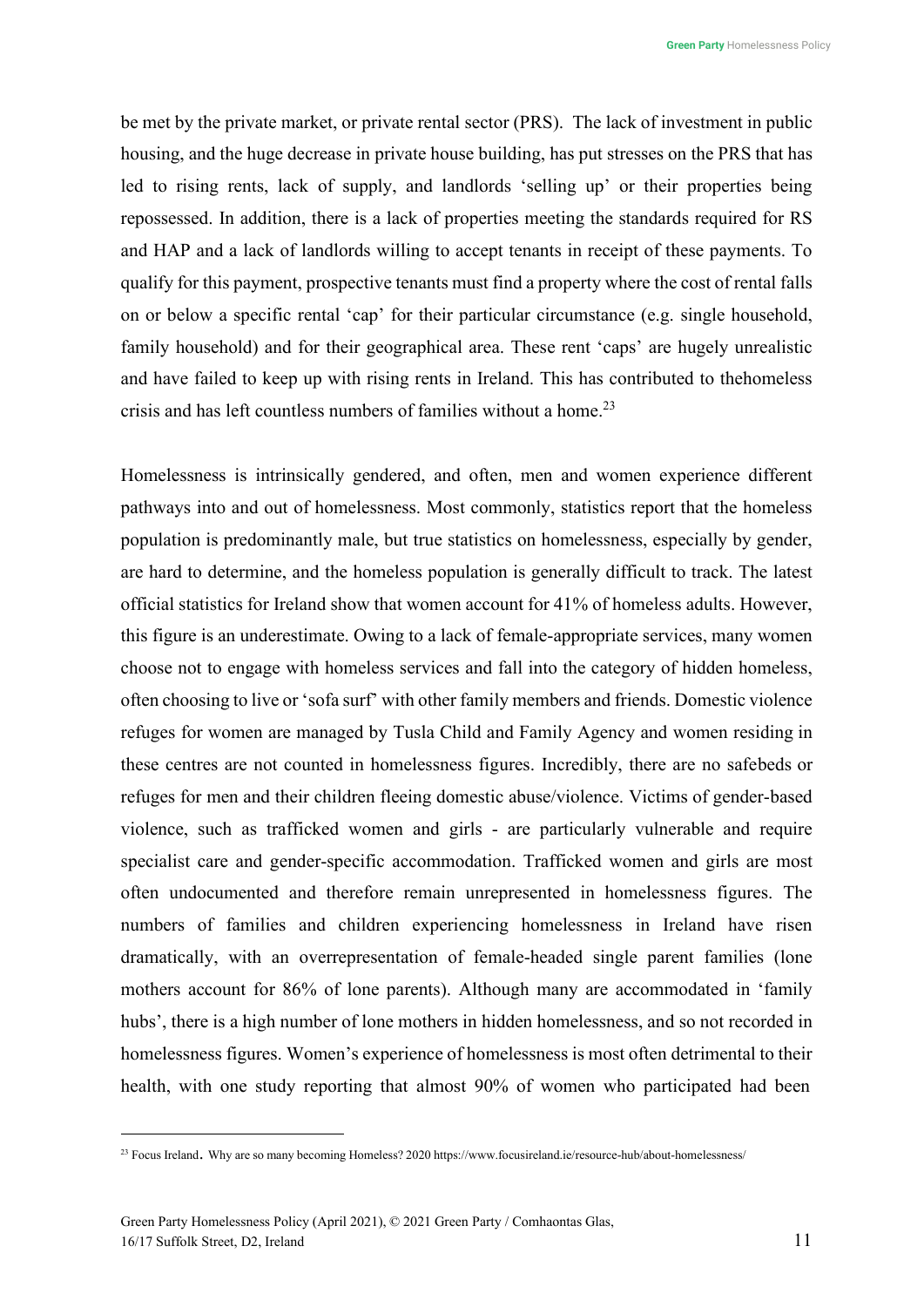diagnosed with a physical or mental health problem for which specialist, trauma informed medical care is needed, including care after domestic violence, and sexual violence.<sup>[24](#page-11-0) [25](#page-11-1)</sup> <sup>[26](#page-11-2)</sup>

The LGBTQI+ community are also overrepresented in the homelessness population specifically amongst youth homelessness, with international studies reporting up to 40% of young people who experience homelessness are LGBTQI+. Family rejection is cited as a contributing factor to this, coupled with a lack of homeless prevention and support services to meet the needs of LGBTQI+ adults and youths. $27$ 

# *2.1 Policy Points*

The Green Party believes that we need to develop strategies and policies that deal with all forms of homelessness concurrently, recognising that the causes, and therefore needs of each group may be very distinct. We believe that housing and homelessness policies need to address homelessness on multiple fronts to:

- Prevent homelessness.
- Expand our definition of homelessness by using the European Typology of Homelessness and Housing Exclusion (ETHOS) definition. Expanding the definition using ETHOS would mean the inclusion of the hidden homeless, and a consistent approach by LAs to housing and homelessness criteria and what is considered an emergency situation.<sup>[28](#page-11-4)</sup>
- Build adequate affordable housing whose social geography is within integrated neighbourhoods designed or regenerated for wellbeing.
- Provide solutions such as rapid rehousing to help those at risk of homelessness to find suitable, stable, long-term housing and to enable them to address other support needs that can contribute to homelessness.

<span id="page-11-1"></span>201http[s://www.nwci.ie/images/uploads/NWCI\\_Womens\\_Health\\_and\\_Homelessness\\_-\\_6th\\_April\\_2018.pdf](http://www.nwci.ie/images/uploads/NWCI_Womens_Health_and_Homelessness_-_6th_April_2018.pdf)

<span id="page-11-2"></span><sup>26</sup> Men's Aid Ireland http[s://www.m](http://www.mensaid.ie/)e[nsaid.ie/](http://www.mensaid.ie/)

<span id="page-11-0"></span><sup>&</sup>lt;sup>24</sup> Focus Ireland. Young Families in the Homeless Crisis: Challenges and Solutions, 2018 http[s://www.focusireland.ie/wp](http://www.focusireland.ie/wp-)content/uploads/2018/12/Lambert-et-al-2018-Young-Families-in-the-Homeless-Crisis-Full-Report-1.pdf <sup>25</sup> National Women's Council of Ireland. The Impact of Homelessness on Women's Health,

<span id="page-11-3"></span><sup>27</sup> Focus Ireland. Understanding LGBTQI+ Yuouth Homelessness in Ireland, 2019 http[s://www.focusireland.ie/understanding-lgbtqi](http://www.focusireland.ie/understanding-lgbtqi-)youth-homelessness-in-ireland/

<span id="page-11-4"></span><sup>&</sup>lt;sup>28</sup> Houses of the Oireachtas Joint Committee on Housing, Planning& Local Government Examination of Local Authority Housing Lists December 2018

https://data.oireachtas.ie/ie/oireachtas/committee/dail/32/joint\_committee\_on\_housing\_planning\_and\_local\_government/reports/2018/201 8-12-14\_examination-of-local-authority-housing-lists\_en.pdf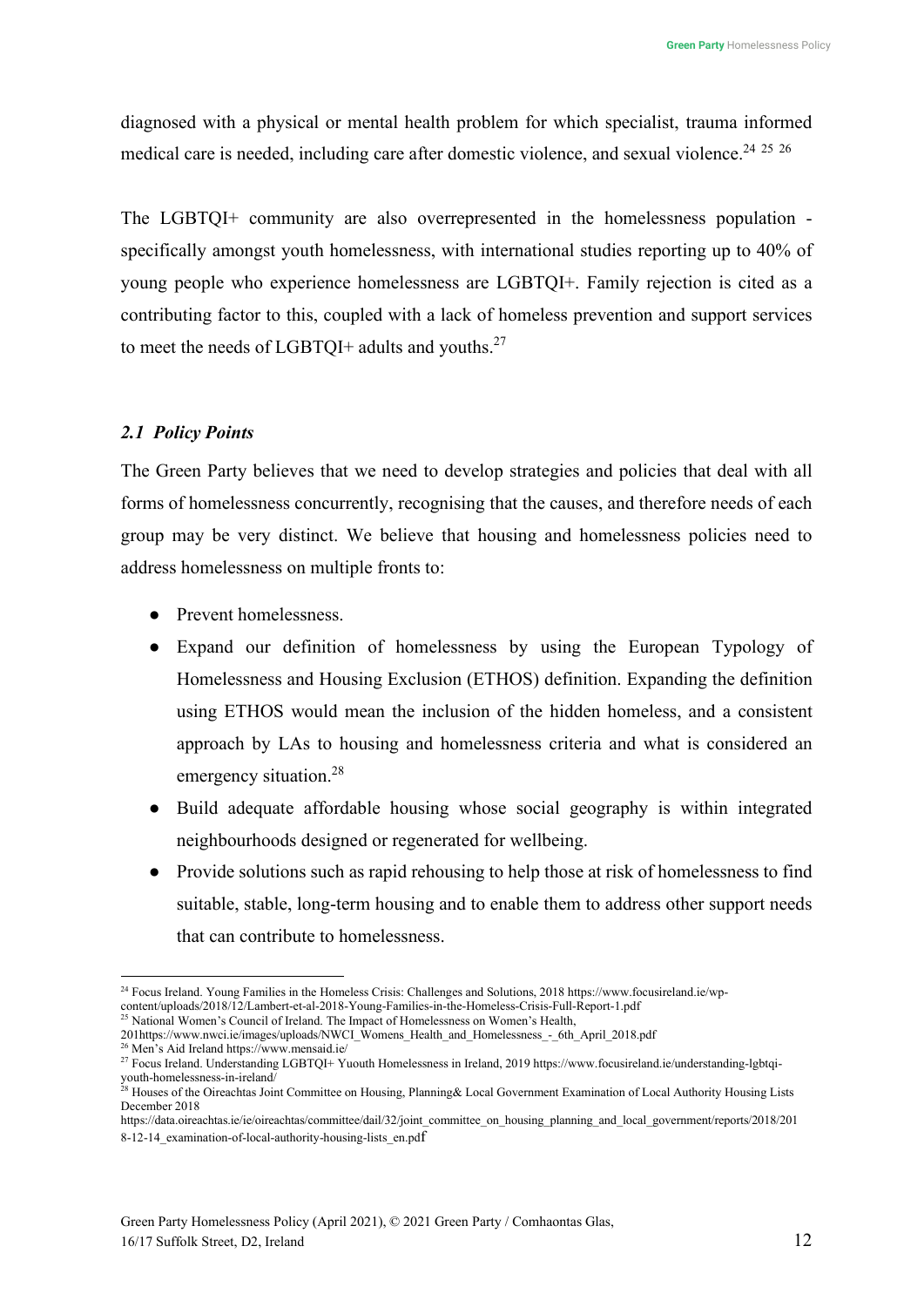- Use the principles of Housing First.
- Utilise an inclusion health-based approach to respond to healthcare needs.
- Use a person-centred Case Management Approach to address the support needs of individuals and families. Provide Trauma Informed Care where appropriate.
- Focus on key affected and underserved populations.
- Acknowledge gender and sexuality issues around homelessness, and the need for gender-appropriate accommodation and services.
- Evaluate outcomes to ensure policies are working as intended, and to highlight where improvements are needed.

# <span id="page-12-0"></span>**2.2 Issues with Temporary Accommodation**

Of concern until recently, has been the lack of supply of temporary, and emergency accommodation. However, the COVID-19 pandemic has not only made the supply of accommodation imperative and urgent, but also the nature of that accommodation. According to the COVID-19 Guidance Note, by the OHCHR Special Rapporteur on the right to adequate housing, any emergency accommodation must allow for physical distancing, self-isolation, and quarantine, as recommended by the World Health Organisation (WHO).<sup>29</sup> People in need of emergency accommodation, including women, children, and youth seeking refuge from violence in the home, families living in homelessness, women with children, individuals with physical or psycho-social disabilities, and people at particular risk (those over 65, or with preexisting health problems for example) must have access to accommodation that provides privacy, adequate sanitation, food, supports, health services and Covid-19 testing. Children must not be separated from family members or guardians, including when self-isolation of the family member or guardian is necessary. Free and non-discriminatory access to healthcare, and testing, and distribution of up-to-date and accessible information on Covid-19 must be made available.

Emergency shelters, where there is shared sanitation and sleeping quarters, are not generally adequate, as they could contribute to the spread of Covid-19. Where there is no alternative, and such facilities remain open, the safety of all who reside, work or visit must be assured through hygiene measures and personal protective equipment (PPE). The forced eviction and

<span id="page-12-1"></span><sup>&</sup>lt;sup>29</sup> COVID-19 Guidance Note1Protecting those living in homelessness Leilani Farha, Special Rapporteur on the right to adequate housing, http[s://www.ohchr.org/Documents/Issues/Housing/SR\\_housing\\_COVID-19\\_guidance\\_homeless.pdf](http://www.ohchr.org/Documents/Issues/Housing/SR_housing_COVID-19_guidance_homeless.pdf)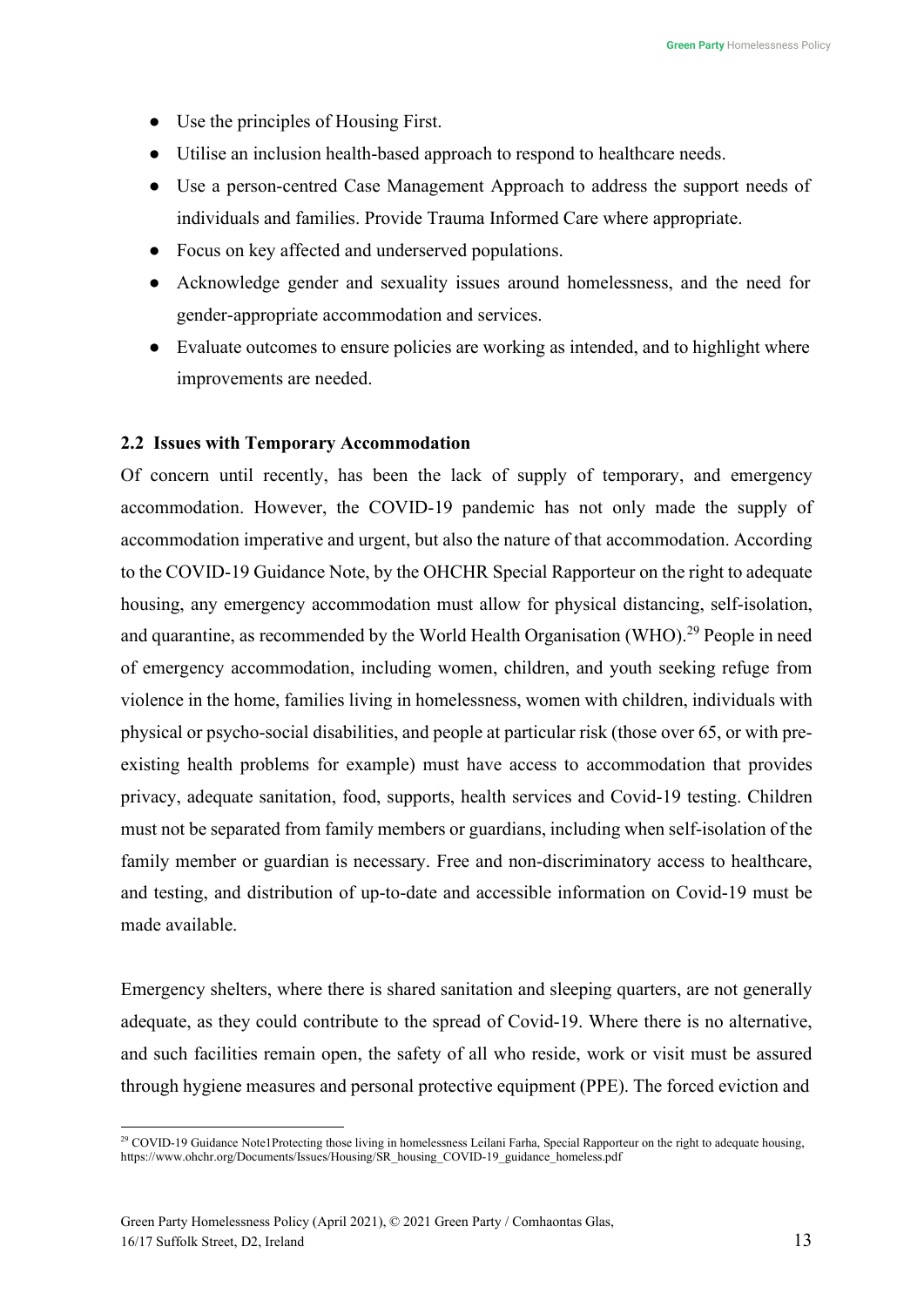dismantling of encampments of homeless people should be ceased. It should be recognised that they may be safer than emergency shelters with shared sanitation and sleeping quarters.<sup>[30](#page-13-1)</sup>

# <span id="page-13-0"></span>**2.3 Principles**

# ● **The 2030 Agenda for Sustainable Development:**

A rights-based policy approach takesinto account the Universal Declaration of Human Rights and the Sustainable Development Goals (SDGs), and their mandates to provide an adequate standard of living to all, which must include clean air, sufficient food, the right to clean water, and adequate housing, across time, in order to maximise intergenerational welfare and without leaving anyone behind. $31$ 

- **Safety and Security**:
- The provision of suitable, good quality short term temporary and transitional, and permanent accommodation for all those not in a position to provide their own. This must include security of tenure, and take into account the OHCHR guidance on COVID-19.
- Accommodation and services must promote health, safety and welfare/wellbeing in integrated neighbourhoods with good amenities. Service users should be safeguarded against intimidation, violence and theft. Support workers should be adequately trained to work with people with behaviours that challenge. They should be provided with appropriate guidance, supervision, support and protection. Adequate security should be provided to protect service users' possessions and medications.
- **Caring Services:** We believe that the state must continue to fund and expand services that conform to the National Quality Standards Framework (NQSF), the national standards for homeless services. This ensures that homeless services are working in line with best practise guidelines in that they are:
- Person-Centred. There should be no barriers to care. People must be taken as they are, and services delivered in a manner that is compassionate and non-judgemental.
- Safe for service users, and support workers.

<span id="page-13-1"></span><sup>&</sup>lt;sup>30</sup> http[s://www.ohchr.org/Documents/Issues/Housing/SR\\_housing\\_COVID-19\\_guidance\\_homeless.pdf](http://www.ohchr.org/Documents/Issues/Housing/SR_housing_COVID-19_guidance_homeless.pdf) Marmot et al., 2019

<span id="page-13-2"></span><sup>&</sup>lt;sup>31</sup> UN-Habitat, Housing Unit, Salcedo, J (2019) Homelessness and the SDGs http[s://www.un.org/development/desa/dspd/wp](http://www.un.org/development/desa/dspd/wp-)content/uploads/sites/22/2019/07/SALCEDO\_Jesus\_Presentation\_2-1.pdf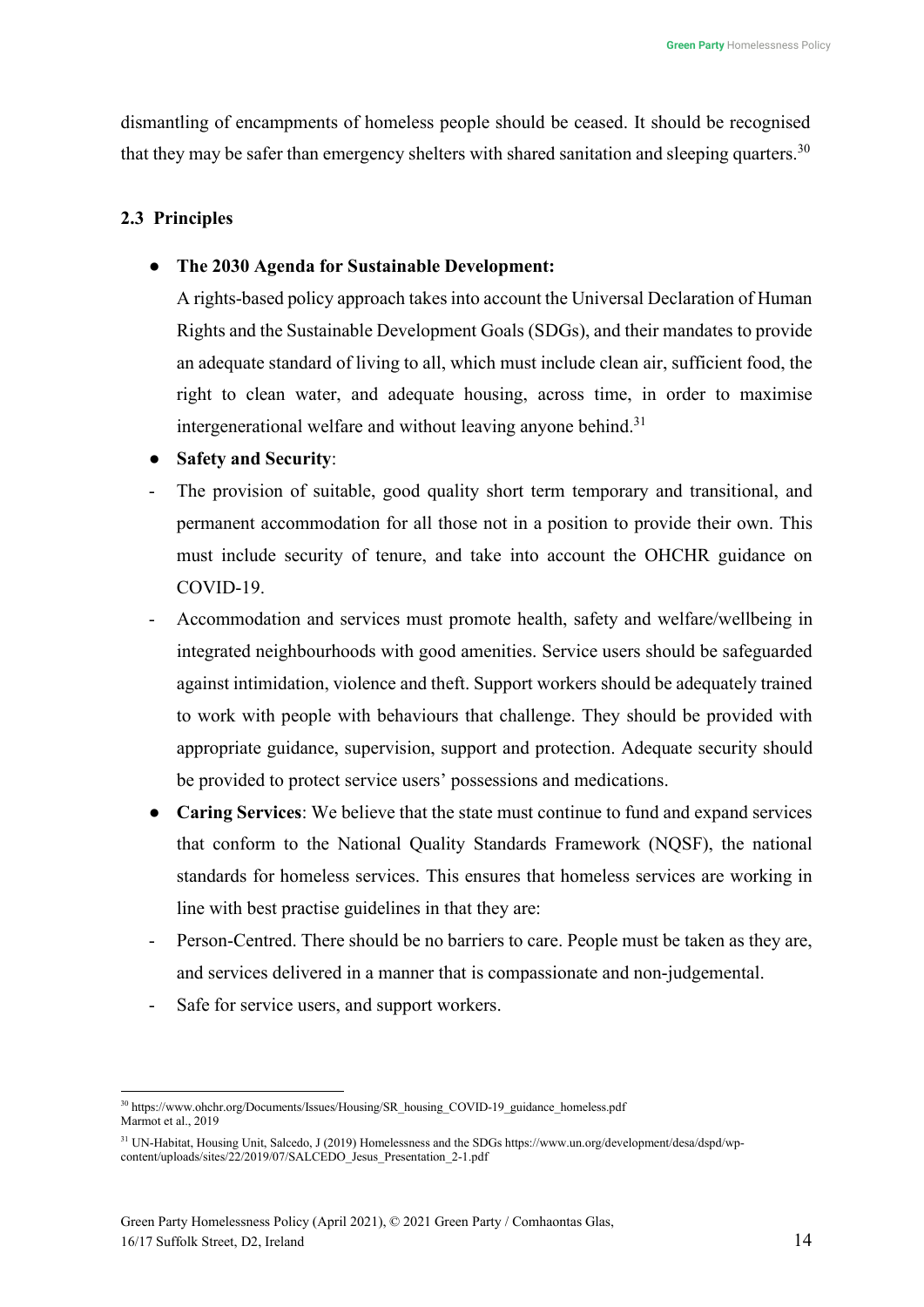- Adequately resourced, with providers and support workers sufficiently trained and supported.
- Efficient and effective.
- Focused on health, well-being and personal development through Primary and Specialist Health Care (GP, Mental Health, Dental, Addiction services).
- Focused on providing clear and accessible information, and protection of personal data.
- **Independence and Empowerment**: The Green Party believes that homeless services must enable service users to build the required skills to become more independent and autonomous, by:
- Providing a focus on promoting independent living skills and procuring supported independent living units where suitable.
- Providing information on resources within the community.
- Providing information around rights and responsibilities within the service.
- Providing peer support and mentoring programmes.
- **Trauma Informed Care**: We believe that all homeless services must recognise the trauma that accompanies homelessness. For some, the appropriate support is Trauma Informed Care. This should be included in organisational, regional and national policies around homelessness.

# <span id="page-14-0"></span>**3. Prevention**

The prevention of homelessness is imperative in a rights-based approach to adequate housing, but this cannot be achieved without an adequate stock of affordable housing and social housing, and the safety net supports in place for households who find themselves unable to provide housing for themselves. Well-designed neighbourhoods, with adequate affordable housing, rents supplements, information and fair rights all serve to prevent homelessness, and meet the responsibilities of rights-based housing policy.

# <span id="page-14-1"></span>**3.1 Housing as a Right**

The Green Party proposes a rights-based approach that makes the SDGs and the 2030 sustainability agenda a guiding principle to achieving adequate housing for all - development that leaves nobody behind! We acknowledge publication of the UN Rapporteur on Adequate Housing as a component of the right to an adequate standard of living, and on the right to non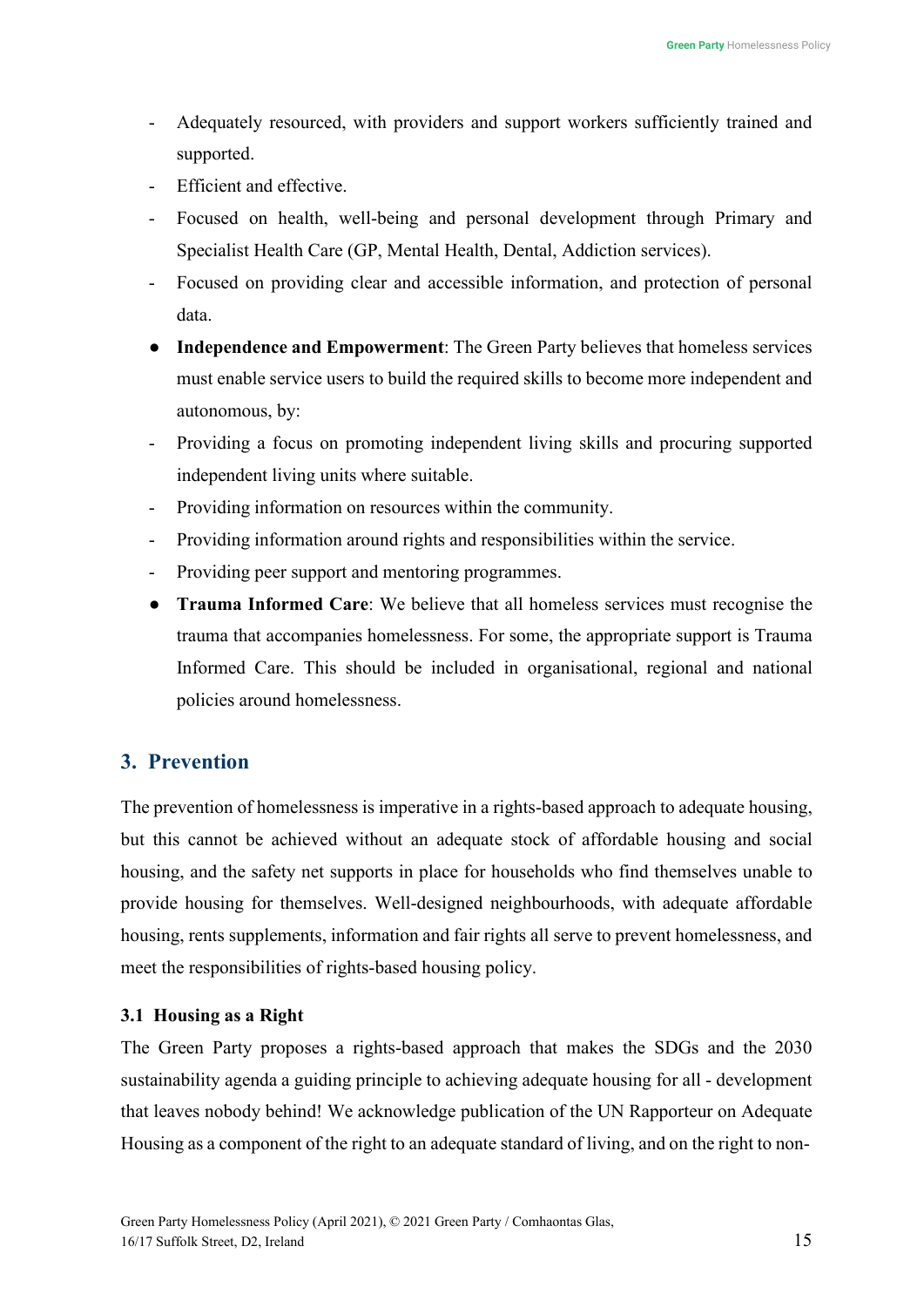discrimination in this context.<sup>[32](#page-15-0)</sup> On this principle, local housing authorities must be fully resourced to meet the right to sustainable, adequate, affordable, energy-efficient housing. A referendum on Housing as a human right, if passed, will enshrine a rights-based adequate housing policy into the Irish Constitution. There are seven conditions that must be met in order to consider housing to be adequate according to OHCHR, which are as follows:

- Security of tenure.
- Availability of services, materials, facilities and infrastructure, such as safe drinking water, and sanitation.
- Affordability, so that its cost does not threaten or compromise other human rights.
- Habitability, for example, that it can guarantee physical safety, adequate space and protection from the elements.
- Accessibility, so that it meets the needs of disadvantaged and marginalised groups.
- Location which must not cut off occupants from employment, health-care, school and other social facilities, and is not near polluted or dangerous areas.
- Cultural adequacy, in that it must respect and account for the expression of cultural identity.<sup>33</sup>

# *3.1.1 Policy Points*

The Green Party proposes to replace 'Rebuilding Ireland' with a National Housing Plan, which aims to:

- Enshrine and mainstream the principles of the 2030 Agenda for SDGs throughout its homelessness policy to leave no one behind. It aims to ensure adequate housing for all, ensuring gender equality, and the right to adequate housing for migrants and internally displaced persons, that is secure; safe; affordable; habitable; accessible; integrated into well-served neighbourhoods; and respectful of cultural identity.<sup>34</sup> <sup>[35](#page-15-3)</sup>
- This must be facilitated by the following actions:

<span id="page-15-0"></span><sup>&</sup>lt;sup>32</sup> UN Human Rights Council (2019) Guideline for the Implementation of the Right to Adequate Housing https://undocs.org/en/A/HRC/43/43

<span id="page-15-1"></span><sup>&</sup>lt;sup>33</sup> Office of the United Nations High Commissioner for Human Rights/UN Habitat (2014) The Right to Adequate Housing http[s://www.ohchr.org/Documents/Publications/FS21\\_rev\\_1\\_Housing\\_en.pdf](http://www.ohchr.org/Documents/Publications/FS21_rev_1_Housing_en.pdf)

<span id="page-15-2"></span><sup>&</sup>lt;sup>34</sup> European Network of National Human Rights Institutions (ENNHRI) (2020) Getting the right indicators to measure extreme poverty: homelessness and the SDG[s http://ennhri.org/news-and-blog/getting-the-right-indicators-to-measure-extreme-poverty-homelessness-and](http://ennhri.org/news-and-blog/getting-the-right-indicators-to-measure-extreme-poverty-homelessness-and-)the-sdgs/

<span id="page-15-3"></span><sup>35</sup> UN Human Rights Council (2019) Guideline for the Implementation of the Right to Adequate Housing https://undocs.org/en/A/HRC/43/43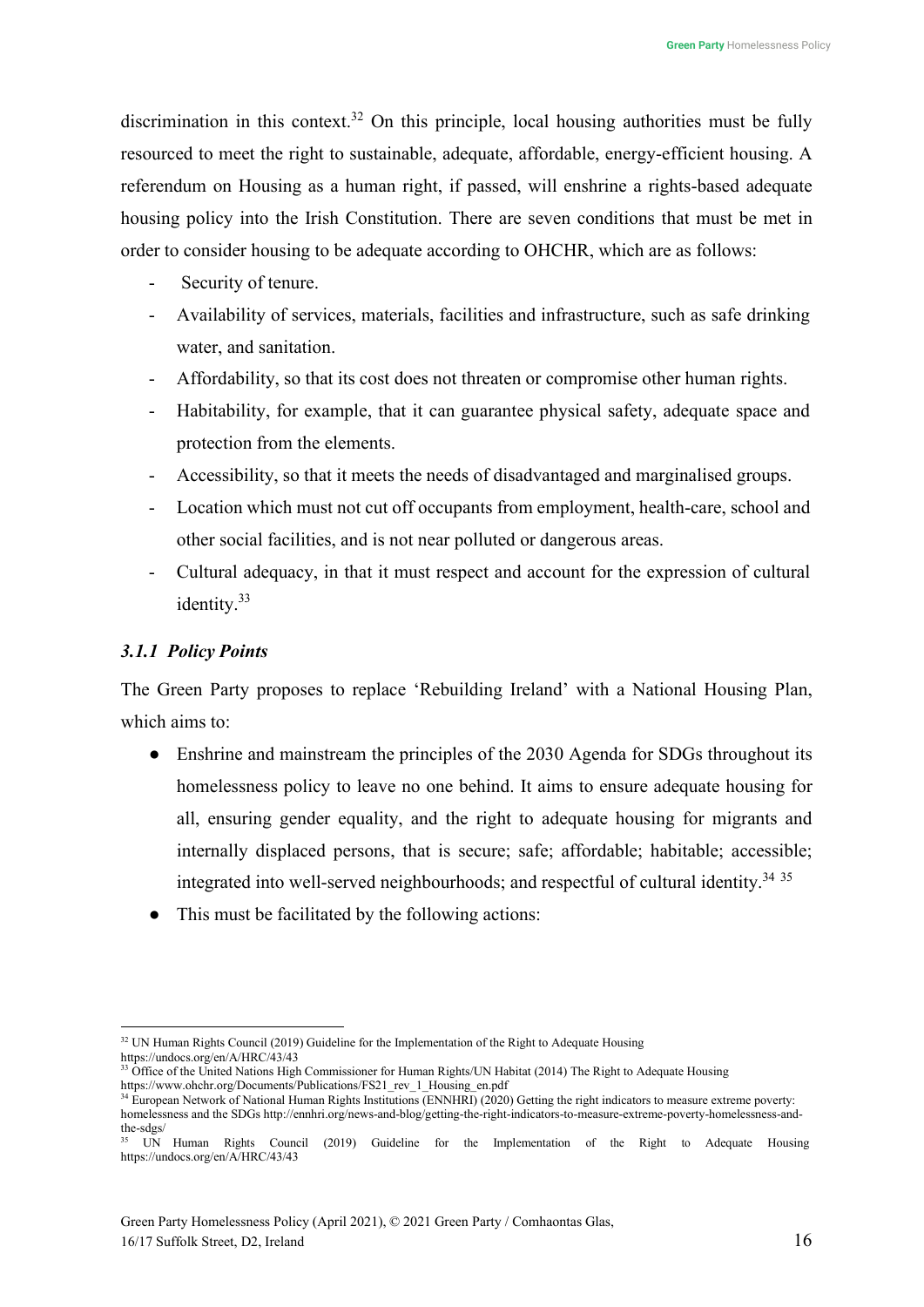- Address low housing stock and insufficient social housing supply through land management that addresses hoarding of land zoned for, or likely to be zoned for, residential purposes.
- Address affordability of accommodation through the provision of new, social and affordable housing on public land, funded on a cost-rental model, and through new funding streams for Co-operative and AHB housing. This housing must be energyefficient, and integrated into neighbourhoods designed for wellbeing.
- Make Local Authorities more accountable in the management of housing stock to ensure an efficient 'turnover' of vacated social housing stock.
- Providing affordable housing for all at no more than 30% of net income.
- Optimise planning processes that support local communities to identify the nature and location of the homes they need.
- Recognise and support the Social Justice Ireland Election 2020 Briefing on Housing, that recommends that a minimum target of 20% of all housing stock should be social housing[.36](#page-16-1)

#### <span id="page-16-0"></span>**3.2 Rent Assistance Payments**

Rent and income supplements, intended as temporary supports, have become 'a de facto, marketised quasi social housing sector, albeit one where tenants have no long-term security'.<sup>37</sup> The Housing Assistance Payment (HAP), for example, is a means tested rent supplement payment paid by the local authority directly to landlords in the private rented sector on behalf of qualifying tenants. This approach to social housing has in effect served to privatise a public housing need. In addition to this, once a tenant qualifies for a HAP payment to occupy accommodation in the private sector, they are deemed by the local authority to no longer have a 'housing need' and are subsequently removed from the local authority social housing waiting list. This is far from a fair and just evaluation of housing need. The private rented sector cannot be considered to be secure, stable, long term accommodation as the tenants are always subject to the long-term needs and wishes of the landlord. While rights for tenants in the private rented sector have been greatly advanced by the establishment of the Residential Tenancies Board (RTB), the use of the private rented sector by local authorities is not a viable or justifiable solution for public and social housing need. Receipt of HAP should not mean

<span id="page-16-1"></span><sup>36</sup> https:[//www.socialjustice.ie/sites/default/files/attach/policy-issue-article/6202/2020-01-16-election2020briefinghousing-final.pdf](http://www.socialjustice.ie/sites/default/files/attach/policy-issue-article/6202/2020-01-16-election2020briefinghousing-final.pdf)

<span id="page-16-2"></span><sup>&</sup>lt;sup>37</sup> European Social Policy Network (ESPN) National Strategies to fight homelessness and housing exclusion, Ireland, Mary Daly, p.11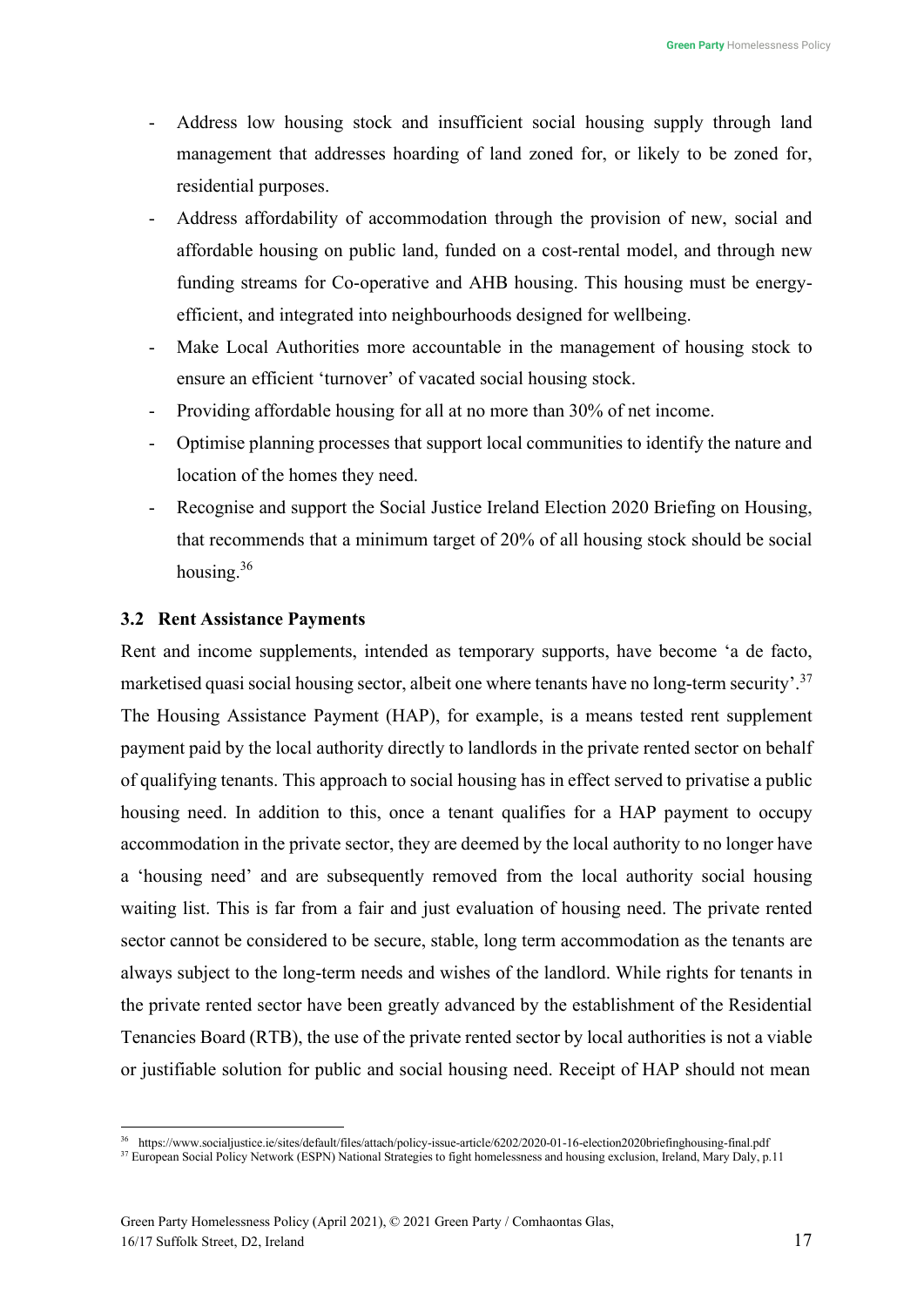removal from the Housing Waiting list as this disincentivises taking up the payment, it fails to provide security of tenure, and HAP limits are insufficient to access private rental accommodation for households on low incomes, which prolongs the journey into stable housing and employment.

The Green Party believes that Rent Supplement can create a poverty trap as it is removed when a member of a household enters full-time employment, defined as 30 hours or more a week. This is a disincentive to finding employment.<sup>38</sup>

# *3.2.1 Policy Points*

- Those receiving HAP should remain on the housing waiting list, with the understanding that they will be housed in suitable social housing when it becomes available. The PRS should not be a substitute for the social housing sector.
- Should a household have to reapply for RS within a given period, they should not have to go through the full approval process again, and those identified as having a housing need by a local authority should be pre-approved for RS.
- All housing support payments should be tapered off as income levels increase and not operate on a cut-off/cliff edge basis as this causes a poverty trap and disincentive to finding employment.
- LAs must resume responsibility for finding suitable accommodation in the PRS for those entitled to HAP, and LAs should enter into a direct contract with the landlord for the lease as is the case with the Rental Accommodation Scheme (RAS).
- A person living in private rented accommodation may apply for HAP if they have a long-term housing need. Under this scheme, an individual may take on full time employment and keep their HAP, contributing a weekly means tested HAP payment to their LA. However, another person may be assessed as having different circumstances and therefore would not receive any subsidy even where they are paying the same rent and earning the same wage. We believe that there needs to be equal income thresholds for everyone applying for or receiving Rent Supplement or HAP, regardless of circumstance.

<span id="page-17-0"></span><sup>38</sup> Threshold, Society of St Vincent de Paul Joint Research Paper, The Housing Assistance Payment (HAP): making the right impact? 2018. http[s://www.threshold.ie/assets/files/pdf/00881\\_hap\\_survey\\_report\\_2019\\_-\\_web.pdf](http://www.threshold.ie/assets/files/pdf/00881_hap_survey_report_2019_-_web.pdf)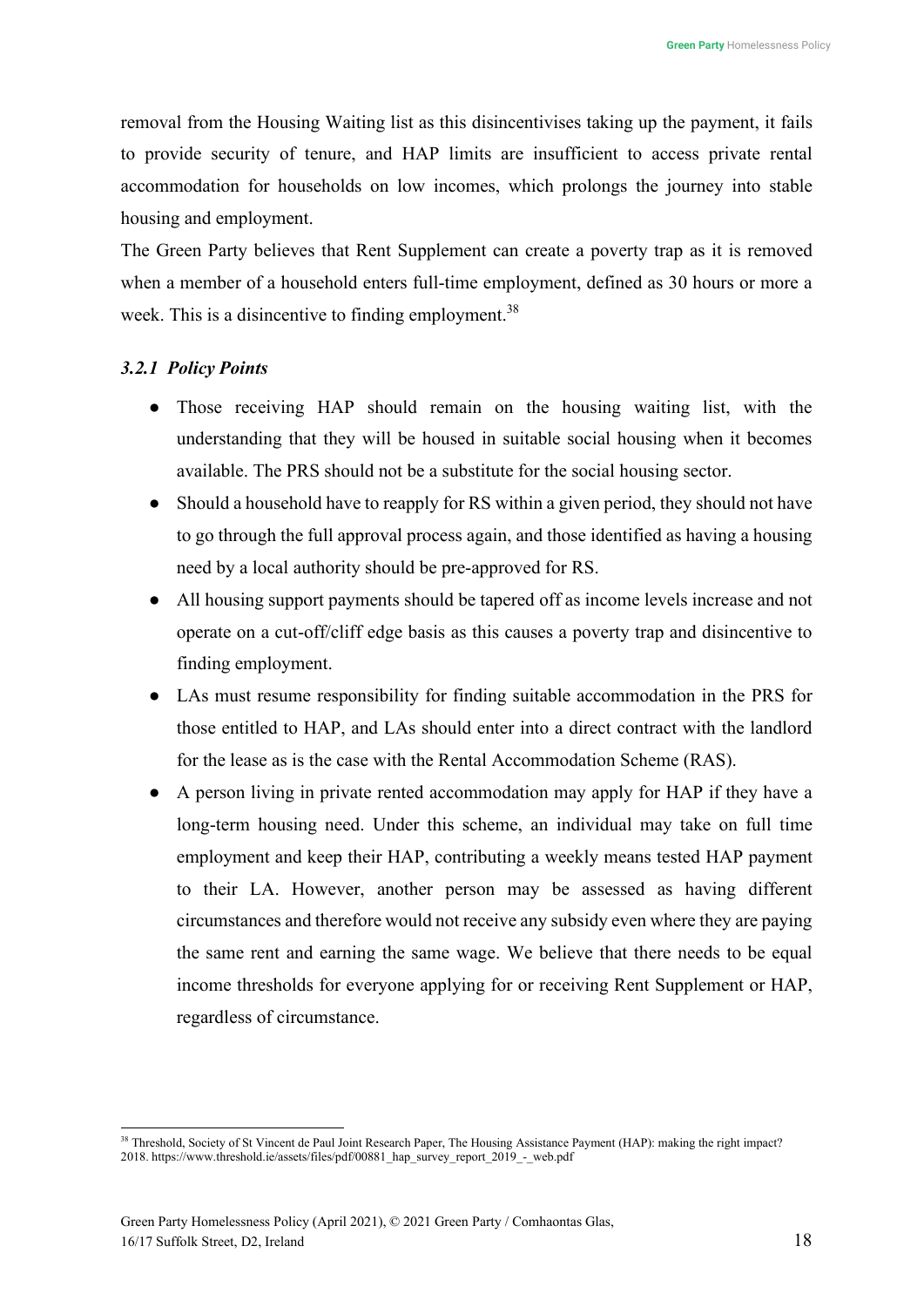#### <span id="page-18-0"></span>**3.3 Rights of PRS Tenants**

Rent supplements are intended to enable the PRS to meet public housing needs, however, for individuals with no permanent address or with limited funds it can be difficult to apply for housing payments and other government assistance. In addition, individuals may require practical supports with form filling and detailing the large amount of information requested. The slow pace of administration and decision making on rent supplement applications frequently result in landlords opting for non rent supplement (non-RS) households. Further, people with a housing need are often removed from the local authority housing needs list for failing to submit a yearly social housing needs review. This is an unacceptable and unfair practice, particularly where applicants are experiencing homelessness or have been included on the local authority homeless status list. Homelessness can often be nomadic in nature where there is inevitably a lack of a stable address at which the applicant can receive such forms and requests for information. Focus Ireland reports that early access to information, support and advice is a key factor in the prevention of homelessness, and to supporting people to exit homelessness.<sup>[39](#page-18-1)</sup>

#### *3.3.1 Policy Points*

- The Green Party welcomes The Residential Tenancies (Amendment) Act 2019 which aims to tackle affordability and security in the rental sector through extending the designated Rent Pressure Zones until 2021, acknowledging the skewing effect of the rental market in Dublin. The Act also establishes a complaints, investigations and sanctions process and introduces new requirements and notice periods for Landlords serving a NOT. However, we concur with Focus Ireland, in that the Amendment does not go far enough. This Amendment allows a landlord to give a 28-day notice period to tenants to vacate the property, which is inadequate time to source alternative accommodation.<sup>40</sup> We therefore propose:
- Ensure secure occupancy by removing the sale of property as a reason for eviction/vacant possession, while i) there is a homelessness crisis, and ii) where the eviction is likely to lead to homelessness.

<span id="page-18-1"></span><sup>39</sup> http[s://www.focusireland.ie/wp-content/uploads/2016/04/focus-ireland-annual-report-2012.pdf](http://www.focusireland.ie/wp-content/uploads/2016/04/focus-ireland-annual-report-2012.pdf)

<span id="page-18-2"></span><sup>40</sup> Focus Ireland, Will Changes to the Residential Tenancies Act Prevent Homelessness, 2019. http[s://www.focusireland.ie/will-changes](http://www.focusireland.ie/will-changes-)to-the-residential-tenancies-act-prevent-homelessness/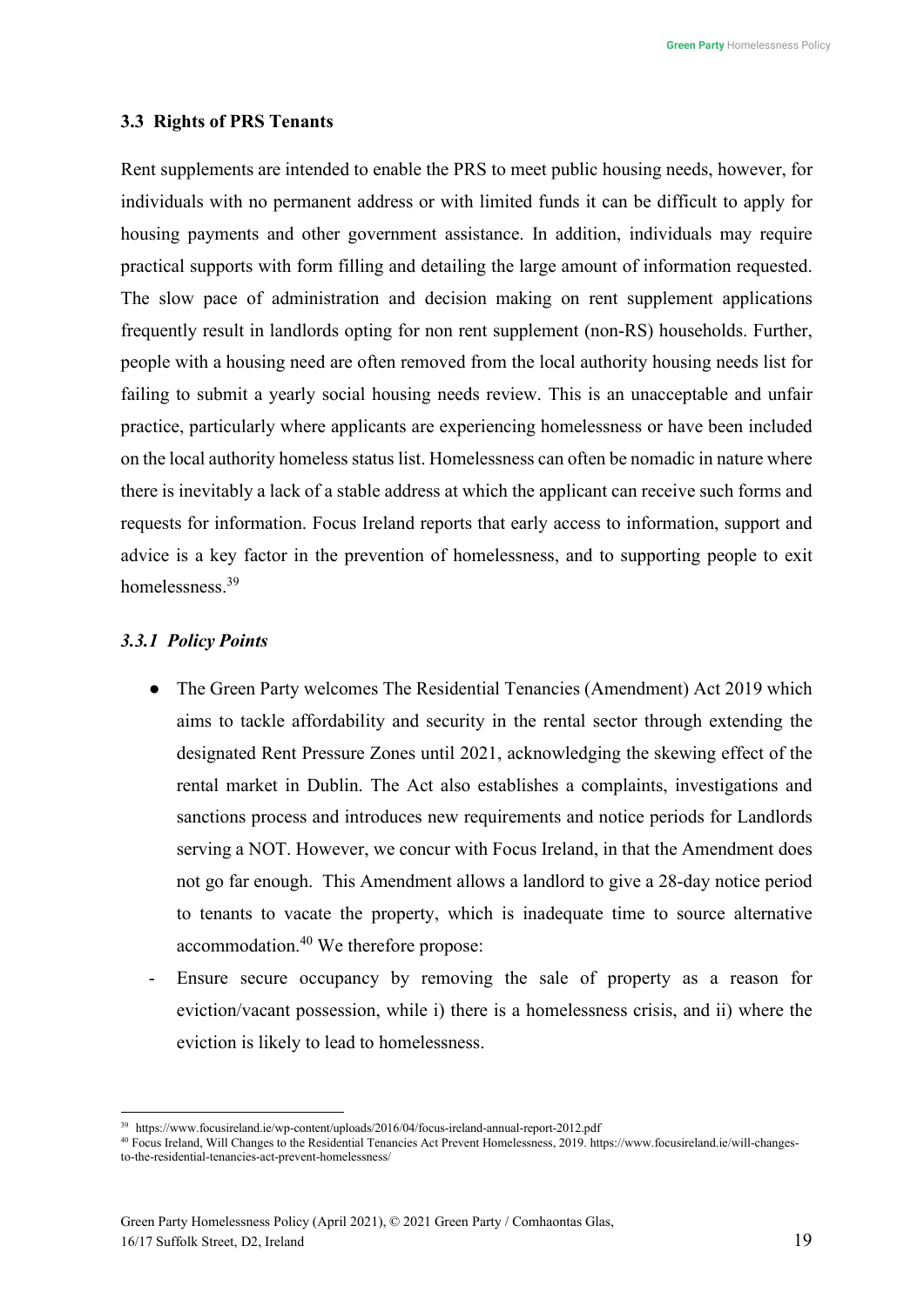- Increase the current six-year lease system to one where leases can be effectively indefinite.
- Improve dispute resolution procedures, and address the minimal rights that tenants have regarding evictions and short NOT. Offer tenancy sustainment supports to tenants who have received a warning, before legal action is taken or a NOT is served.
- With regard to Short Term Lettings such as AirBnB, these are creating a situation where tourists are being put into homes and homeless people into hotels. People needing emergency accommodation must have the right to live in a home. We need a review of regulations in this area, especially for units within the currently identified rent pressure zones.[41](#page-19-0) [42](#page-19-1) Websites such as Airbnb should be required to provide the planning authorities with details of all such lettings on their platform.<sup>43</sup>
- We will allow LAs and Co-operatives/AHBs increased flexibility and cooperation between regions to house families and individuals from other areas where this is acceptable to housing applicants.
- We believe that information about housing rights and avoiding homelessness must be readily available in as many languages throughout the community as is possible.
- We propose a re-introduction of the free phone number for all callers to Central Rent Units in order to ease the financial burden on those having to interact with the department.
- We support the construction of a clear and coherent website, which will provide updates and information on all services available nationwide to homeless people, in one place. This should include State agencies, homeless services, soup kitchens and runs, and drop-in day centres.
- We propose that housing officers should be allocated to specific geographic areas to enable applicants to have a consistent point of contact to discuss their applications. This would also alleviate the difficulty of having to travel considerable distances in order to visit housing authorities. This would be especially beneficial for people who may be experiencing a particularly difficult or stressful time in their lives.

<span id="page-19-1"></span><sup>42</sup> Costello, P (2018) GreenParty.ie **Costello: Full-time commercial AirBnB landlords not paying rates**

<span id="page-19-2"></span><sup>43</sup> See Green Party Housing Policy

<span id="page-19-0"></span><sup>41</sup> http[s://www.greenparty.ie/wp-content/uploads/2018/05/Q039.pdf](http://www.greenparty.ie/wp-content/uploads/2018/05/Q039.pdf)

http[s://www.greenparty.ie/costello-full-time-commercial-airbnb-landlords-not-paying-rates/](http://www.greenparty.ie/costello-full-time-commercial-airbnb-landlords-not-paying-rates/)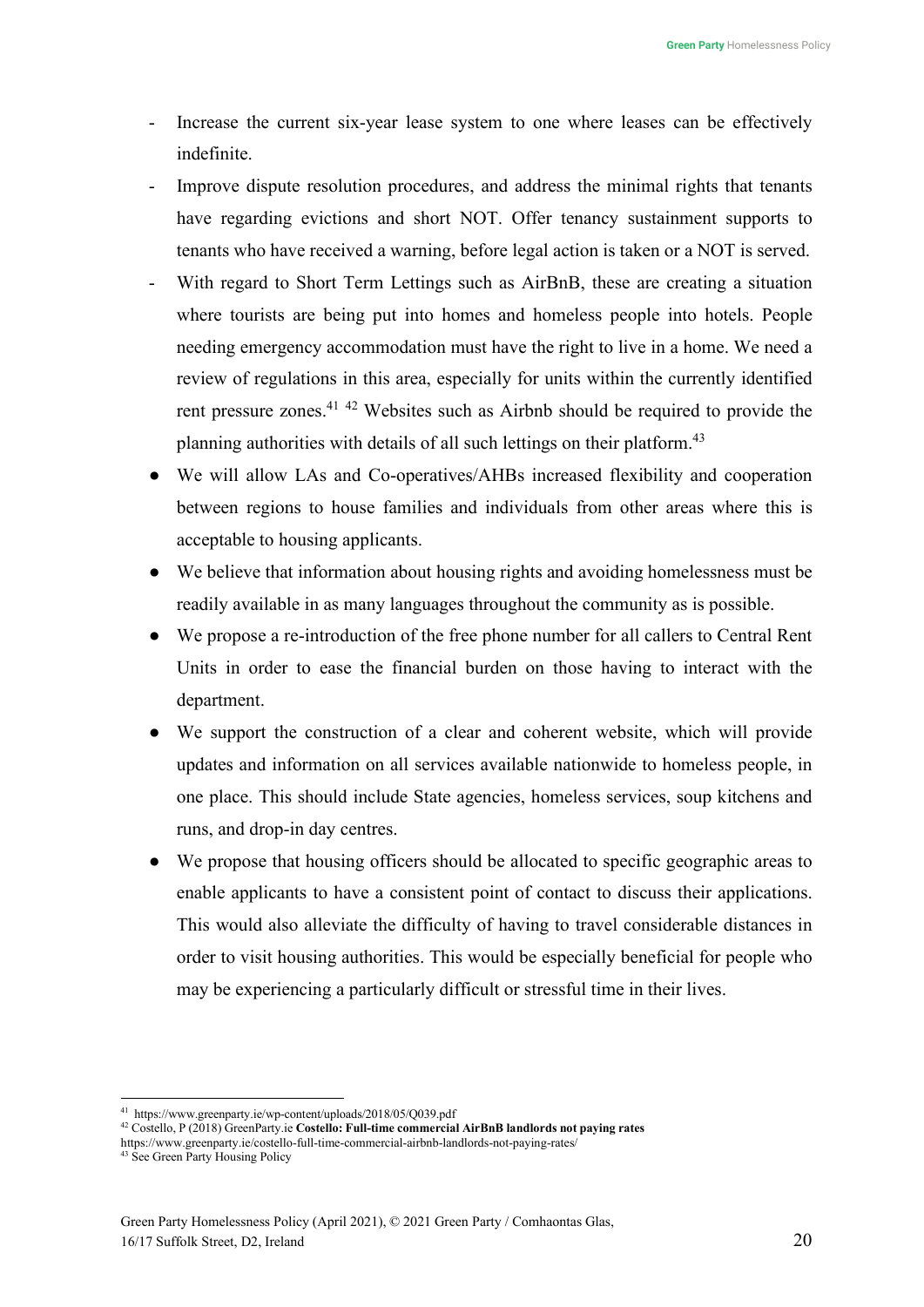#### <span id="page-20-0"></span>**3.4 Rights of Social Housing Tenants and Applicants**

LAs currently draw up their own policies on the order of priorities on the housing waiting list (Allocation Schemes) as well as on maintenance and management. This creates a situation where LAs have no common interpretation of what constitutes applicants' needs for housing. It also means no common criteria for housing, what is an emergency case, or standardised policies, for example for the adult children living with parents who are the official tenants of social housing. There is no consistent policy between LAs on the right of adult children to inherit the tenancy in the case of the tenant vacating the property or dying, despite their income being included in assessments of rent and housing needs. These inconsistencies are also reflected in adult children's' own applications for social housing - their needs may be seen to be met if they are living with parents who are tenants of social housing, even if thereis overcrowding (hidden homelessness), or they may cease to be eligible for housing on parents' social housing application when they reach adulthood and have to apply in their ownright, so losing many years on the Allocation Scheme of their LA's housing list.<sup>44</sup>

Currently, individuals or households renting from LAs who feel they have failed to fulfil their duty, must report grievances to their landlord – in effect to the LA itself - before they can seek a judgement from the Ombudsman, or Ombudsman for Children. In addition, if tenants require legal assistance with a housing situation, they may be entitled to apply for legal aid through the Legal Aid Board law centre, but this often entails a lengthy wait. Individuals and households living in the PRS and receiving a payment such as the HAP or RAS payment may experience even more difficulties when trying to report and find a legal resolution to their grievances.

#### *3.5.1 Policy Points*

● Adoption of the ETHOS definition of homelessness will standardise interpretations of applicants' needs for housing across LAs. Housing criteria and what constitutes an emergency case will be more consistent. The rights of adult children of tenants will be clear, they will not be left in overcrowded family housing situations, or conversely

<span id="page-20-1"></span><sup>44</sup> Houses of the Oireachtas Joint Committee on Housing, Planning& Local Government Examination of Local Authority Housing Lists December 2018

https://data.oireachtas.ie/ie/oireachtas/committee/dail/32/joint\_committee\_on\_housing\_planning\_and\_local\_government/reports/2018/201 8-12-14\_examination-of-local-authority-housing-lists\_en.pdf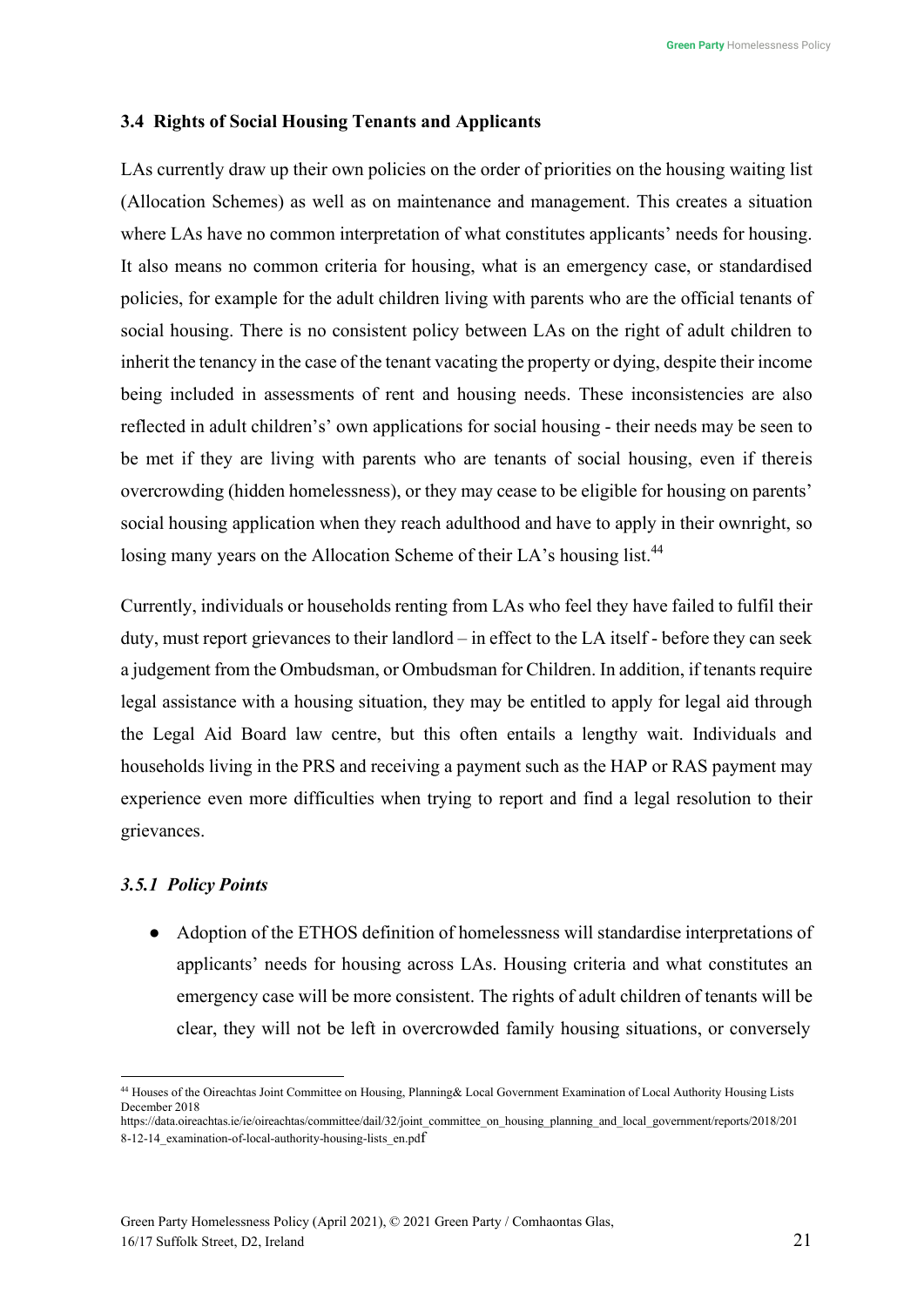children will not lose their place on Allocation Schemes or housing lists once they become adults because of differing criteria across LAs.<sup>45 [46](#page-21-1)</sup>

- Establish an independent complaints board that can resolve complaints about, for example, social housing, NOTs, or help with appeals when an application for social housing support is refused.
- LA tenants should get as much notice as is possible when a housing authority or PRS landlord receiving HAP is intending to apply for a possession order. This should enable the household the opportunity to obtain advice and information, so that they can participate meaningfully in the legal process, or avail of support for tenancy sustainment, or rapid rehousing.
- Referral to and coordination of tenancy sustainment supports, provided by a suitable housing support organisation, should be put in place in cases where legal action is taken against a tenancy for ASB incidents. This is especially important when such action affects households containing vulnerable people, such as those under 18, elderly people, or people with disabilities. Tenancy sustainment supports provided by the Local Authority or a suitable housing support organisation may help to prevent further incidents of anti-social behaviour, reducing the risk of homelessness and avoiding wasteful legal costs.
- Legislation relating to LA housing should explicitly require the LA to do everything reasonable to prevent its tenants becoming homeless, while bearing in mind the impact of ASB on the right to peaceful enjoyment and adequate housing for those living nearby[.47](#page-21-2)
- The LA's ability to exclude a household from the housing list for 3 years due to ASB is effectively a 3-year sentence of homelessness. During this time the LA must maintain the family in emergency accommodation, at public expense. Children's attendance levels at school are often affected while parents' authority and morale are totally undermined, and whatever social problems existed in the first place are profoundly deepened. LAs should develop appropriate accommodation for

<span id="page-21-0"></span><sup>45</sup> Getting on the social housing list. Citizens Information.

http[s://www.citizensinformation.ie/en/housing/local\\_authority\\_and\\_social\\_housing/social\\_housing\\_waiting\\_lists.html#](http://www.citizensinformation.ie/en/housing/local_authority_and_social_housing/social_housing_waiting_lists.html)

<span id="page-21-1"></span><sup>46</sup> Houses of the Oireachtas Joint Committee on Housing, Planning & Local Government Examination of Local Authority Housing Lists December

<sup>2018</sup>https://data.oireachtas.ie/ie/oireachtas/committee/dail/32/joint\_committee\_on\_housing\_planning\_and\_local\_government/reports/2018 /2018-12-14\_examination-of-local-authority-housing-lists\_en.pdf

<span id="page-21-2"></span><sup>&</sup>lt;sup>47</sup> Adequate housing includes habitability, in that it can guarantee physical safety, and location in that households are protected from pollution, which may include noise pollution.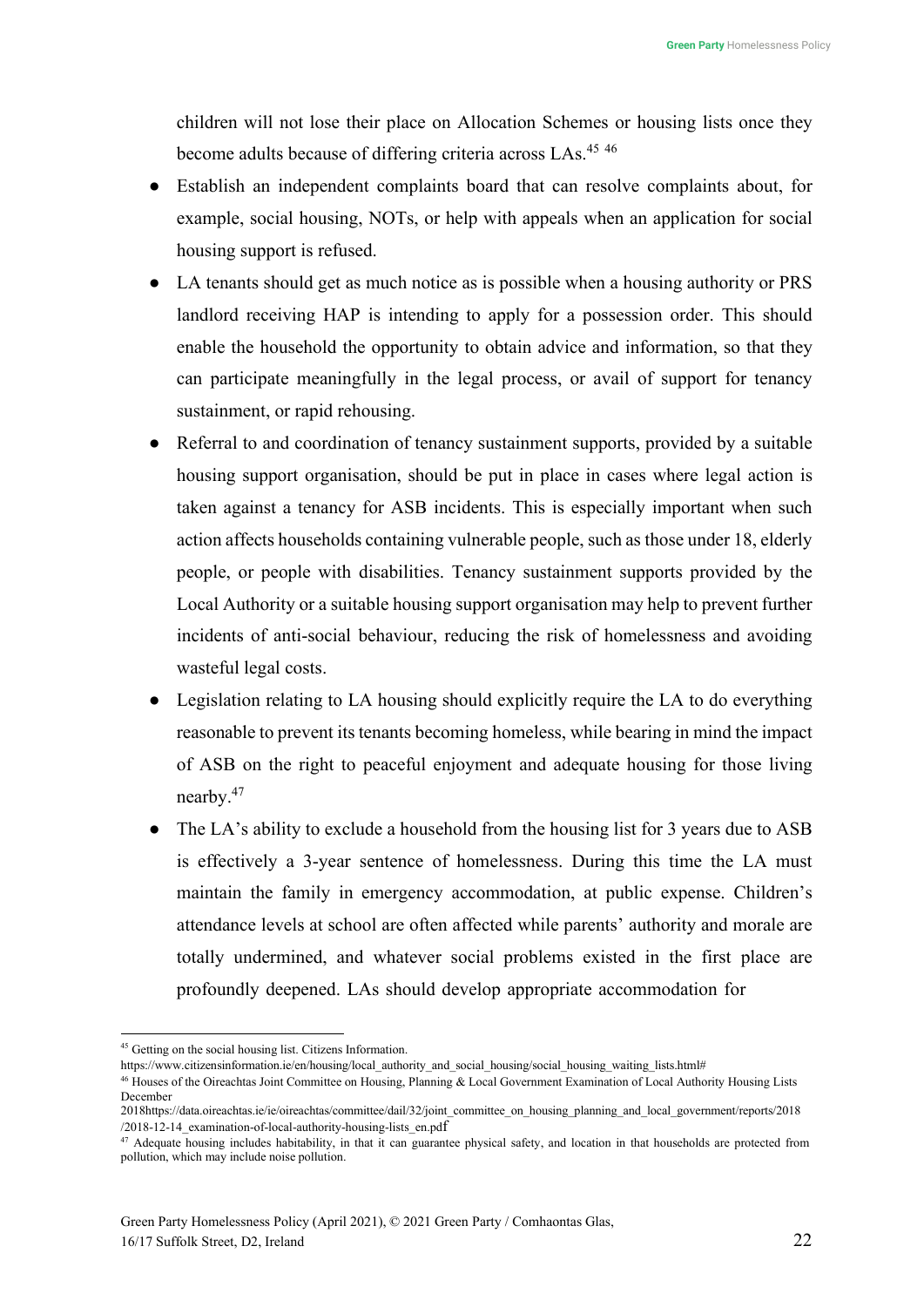households who have been excluded from LA rented accommodation or had their tenancy terminated. A qualified AHB might be well-placed to provide such accommodation, and/or provide supports that address the causes of ASB, so that the household may then progress on to mainstream housing.<sup>48</sup>

#### <span id="page-22-0"></span>**3.5 Housing Co-operatives and AHBs**

The Co-operative enterprise model is a global model whose principles are to support inclusivity and sustainability, and so offer the possibility of attainment of the SDGs within the housing sector.<sup>49</sup> Co-operatives have shared values and principles around self-help, and have provided access to adequate affordable housing to millions of households globally and have developed thousands of dwellings for ownership, shared or co-ownership, and rental homes managed by local co-operative societies in Ireland. Co-operative Housing Ireland (an AHB in Ireland) points to the level of quasi-social housing provision. A third of households in the private rental sector receive housing assistance, and this quasi-social housing makes up almost half of the social housing sector in Ireland - despite the lack of security of tenure and support. This State purchasing power over the PRS contributes to market/price distortions and shocks.<sup>50</sup> The Green Party Ireland are in agreement with Co-operative Housing Ireland that we need a radically different long-term approach and new plan for housing provision in Ireland.

# *3.5.1 Policy Points*

- The voices of tenants, key affected and underserved groups, need to be heard when developing new proposals for the housing sector.
- Develop the capacity of AHBs and review the Capital Advance Agreement and Payment and Availability Agreement.
- Phase out the PRS quasi-social housing sector as more AHBs and social housing become available.
- Carry out a review of Fair Deal, so as to prevent properties being left empty for long periods of time.

<span id="page-22-1"></span><sup>48</sup> https:/[/www.drugsandalcohol.ie/23021/1/Preventing%20and%20combating%20anti-social%20behaviour.pdf](http://www.drugsandalcohol.ie/23021/1/Preventing%20and%20combating%20anti-social%20behaviour.pdf)

<span id="page-22-2"></span><sup>&</sup>lt;sup>49</sup> Gicheru, P (The Role of the co-operative enterprise modelling implementing the Sustainable Development Goals (SDGs) in Least Developed Countries (LDCs) http[s://www.un.org/esa/socdev/egms/docs/2016/Coops-2030Agenda/Gicheru.pdf](http://www.un.org/esa/socdev/egms/docs/2016/Coops-2030Agenda/Gicheru.pdf)

<span id="page-22-3"></span><sup>50</sup> Co-operative Housing Ireland https://cooperativehousing.ie/co-operative-housing/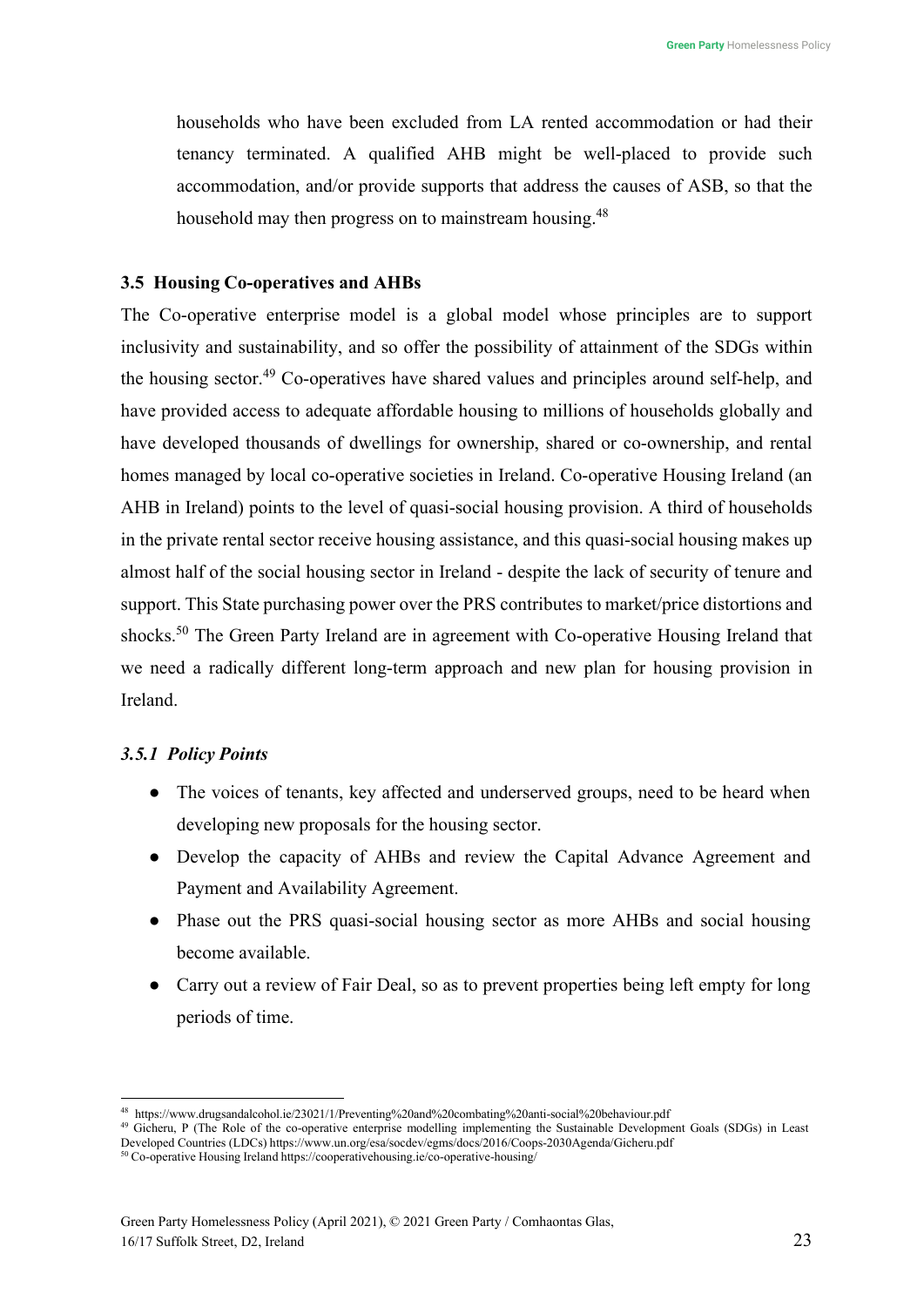An affordable rental model must be developed that is tied to household income and not to market rents.

#### <span id="page-23-0"></span>**3.6 Families**

Families should not be facing homelessness, and rights-based housing policy would focus on the prevention of this tragic and traumatising experience for families of all types. Homelessness can be the catalyst for generations of marginalisation, and deprivation within families. The housing crisis has created a situation where even while more houses are being built, low housing stock, insufficient social housing supply, and affordability remain barriers to adequate housing for too many families. NGOs tackling family homelessness are supported by LAs, Tusla, and the Health Service Executive (HSE), but are also dependent on donations from the public and corporate partners. These resources have put in place homelessness prevention strategies such as Focus's Tenancy Sustainment Prevention Service (TSS Prevention), which provide early intervention, information and advice on various tenancy sustainment services throughout the country. Where a tenancy cannot be saved Rapid Rehousing responses through the availability of Homeless HAP prevents families from having to be placed in temporary emergency accommodation.<sup>51</sup> If sustainment or Rapid Rehousing fails, NGOs are also working with families to help them move from emergency accommodation such as family hubs and hotels, through developing accommodation pathways called Pathway Accommodation and Support System (PASS) that intend to help families find and sustain a secure, and adequate home. A family is recognised as newly homeless if they have no previous PASS record when presenting to access emergency accommodation[.52](#page-23-2) [53](#page-23-3) Emergency accommodation for homeless families consists of hotels, B&Bs, and Family Hubs. Those who stay in Family Hubs, also have the support of a Case Manager, while those outside of the Family Hub system must manage homelessness without support.

A report by the Ombudsman for Children's Office (OCO), 'No Place Like Home, Children's Views and Experiences of living in Family Hubs' took on the task of learning what it is like

<span id="page-23-1"></span><sup>51</sup> Focus Ireland Submission to the Review of Rebuilding Ireland http[s://www](http://www.focusireland.ie/wp-content/uploads/2014/08/Focus-Ireland-).[focusireland.ie/wp-content/uploads/2014/08/Focus-Ireland-](http://www.focusireland.ie/wp-content/uploads/2014/08/Focus-Ireland-)Submission-to-Review-of-Rebuilding-Ireland.pdf

<span id="page-23-2"></span><sup>52</sup> http[s://www.focusireland.ie/wp-content/uploads/2019/09/Annual-Report-2018.pdf](http://www.focusireland.ie/wp-content/uploads/2019/09/Annual-Report-2018.pdf)

<span id="page-23-3"></span><sup>53</sup> http[s://www.h](http://www.homelessdublin.ie/content/files/A-report-on-the-2016-and-2017-families-who-experienced-homelessness-in-the-Dublin-)o[melessdublin.ie/content/files/A-report-on-the-2016-and-2017-families-who-experienced-homelessness-in-the-Dublin-](http://www.homelessdublin.ie/content/files/A-report-on-the-2016-and-2017-families-who-experienced-homelessness-in-the-Dublin-)Region.pdf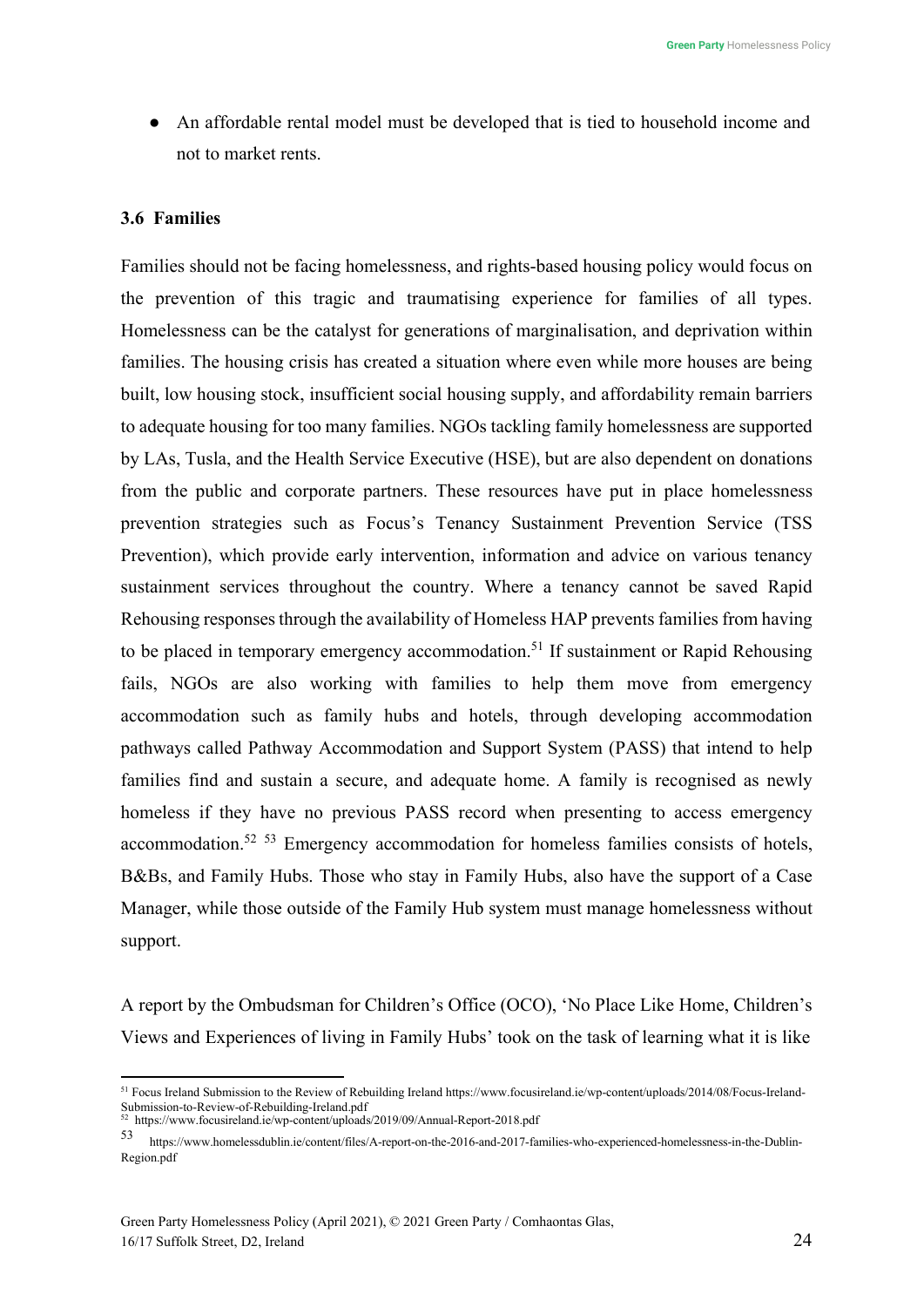for children living in Family Hubs as they are to be developed as a form of emergency accommodation that gives greater stability for families experiencing homelessness, while hotels and B&Bs are recognised as unsuitable. The report found that families most likely to experience homelessness are lone parents (the majority), young parents aged between 18 and 24, families with four or more children, members of the Traveller community, and non-Irish national families. The report found the main reasons for becoming homeless are: leaving PRS accommodation after receiving a NOT; relationship/family breakdown; and inadequate housing through, for example, overcrowding - families suffering hidden homelessness may be found in this category. The report noted that families living in Family Hubs congregate living impacted family life, privacy, children's rest and sleep, health, wellbeing and development, ability to learn and study, opportunities for play and recreation, exposure to inappropriate behaviour aggression and fighting, their freedom of movement, and ability to maintain a relationship with wider family and friends.<sup>54</sup> Focus Ireland, points out that the problems experienced in Family Hubs are intrinsic to all emergency accommodation<sup>55</sup>.

# *3.6.1 Policy Points*

- The development and implementation of an adequately resourced Family Homelessness Strategy.[56](#page-24-2)
- In line with guidance from the Special Rapporteur on the right to adequate housing, on protecting those living in homelessness before and after the Covid-19 pandemic, and bearing in mind that people who experience homelessness in childhood are more likely to experience it throughout their lives, we believe that the state must address the adequate housing needs of families living in homelessness as a priority and with urgency. The State must bear in mind the need for cultural adequacy that must respect and account for the expression of cultural identity.
- Support the call to action for skilled case management and child support workers for all families who find themselves experiencing homelessness, regardless of what type of emergency accommodation they are living in.
- Support the OCO's calls to action, including bringing self-accommodation in B&Bs and hotels to an end within a specified time as a matter of urgency in line with adequate

<span id="page-24-0"></span><sup>54</sup> http[s://www.o](http://www.oco.ie/app/uploads/2019/04/No-Place-Like-Home.pdf)c[o.ie/app/uploads/2019/04/No-Place-Like-Home.pdf](http://www.oco.ie/app/uploads/2019/04/No-Place-Like-Home.pdf)

<span id="page-24-1"></span><sup>55</sup> https://data.oireachtas.ie/ie/oireachtas/committee/dail/32/joint\_committee\_on\_children\_and\_youth\_affairs/submissions/2019/2019-06- 11\_opening-statement-mike-allen-director-of-advocacy-focus-ireland\_en.pdf

<span id="page-24-2"></span><sup>56</sup> Family Homelessness in Dublin: Causes, Housing Histories, and Finding a Homehttp[s://www](http://www.focusireland.ie/wp-).[focusireland.ie/wp](http://www.focusireland.ie/wp-)content/uploads/2019/09/Research-Briefing-No-1-Interactive.pdf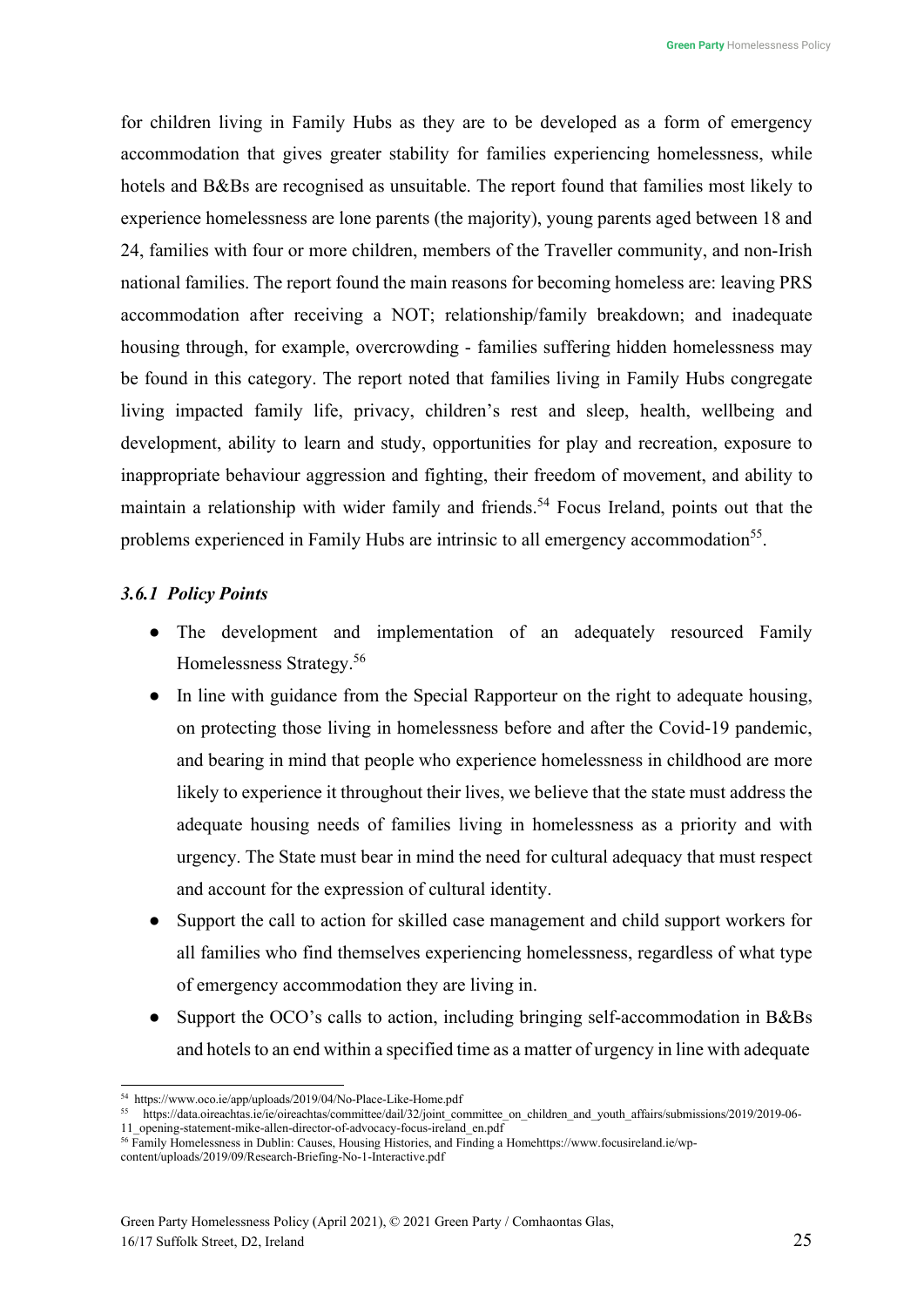housing as a human right. The OCO notes that although Family Hubs are the preferred policy response to family homelessness in Rebuilding Ireland, there is no evidential basis for this approach, and in light of the perceptions of those living in this type of emergency accommodation, there must be a formal, independent evaluation of their suitability.

- Support the assertion that congregate emergency accommodation cannot be tolerated by families for beyond a few weeks at most.
- We believe that all families experiencing homelessness must be supported with dignity and respect, to combat any stigma associated with family homelessness.
- Preventing family homelessness and Rapid Rehousing programmes must be adequately resourced to deal with crisis homelessness (short term homelessness) in a housing-first-led strategy to prevent newly homeless families needing to enter emergency accommodation, and/or becoming chronically/long term homeless. This should shift funding away from the resourcing and development of emergency accommodation, and towards making sure family homelessness is prevented and crisis homelessness resolved quickly and effectively.
- We advocate the protection of larger single parent or blended families by increasing housing income disregard from maintenance payments assessed on the number of children and not as a flat rate as it is currently.
- In order to prevent/eradicate poverty, and facilitate social inclusion, all social welfare supports must be adequate and provide a Minimum Essential Standard of Living  $(MESL).$ <sup>57</sup>

# <span id="page-25-0"></span>**3.7 Children and Young People**

# *3.7.1 Ending Youth Homelessness*

There is a clear need for early intervention to the structural causes and individual risk factors that lead to homelessness. A Focus Ireland report states that vulnerable young people, including young people leaving State care, or those that cannot go home to families, have been the first to suffer the effects of the housing crisis. Many of these young people are among the hidden homeless who are not included in official homelessness figures. But many private landlords, AHBs, and LAs have been reluctant to rent to this demographic, and under-26s are

<span id="page-25-1"></span><sup>57</sup> The European Anti-Poverty Network (EAPN) Ireland Submission to National Reform Programme 2020, March 2020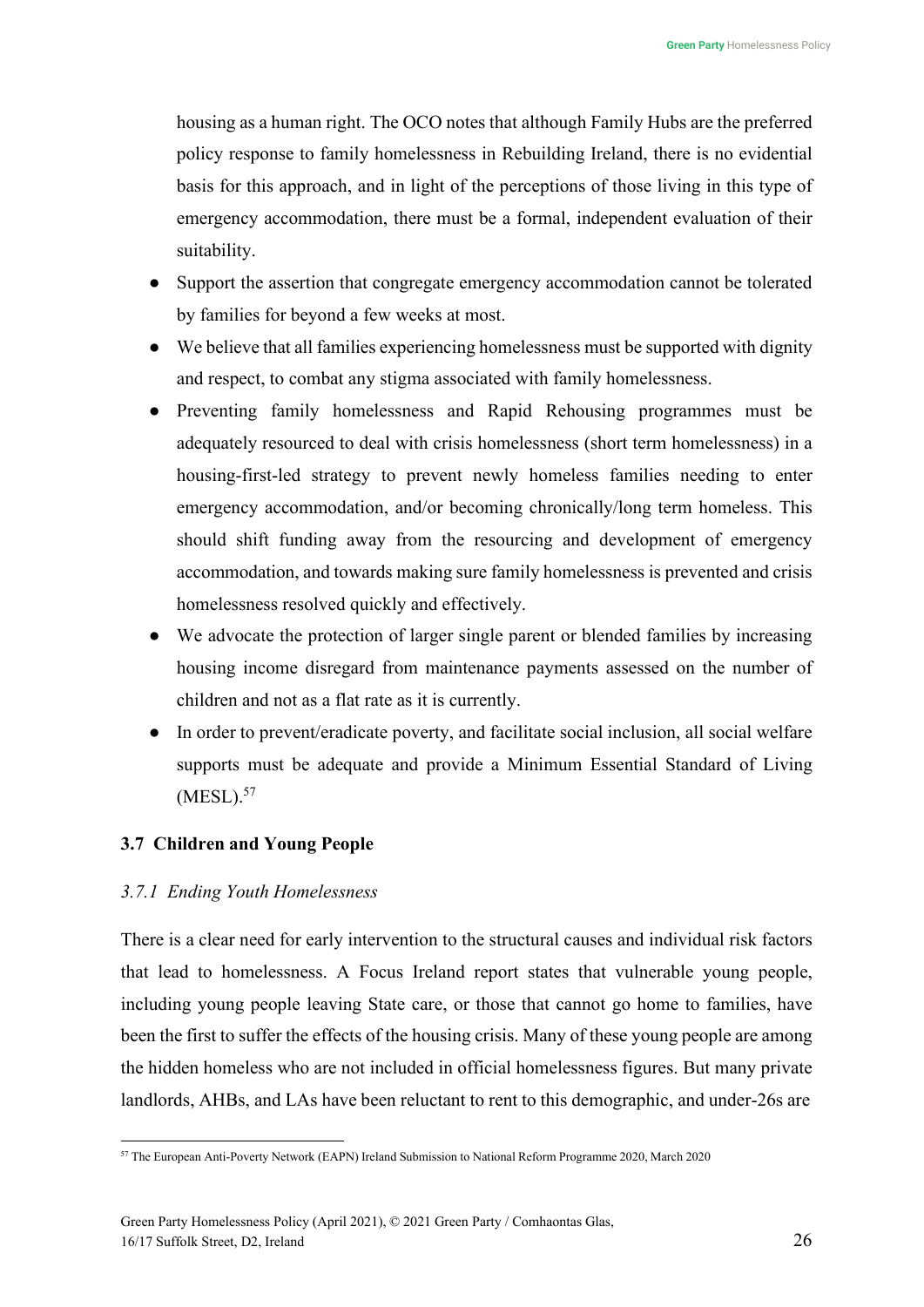given significantly reduced welfare rates. Experiencing homelessness at this stage of life can lead to long-term homelessness, therefore prevention at this critical stage is crucial, and a dedicated Ending Youth Homelessness Strategy must be given urgent attention.

# *3.7.2 Policy Points*

- The Green Party supports the Irish Coalition to End Youth Homelessness' call to create an End Youth Homelessness strategy, that includes:
- Housing First for Youth.
- Prevention and early intervention, including family supports, education in schools on transitioning to independent living, and comprehensive supports for those presenting to homeless services with a guarantee that they will be transferred from emergency accommodation within 2 weeks.
- Addressing policies that disadvantage young people, including restoring the full rate of Jobseekers Allowance for under 26s.<sup>58[59](#page-26-1)</sup> Reduced social welfare payments must be ended for all young people, and not just those receiving RS, RAS or HAP. Additionally, in order to prevent/eradicate poverty, and facilitate social inclusion, all social welfare supports must be adequate and provide a MESL.<sup>60</sup>

# *3.7.3 Aftercare for Young People Leaving State Care*

Children who are placed in the care of the state may include those who fail to attend school, who have suffered the loss of family, or neglect or abuse, or whose parents cannot cope, or who commit a prisonable offence. They may be placed in foster or residential care, or probation hostels or special schools for young offenders. Many come from backgrounds of poverty, experiences of homelessness and social disadvantage, alongside suffering trauma and/or loss. Some have special needs such as a mental or physical disability. While most make a smooth transition into adulthood, these circumstances in a young person's life may lead to unresolved grief, low self-esteem, anger, disruptive behaviour, disrupted schooling, and misuse of drugs and alcohol and/or involvement in crime.<sup>61</sup> Significant numbers find

<span id="page-26-0"></span><sup>58</sup> http[s://www.e](http://www.endyouthhomelessness.ie/assets/files/pdf/iceyh_call_for_government_action.pdf)n[dyouthhomelessness.ie/assets/files/pdf/iceyh\\_call\\_for\\_government\\_action.pdf](http://www.endyouthhomelessness.ie/assets/files/pdf/iceyh_call_for_government_action.pdf)

<span id="page-26-1"></span><sup>59</sup> http[s://www.focusireland.ie/young-people-irelands-forgotten-homeless/](http://www.focusireland.ie/young-people-irelands-forgotten-homeless/)

<span id="page-26-2"></span><sup>60</sup> The European Anti-Poverty Network (EAPN) Ireland, Submission to National Reform programme 2020, March 2020

<span id="page-26-3"></span><sup>61</sup> Focus Ireland, Left Out on their Own, Young People Leaving Care in Ireland http[s://www.focusireland.ie/wp-](http://www.focusireland.ie/wp-)

content/uploads/2016/04/Keheller-Kelleher-and-Corbitt-2000-Left-out-on-their-own-Young-people-leaving-care-in-Ireland.pdf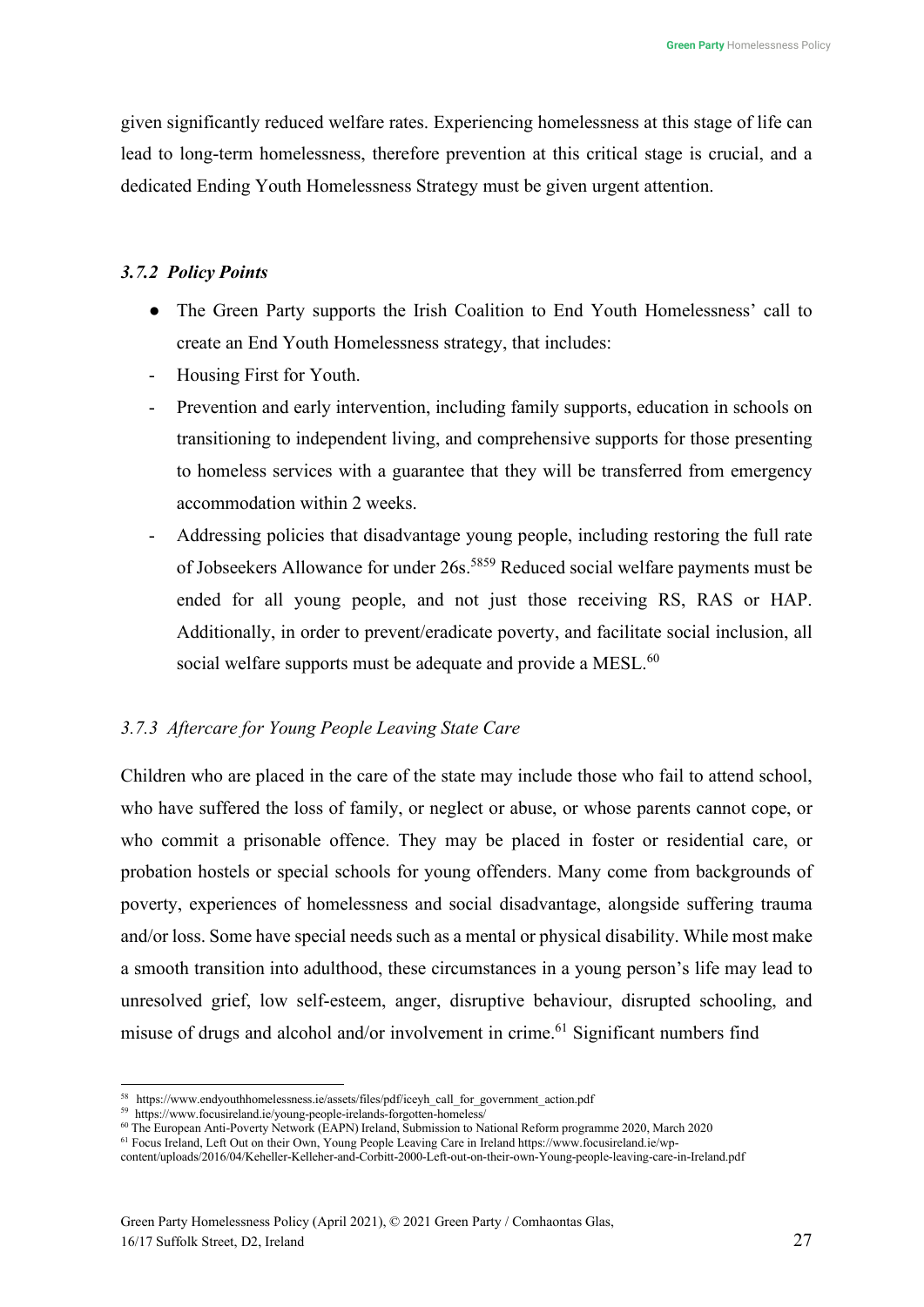themselves suffering social exclusion, poor mental health and homelessness. This has increased in recent years due to the housing crisis which has asymmetrically affected young people leaving care while State resources are 'wholly inadequate' and the lack of aftercare has been shown to increase the chance of eventually ending up in prison.<sup>62</sup> <sup>[63](#page-27-1)</sup>

It is stipulated in the Child Care (Amendment) Act 2015 that Tusla has a duty of care to provide an aftercare plan for eligible young people leaving care.<sup>64</sup> Aftercare Provision is a planning and support service for young people aged between 18 and 21 leaving care, which provides education, training, financial support, social network support, and advocacy, recognising that the greatest needs are secure, suitable accommodation, further education and training, employment, and supportive relationships<sup> $65$ </sup>. Yet, according to Focus, young people aged 18-24 made up approximately 10% of people experiencing homeless in 2017. Focus identified several underlying reasons for this. Some young people are not getting support on leaving State Care, or have family problems, mental health problems, or are experiencing poverty and unemployment at a time when they have suffered a drastically reduced rate of social welfare.<sup>66</sup>

The Irish Aftercare Network - a network of the providers of aftercare services - points to gaps between legislation, policy and practice. The Green Party supports its call for more resources for young people leaving care, especially for the most traumatised and vulnerable, as these are the young people suffering the effects of the housing crisis the most, and who are further traumatised by homelessness. We also support its call for more resources for those providing aftercare services, who must face the challenges of caring for young people too traumatised to interact successfully with the independence model of aftercare, and present with extra emotional and psychological needs.<sup>67</sup> At present, Supported Lodgings Providers are paid a daily rate for providing placements for young people leaving care. This rate varies depending on the age of the young person and is also variable throughout the country.

<span id="page-27-0"></span><sup>62</sup> Focus Ireland, Irish Aftercare Network Calls For More Support For Young People Leaving Care http[s://www.](http://www.focusireland.ie/press/irish-)f[ocusireland.ie/press/irish](http://www.focusireland.ie/press/irish-)aftercare-network-calls-for-more-support-for-young-people-leaving-care/

<span id="page-27-1"></span><sup>63</sup> Irish Penal Reform Trust (2011) Youth Homelessness and imprisonment http[s://www.iprt.ie/youth-justice/youth-homelessness-and](http://www.iprt.ie/youth-justice/youth-homelessness-and-)imprisonment/

<span id="page-27-2"></span><sup>&</sup>lt;sup>64</sup> Child Care (Amendment) Act 2015 <http://www.irishstatutebook.ie/eli/2015/act/45/enacted/en/html>

<span id="page-27-3"></span><sup>65</sup> http[s://www.g](http://www.gov.ie/en/policy-information/86ee99-aftercare-provision/)o[v.ie/en/policy-information/86ee99-aftercare-provision/](http://www.gov.ie/en/policy-information/86ee99-aftercare-provision/)

<span id="page-27-4"></span><sup>66</sup> http[s://www.e](http://www.endyouthhomelessness.ie/assets/files/pdf/youth_housing_partnership_approach.pdf)n[dyouthhomelessness.ie/assets/files/pdf/youth\\_housing\\_partnership\\_approach.pdf](http://www.endyouthhomelessness.ie/assets/files/pdf/youth_housing_partnership_approach.pdf)

<span id="page-27-5"></span><sup>67</sup> Irish Aftercare Network Calls For More Support For Young People Leaving Care http[s://www](http://www.focusireland.ie/press/irish-aftercare-).[focusireland.ie/press/irish-aftercare](http://www.focusireland.ie/press/irish-aftercare-)network-calls-for-more-support-for-young-people-leaving-care/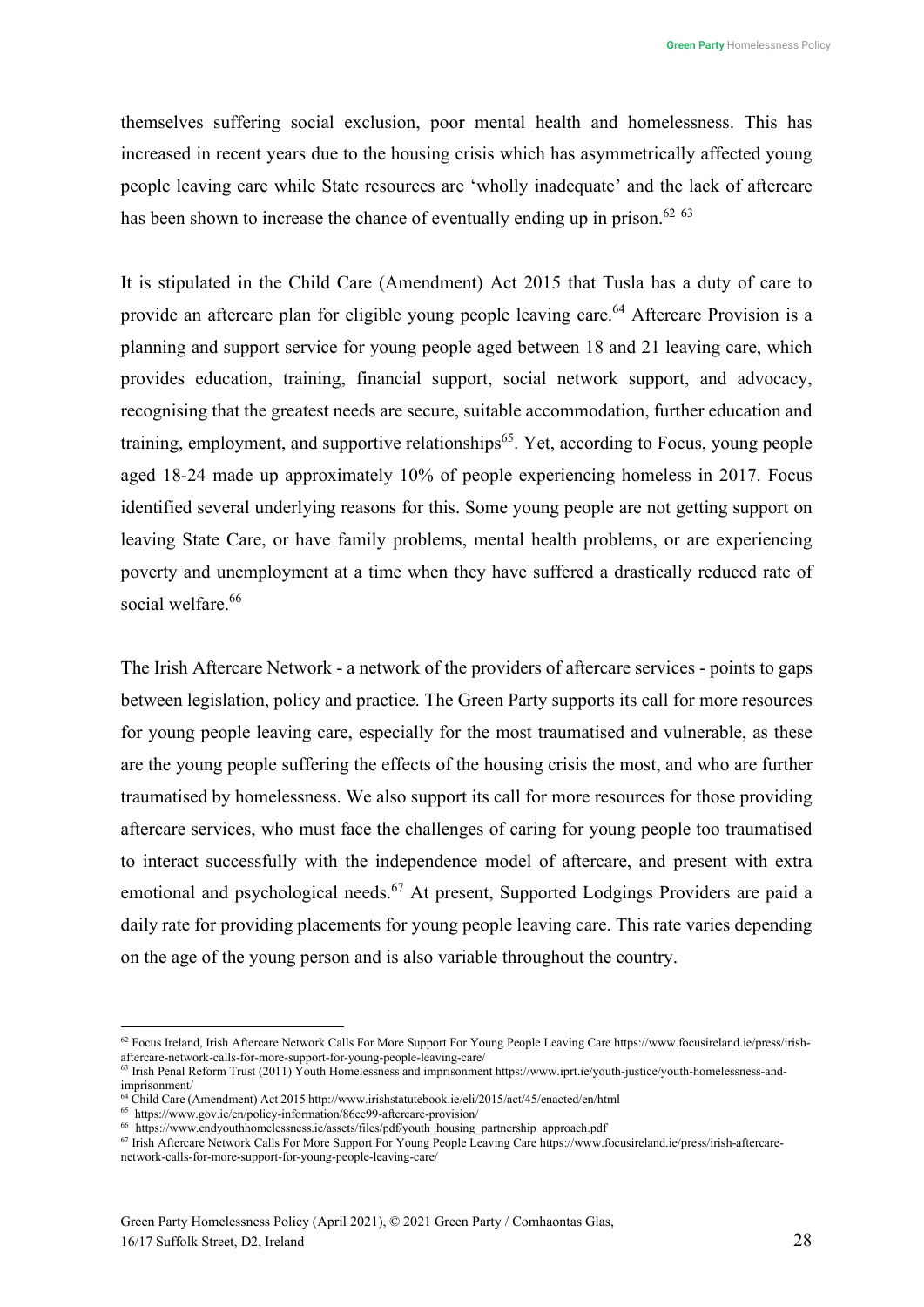# *3.7.4 Policy Points*

- The Green Party supports Simon Community's Trauma Informed Care model, and proposes a National Trauma Informed Care Strategy with a remit to care for the children and young people who have been traumatised by childhood experiences, and homelessness. [68](#page-28-0)
- We propose a review of foster families as aftercare providers, so that they can apply for the same resources as Supported Lodgings Providers and thereby enable the continuation of care for a young person who has reached the age of 18 years old, but who wishes to still live in the home. Policies should address the role of foster families, residential care units and birth families in providing aftercare.
- We call for a full review of the Supported Lodgings policy and for the rates to become standardised, and adequate.
- Special provision should be made for young people with special needs, such as intellectual disability or mental health problems, who continue to live with their foster families after they reach the age of 18 years. We propose the integration of care service between children and adult service to optimise this transition.
- The Green Party supports the full implementation of the National Aftercare Policy for Alternative Care, which guarantees a right to an aftercare assessment on turning 18 and leaving care. We also advocate for the full resourcing of this service given the high prevalence of young people in care ending up living in homelessness.

# *3.7.5 LGBTQI+ Young People*

International research shows a high prevalence of homelessness among LGBTQI+ young people (people between 18 and 26). Most studies estimate 40% of young people living in homelessness are from the LGBTQI+ population. This could be because of family rejection, or choosing to leave the family home after experiencing physical and emotion abuse, stigma and discrimination. But for those who become homeless because of their sexual orientation, or gender identity, their issues may remain hidden from services through the fear of stigma, violence or assault.

<span id="page-28-0"></span><sup>68</sup> Trauma Informed Care, A Model of Best Practice. Cork Simon Community. http[s://www.c](http://www.corksimon.ie/trauma-informed-care)o[rksimon.ie/trauma-informed-care](http://www.corksimon.ie/trauma-informed-care)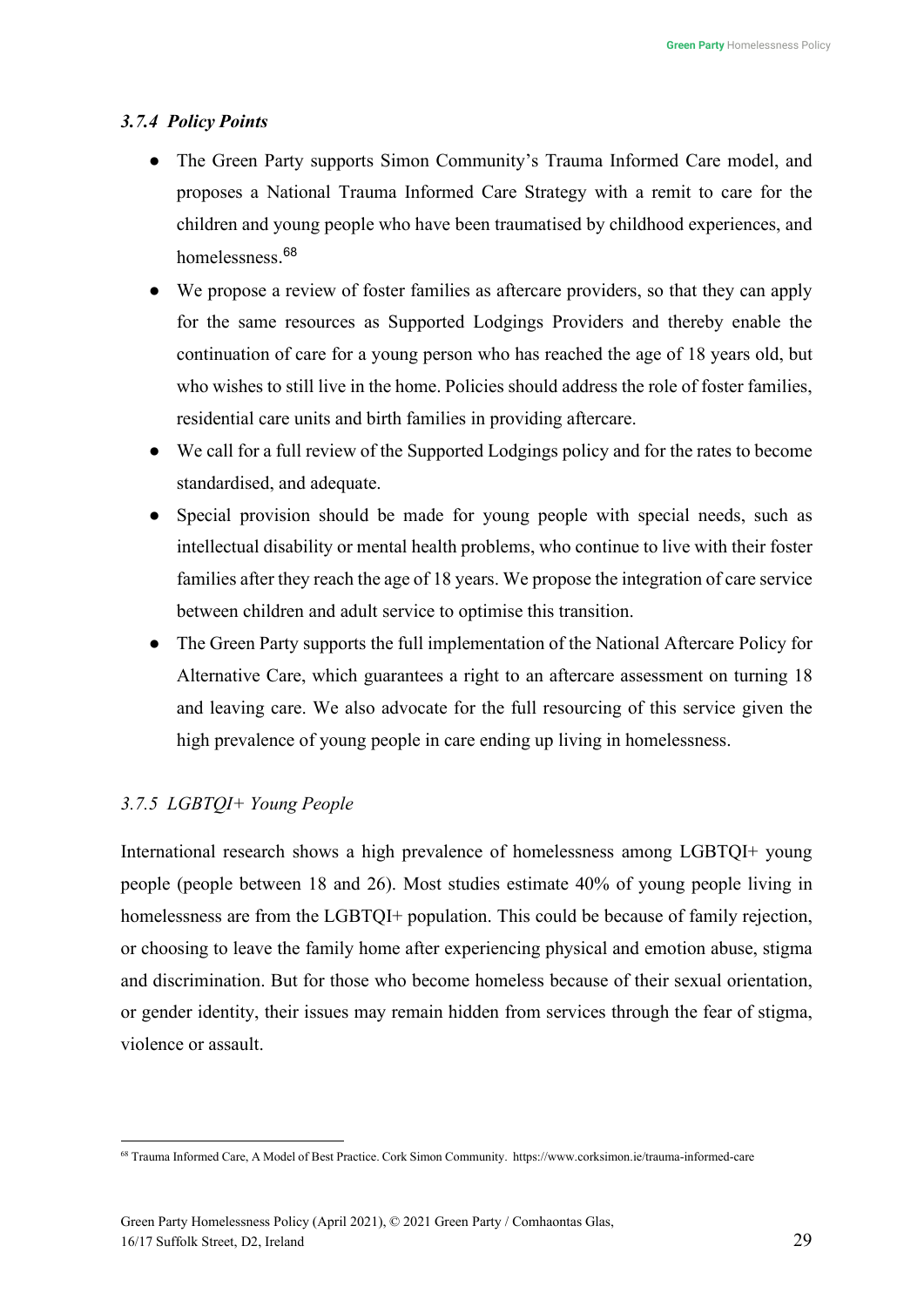#### *3.7.6 Policy Points*

- The Green Party supports the Focus Ireland and BeLongTo study into LGBTI+ Youth Homelessness that aims to develop appropriate prevention schemes, training and support, and specialist housing/gender-neutral homeless accommodation.
- We support current research examining the lived experiences of the LGBTQI+ community and homelessness and propose the development of prevention schemes (school supports and youth mediation services focused on LGBTQI+ issues).
- Support staff must receive training around LGBTQI+ issues.
- We support the development of specialist/gender-neutral homeless accommodation.<sup>[69](#page-29-1)</sup> [70](#page-29-2)
- The response to homelessness and rough sleeping in Ireland is highly dependent on NGOs. NGO's in turn are dependent on donations and fundraising alongside State funding. Their activities have their foundations in activism, have been historically demand-led rather than prevention-orientated, and are often group-specific. These NGOs are now the conduits through which government policy is fed, but in order for policies to be effective, they need to work with a 'well-funded, long-term, integrated strategy, focusing on replacing temporary housing solutions with permanent ones', according to Focus Ireland.<sup>71</sup>

#### <span id="page-29-0"></span>**3.8 Data Management**

Data collected on the numbers of people experiencing homelessness or at risk of homelessness does not always capture the true extent of the homelessness problem in Ireland. Therefore, historically, the planning of services to meet needs into the future has proved difficult and fallen short of addressing the full nature of the homelessness issue.

The Pathway Accommodation and Support System (PASS), established by the Dublin Region Homeless Executive, is a welcome development in addressing data collection issues. PASS is an online, shared system which is utilised by almost all homeless services in Ireland as wellas by all local authorities. PASS is used to record all homeless presentations and bed occupancy nationally and therefore provides a coordinated bed management system as well

<span id="page-29-1"></span><sup>69</sup> Focus Ireland. Understanding LBGTQI+Youth Homelessness in Ireland. http[s://www.focusireland.ie/understanding-lgbtqi-youth](http://www.focusireland.ie/understanding-lgbtqi-youth-)homelessness-in-ireland/

<span id="page-29-3"></span><span id="page-29-2"></span><sup>70</sup> Gcn. Study on LGBTI+ Youth Homelessness Launched by BeLonG To and Focus Ireland. https://gcn.ie/study-lgbti-youth-homelessness/  $^{71}\,$  http[s://www.focusireland.ie/rhetoric-governments-ending-rough-sleeping/](http://www.focusireland.ie/rhetoric-governments-ending-rough-sleeping/)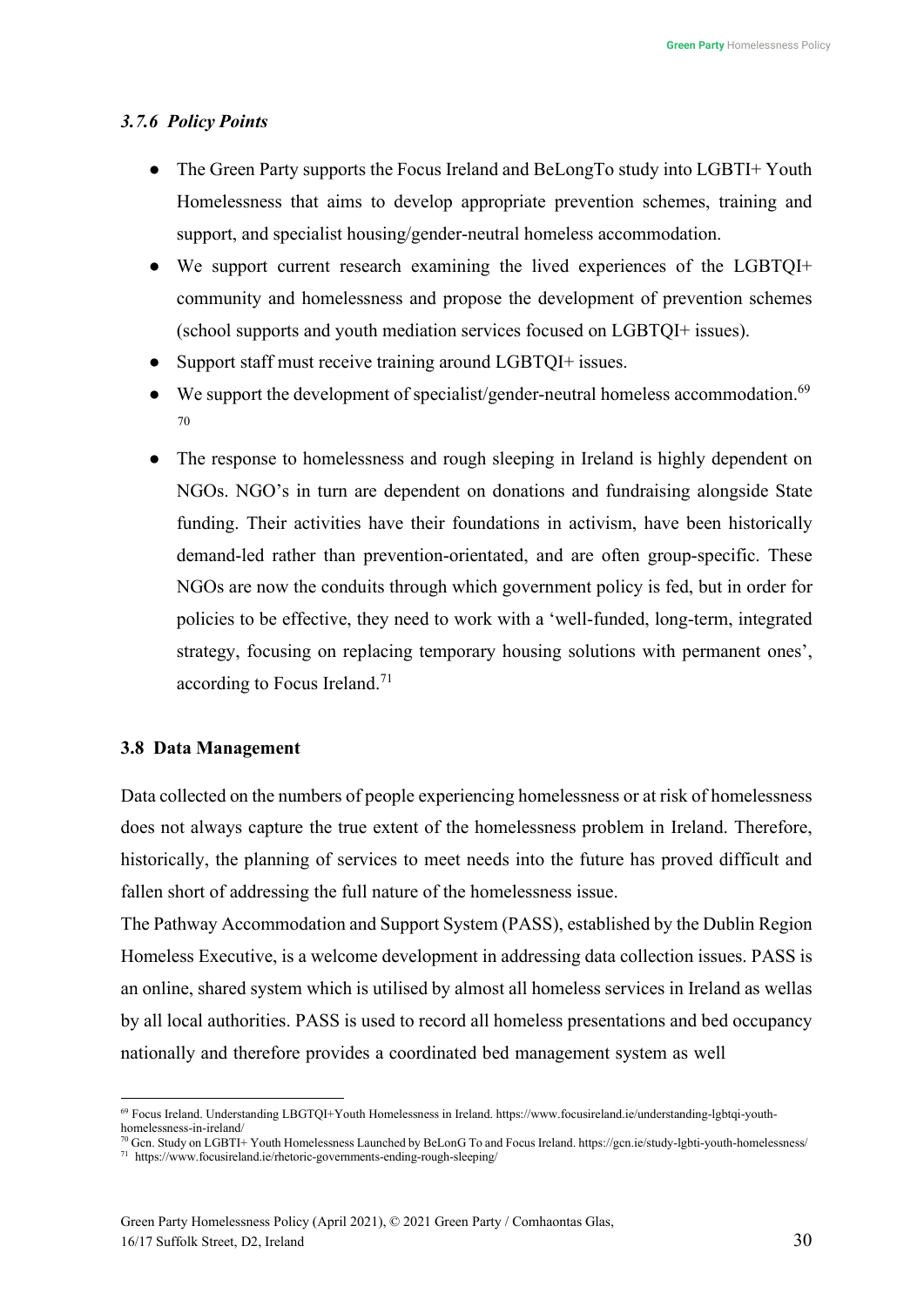as being a national database for homelessness figures. In addition, PASS is used as an online service delivery tool; used by services staff in conjunction with individuals availing of the services to assess, plan, review and record supports required, delivered and achieved. In that way, PASS serves as a planning and monitoring tool for services, enabling services to monitor compliance with the NQSF for homeless services. PASS, as used, informs the planning of future services both locally and nationally.

Despite the effectiveness of PASS, there are still categories of homeless people who are not captured by the system:

- People using emergency and temporary shelters that do not have a service level agreement and are not funded through the local authority.
- Rough sleepers who have not come into contact with homeless services.
- Hidden homeless categories such as those living in unsuitable, unstable, overcrowded or inadequate accommodation; those sleeping on couches or bedding provided in the homes of friends and wider family members (also termed 'sofa surfers'), those living with friends and family to escape domestic abuse situations.
- Prisoners of no fixed abode, often remaining in prison beyond the sentence term due to the lack of accommodation or ultimately discharged into homelessness.
- Patients of no fixed abode living in hospital settings, often having to remain there beyond the time that their health necessitates, due to the lack of move on accommodation.
- Young people on leaving state care settings.
- Women or men, and children residing in domestic violence refuges and shelters, as these services fall under the remit of Tusla and therefore generally these persons are not included in homeless data unless they are also utilising a service provided by a homeless provision organisation; for example, addiction services, health services, wellbeing services, and so on.
- People living in Direct Provision services.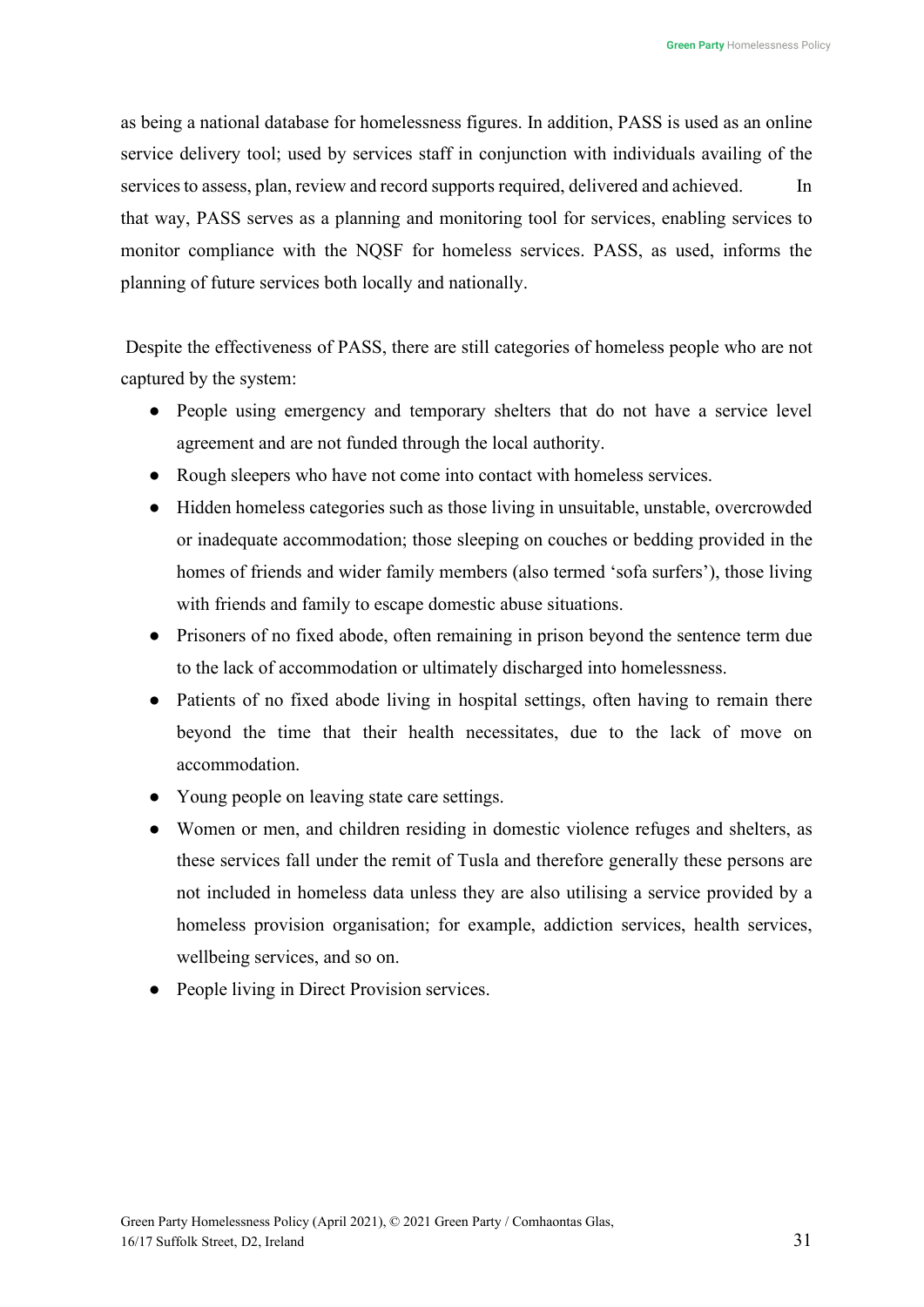#### *3.8.1 Policy Points*

- The Green Party proposes a cooperative and collaborative approach between relevant services with pre-agreed local homeless provision, prevention or advisory services being open for referrals from other cooperating services.
- All organisations and groups who are likely to be providing services to people falling into the categories listed above, although not limited to them, during the course of their business (for example general practitioners and in-patient medical services) should ensure the designation of responsibility to a suitable professional within their service for supporting people where they are known to be, or report to be homeless or at imminent risk of homelessness.
- This designated professional should in turn have responsibility for referring these people on to a suitable and pre-agreed local homeless service provider, prevention service or advisory service with the agreed informed consent of the person.
- In addition, the Green Party believes there is a need to fund the enhancement of database systems such as PASS to include input from organisations outside of homeless provision where consents allow and in keeping with GDPR requirements.

# <span id="page-31-0"></span>**4. Housing First**

#### <span id="page-31-1"></span>**4.1 National Implementation Plan 2018-2021**

The original approach to homelessness in Ireland was to emphasise a step by step "housing ready" rehabilitation program; those who found themselves homeless would be given access to shelters or halfway houses, treatment and rehabilitation, and then given a chance at permanent housing. However, the "Housing First'' approach has been Government policy in Ireland for a number of years. The National Implementation Plan 2018-2021 aims to roll out the approach across the State. It sets targets for LAs, with the expectation they will work with AHBs to expand the supply of single person housing.

# <span id="page-31-2"></span>**4.1.1 Core Principles of Housing First**

Housing First principles align housing and health policy to create:

- Adequate housing as a human right.
- A recovery-oriented model,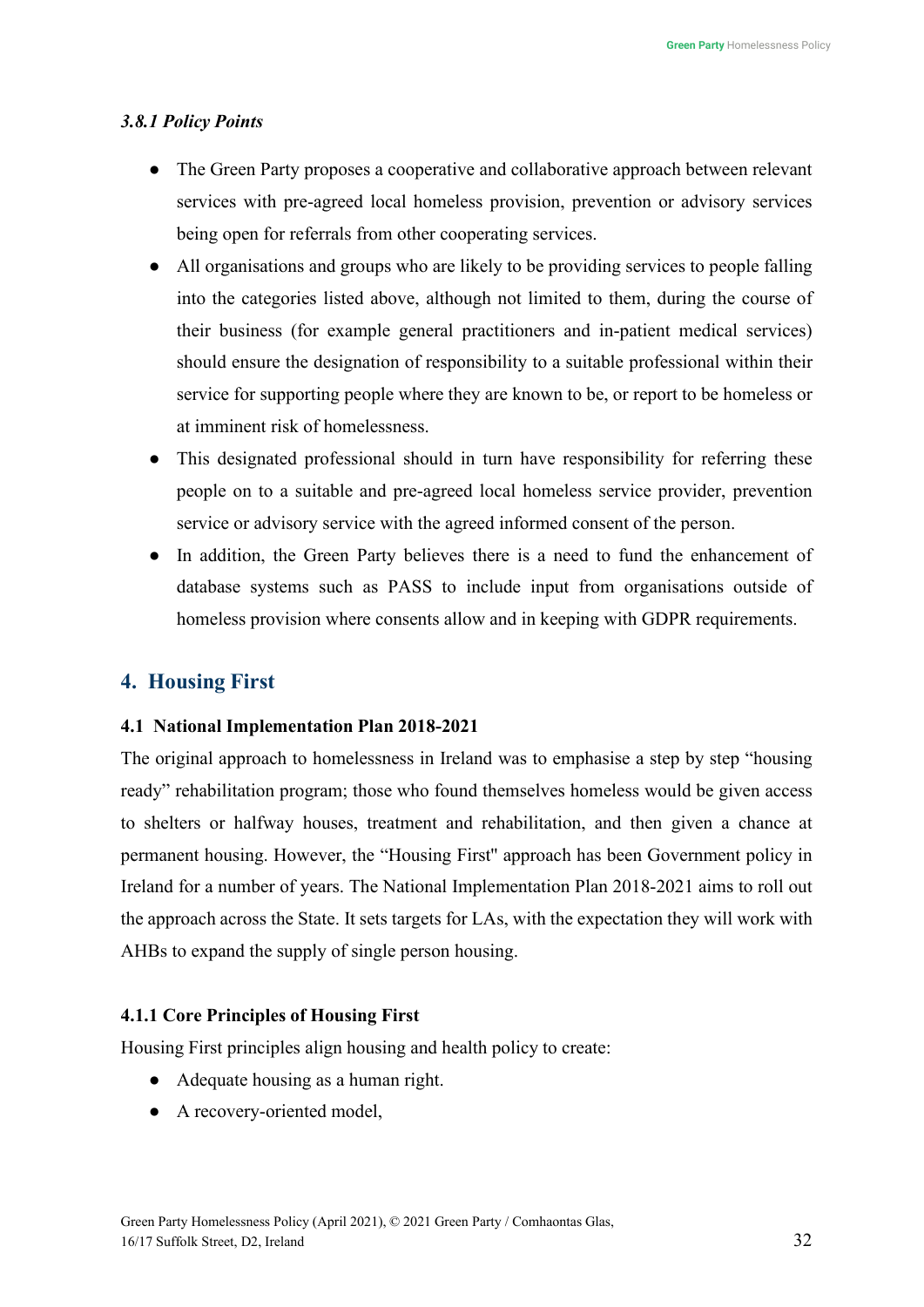- centred on providing people experiencing homelessness adequate, independent, permanent housing,
- with choice and control for service users.
- It should separate housing and treatment, so that if the tenancy fails, unconditional and non-time-limited rapid rehousing, and wraparound supports and services continue for as long as is required.
- Engagement is active, but without coercion.
- These supports and services adhere to person-Centred Planning.

This is a rights-based approach, not contingent on being "housing ready", but rather, contingent on the philosophy that all people have a right to adequate housing, and that this is a precondition for recovery. Those experiencing the trauma of homelessness, may also be experiencing mental health issues, addiction issues, or may be in other key affected or underserved groups. If prevention of homelessness has failed, rapid rehousing and services such as tenancy sustainment, independent living skills, addiction and health services, social work services, training, education and employment supports step in as an unconditional right. This right includes person-centred planning that is assertive without being coercive, a focus on harm reduction, with choice and control for services users.<sup>[72](#page-32-0)</sup> <sup>[73](#page-32-1)</sup> <sup>[74](#page-32-2)</sup> <sup>[75](#page-32-3)</sup>

The social costs of homelessness are hard to measure in total, but they include the underdevelopment of children, and an increase in the most vulnerable people, including the elderly, those experiencing mental health issues, young people leaving state care, and so on, sleeping rough. The economic costs have fallen to LAs as they endeavour to supply emergency accommodation. Resources and expenditure have not kept pace with the needs of those at risk of, or experiencing homelessness. Evidence for financial cost effectiveness comes with the caveat that it is impossible to compare the social costs of homelessness (the future health costs of children's underdevelopment, and the increased healthcare costs of rough sleeping, for example) to the social and health costs saved with the implementation ofthe Housing First model. That said, the Housing First model is shown to be cost effective as

<span id="page-32-0"></span><sup>72</sup> Housing First Europe Hub, Housing First Guide Europe (2020). Core Principles of Housing First

<span id="page-32-1"></span>https://housingfirsteurope.eu/guide/core-principles-housing-first/ <sup>73</sup> Gov.ie Rebuilding Ireland, Housing First National Implementation Plan 2018-2021 (2018) https://rebuildingireland.ie/wp-

<span id="page-32-2"></span>content/uploads/2018/09/Housing-First-Implementation-Plan-2018.pdf <sup>74</sup> Homeless Hub Canadian Observatory on Homelessness (2019) Housing First http[s://www.h](http://www.homelesshub.ca/solutions/housing-)o[melesshub.ca/solutions/housing-](http://www.homelesshub.ca/solutions/housing-)

<span id="page-32-3"></span>accommodation-and-supports/housing-first <sup>75</sup> Dowling D; (2018) An Exploration of the Housing First Approach from Practitioner Perspectives . Social Care Ireland, <https://socialcareireland.ie/wp-content/uploads/2018/11/SCI-Presentation-David-Dowling.pdf>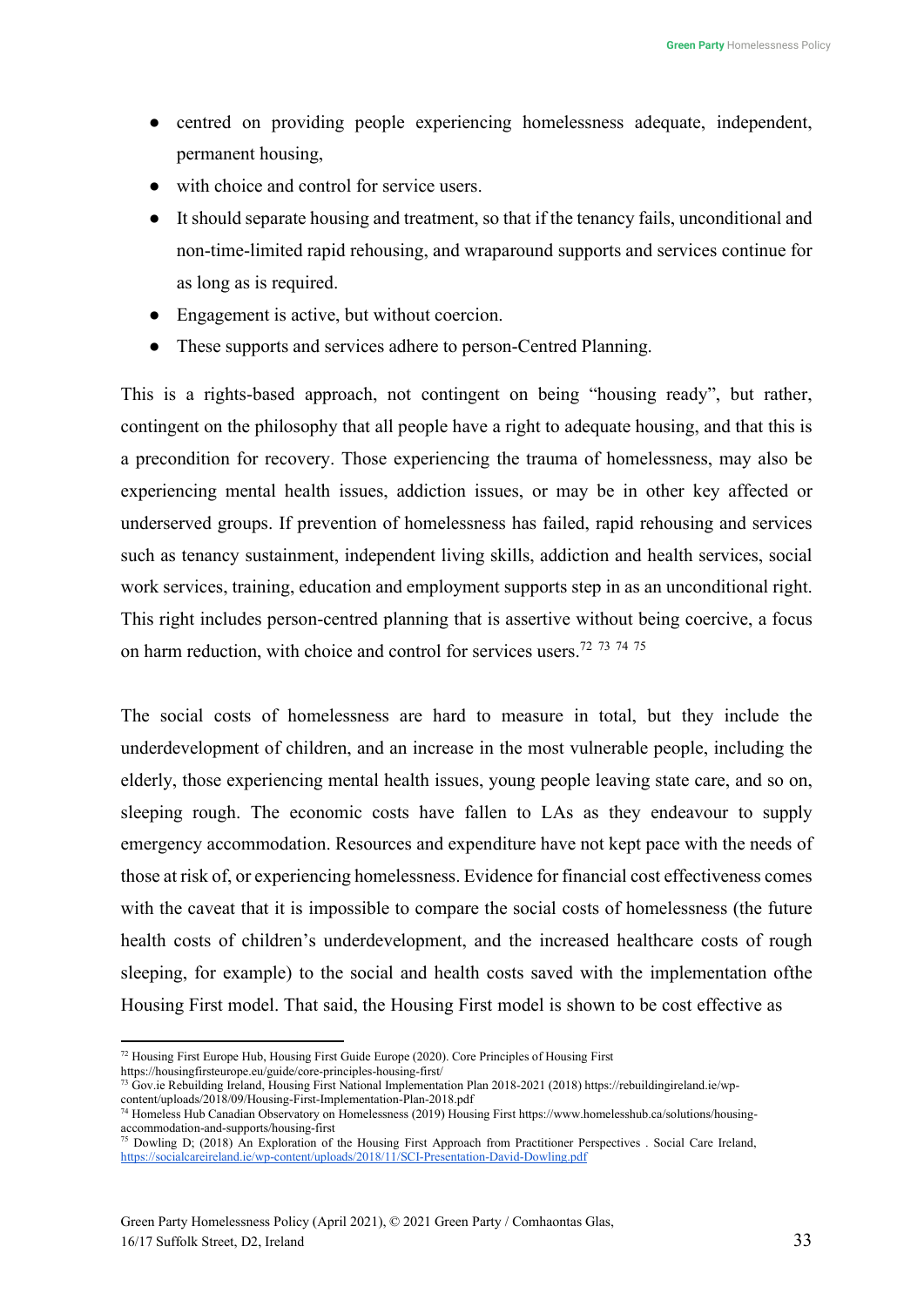it significantly reduces: the need and associated costs of emergency homeless shelters and other emergency accommodation; the use of emergency medical and psychiatric services; and arrests, imprisonment and associated costs of criminal justice services. If longitudinal research showed effectiveness in facilitating the take up of paid work, it could prove to be cost saving.<sup>[76](#page-33-0)</sup>

Social Care Ireland found that there are a number of barriers to the implementation of and fidelity to the Housing First Model.

- 1. Practitioners, outreach workers and similar lone workers working in homeless services in Ireland are expected to carry a high caseload, and have specific 'lone working' safety risks. There are limited resources and training, and inconsistent supports to address practitioners' needs. Burnout; stress; isolation; and trauma are all impacts of working in Housing First on Social Care Workers. Resulting high staff turnover impedes fidelity to the principles of Housing First.
- 2. The most key affected groups have difficulties accessing Housing First Services.
- 3. There are no supports 'out of hours' between 5pm and 9am.
- 4. Poor relationships and coordination between service providers.
- 5. There is poor access to suitable accommodation and the PRS in cities, especially single-person units, leaving clients with a lack of choice.
- 6. Community Resistance[.77](#page-33-1)

# *4.1.1 Policy Points*

- All measures must be taken, according to Green Party policy on Housing, to ensure the provision of affordable and adequate housing. Affordable and adequate housing is key to delivering the SDGs.
- The Housing First Implementation Plan must be given adequate funding and resources to roll out Housing First across the state. This must be carried out in a manner that enables service providers to cooperate fully, with policy ensuring consistent standards, both in employment of practitioners, and deployment of services. Out of hours support must be initiated.

<span id="page-33-0"></span><sup>76</sup>European Observatory on Homelessness/Feantsa, Pleace, N

https:[//www.feantsaresearch.org/download/housing\\_first\\_pleace3790695452176551843.pdf](http://www.feantsaresearch.org/download/housing_first_pleace3790695452176551843.pdf)

<span id="page-33-1"></span><https://socialcareireland.ie/wp-content/uploads/2018/11/SCI-Presentation-David-Dowling.pdf>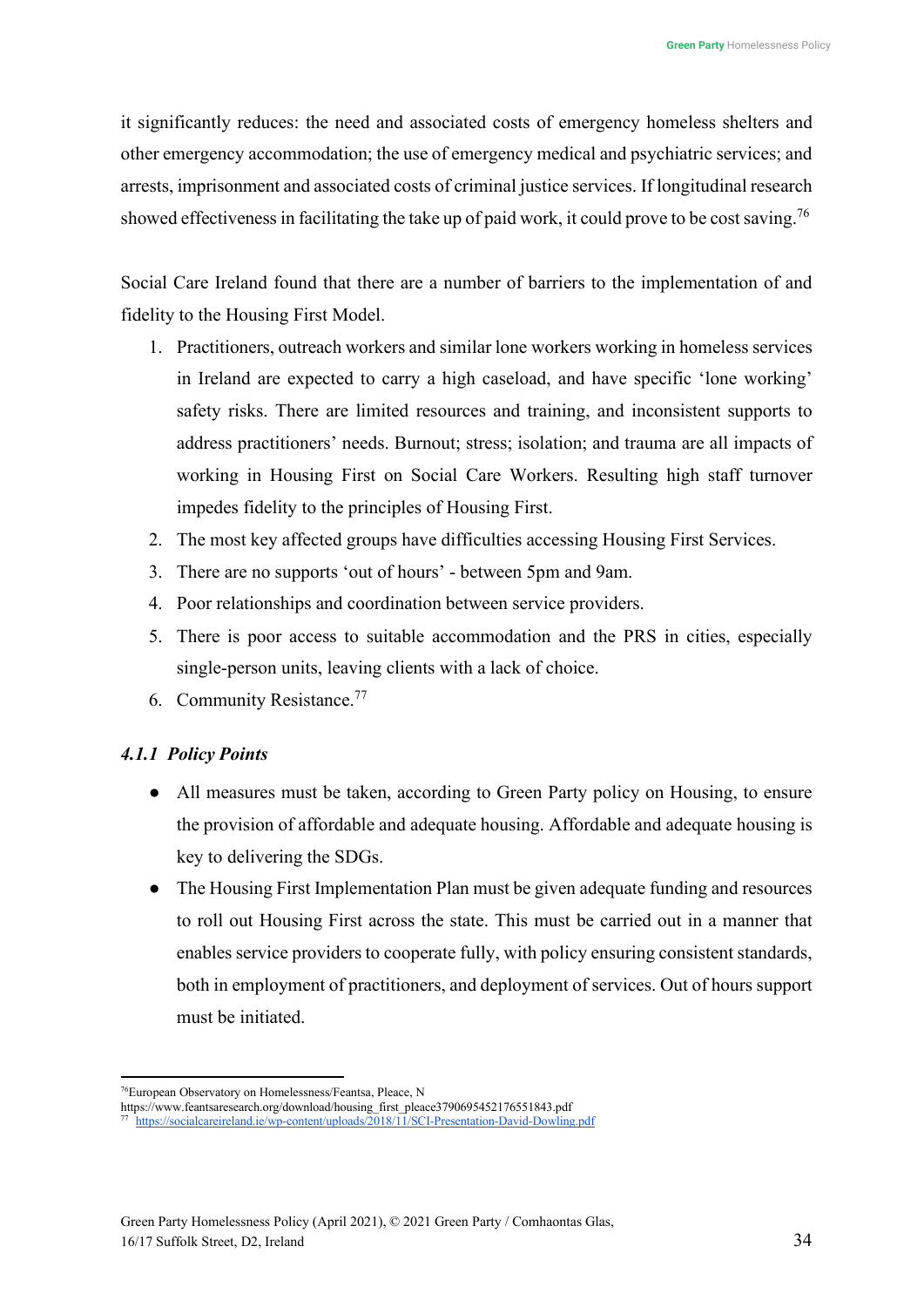- Housing First workers must have a small caseload. This depends on the intensity of support needed, but the optimum number differs depending on the research source. Ireland's Housing First Implementation Plan recommends small caseloads for intensive support of a maximum of 12, but other jurisdictions recommend teams of 6- 9, or a maximum of 10. In order to deliver flexible and personalised support, staff need to have capacity to be responsive to the needs of those they support.<sup>78 [79](#page-34-1) [80](#page-34-2)</sup>
- Housing First workers must be provided with the forum to voice their support needs, including those risks associated with lone workers, and the new risks from COVID-19. They must be listened to, and appropriate, consistent resources, supports and supervision put in place.<sup>81</sup>
- The most key affected individuals and groups experiencing homelessness must be facilitated and enabled to access Housing First services through the adoption of a multidisciplinary/agency approach. This should include the initiatives outlined below in Inclusion Health, and Case Management approach.
- Community support must be negotiated. This can be initiated in two ways:
	- 1. Create integrated, energy-efficient and sustainable neighbourhoods, designed to maximise wellbeing by ensuring meaningful social community bonds and connectedness.[82](#page-34-4) [83](#page-34-5) [84](#page-34-6)
	- 2. Initiate open community information and debate from the planning stage of any Housing First project. Listening carefully to community concerns, showing honesty and openness and involving all stakeholder groups such as service users; supporters/ambassadors; concerned neighbours/potential opponents; and elected representatives (this must be done bearing in mind that the most disenfranchised are the hardest stakeholders to identify, and the most powerful are the easiest). Openness, honesty and fairness in liaising with

<span id="page-34-0"></span><sup>78</sup> Dowling D; (2018) An Exploration of the Housing First Approach from Practitioner Perspectives . Social Care Ireland, <https://socialcareireland.ie/wp-content/uploads/2018/11/SCI-Presentation-David-Dowling.pdf>

<span id="page-34-1"></span><sup>79</sup> Housing First National Implementation Plan2018-2021 http[s://www.h](http://www.homelessdublin.ie/content/files/Housing-First-Implementation-)o[melessdublin.ie/content/files/Housing-First-Implementation-](http://www.homelessdublin.ie/content/files/Housing-First-Implementation-)Plan-2018-2021-final.pdf

<span id="page-34-3"></span><span id="page-34-2"></span><sup>80</sup> Pleace, N; (2017) Housing First Guide Europe https://housingfirsteurope.eu/assets/files/2017/03/HFG\_full\_Digital.pdf <sup>81</sup> Dowling D; (2018) An Exploration of the Housing First Approach from Practitioner Perspectives . Social Care Ireland, <https://socialcareireland.ie/wp-content/uploads/2018/11/SCI-Presentation-David-Dowling.pdf>

<span id="page-34-4"></span><sup>82</sup> Cohousing (2020) What is Cohousing? http[s://www.c](http://www.cohousing.org/what-cohousing/cohousing/)o[housing.org/what-cohousing/cohousing/](http://www.cohousing.org/what-cohousing/cohousing/)

<span id="page-34-5"></span><sup>&</sup>lt;sup>83</sup> Feeling Safe and Subjective Well-being, Eduardo Wills, 2015

http[s://www.r](http://www.researchgate.net/publication/290446281_Feeling_Safe_and_Subjective_Well-being)e[searchgate.net/publication/290446281\\_Feeling\\_Safe\\_and\\_Subjective\\_Well-being](http://www.researchgate.net/publication/290446281_Feeling_Safe_and_Subjective_Well-being)

<span id="page-34-6"></span><sup>&</sup>lt;sup>84</sup> Design Council Towards better integration of urban design and mental health promotion, Designing good mental health into cities: the next frontier for urban design*,* https:[//www.designcouncil.org.uk/news-opinion/designing-good-mental-health-cities-next-frontier-urban](http://www.designcouncil.org.uk/news-opinion/designing-good-mental-health-cities-next-frontier-urban-)design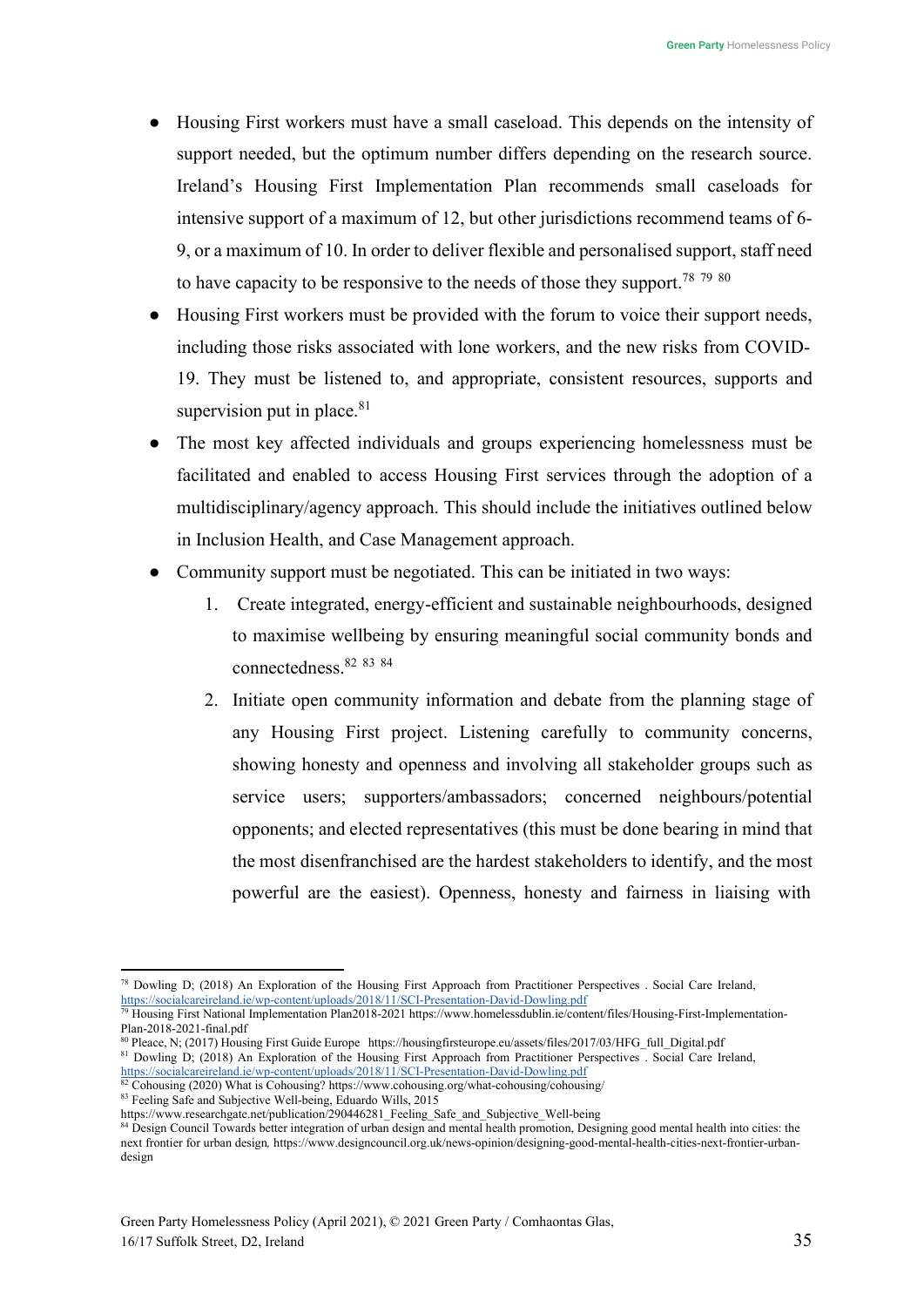stakeholders builds the trust within the community necessary to create the community support needed for Housing First Projects.<sup>[85](#page-35-1)</sup>

# <span id="page-35-0"></span>**4.2 Wraparound Care/Services - Health**

#### *4.2.1 Health and Inequity*

Disease is distributed according to a social gradient, whereby those with lower socioeconomic status are disproportionately affected by disease. This relationship is particularly pronounced at the junction of 'homelessness' to the extent that 'homelessness' is said to mark the "cliff edge of inequity". As a result, people experiencing homelessness are more likely to suffer from disease, have a reduced life quality and a dramatically lower life expectancy. The reasons behind these health inequities are complex but include a range of environmental and personal factors associated with homelessness.<sup>86</sup>



Many people who experience homelessness arrive to the experience from a personal, familial or community background of socioeconomic disadvantage and/or homelessness. Many are the second or third generation in their families to experience homelessness due to historical and systematic neglect of socioeconomically deprived areas. The link between socioeconomic

<span id="page-35-1"></span><sup>85</sup> http[s://www.h](http://www.homelesshub.ca/sites/default/files/SSRN-id1018536.pdf)o[melesshub.ca/sites/default/files/SSRN-id1018536.pdf](http://www.homelesshub.ca/sites/default/files/SSRN-id1018536.pdf)

<span id="page-35-2"></span><sup>86</sup> Story, A. (2013). Slopes and cliffs in health inequalities: comparative morbidity of housed and homeless people. The Lancet http[s://www.thelancet.com/journals/lancet/article/PIIS0140-6736\(13\)62518-0/fulltext](http://www.thelancet.com/journals/lancet/article/PIIS0140-6736(13)62518-0/fulltext)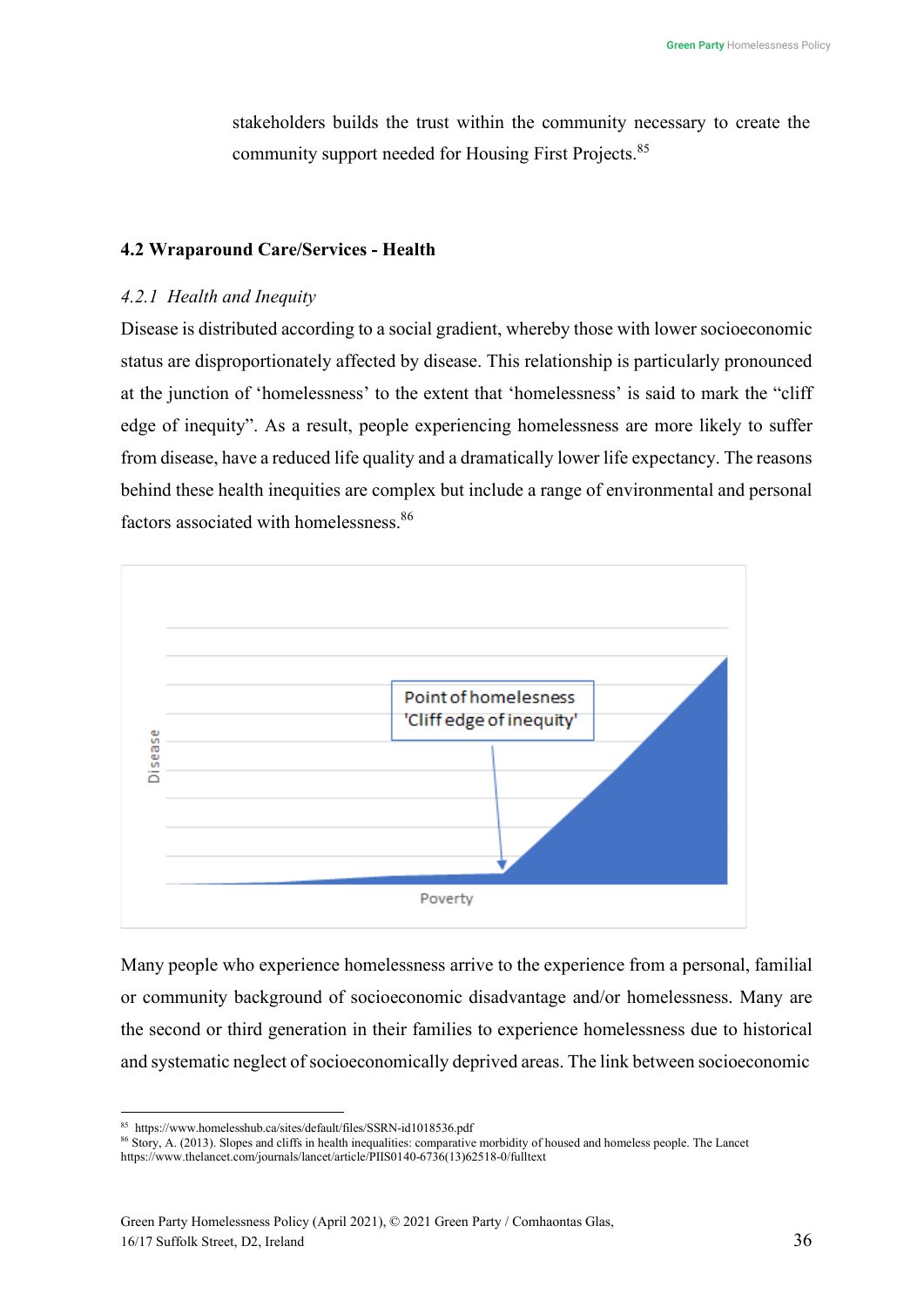disadvantage, and particularly homelessness, and disease is clearly established. Conversely, socioeconomic status in the form of housing (for example, through Housing First programmes), education and employment associated with better health outcomes. As a result, the prevention of homelessness, the provision of housing and the maintenance and building of social capital (employment, education, relationships, and so on) should be considered the foundation of disease prevention in the homelessness context.

In the current system, people frequently move between homeless services on a daily, weekly, monthly or 6-month basis. This is unconducive to health for a range of reasons. Firstly, the instability of living day by day waiting each day for a service allocation can cause a range of mental health issues. Secondly, these services are often less than ideal: cramped spaces; limited food options; uncomfortable beds and frequent occurrences of thefts, violence and ambulance calls. Good sleep, a vital cornerstone of health, is hard to get in many of these services. Thirdly, many services are "one night only" (ONO) which means that no matter how harsh the weather conditions service users must leave the service during the day. Health issues can occur due to standing and walking for long periods - for example, damage and weakening of veins - as well as sitting on the cold ground (for example, kidney issues). Cold and wet environments, and boredom, can also lead to negative mental health issues and unhealthy coping mechanisms such as engaging in alcohol and other drug use or addictive behaviours (gambling, for example). Fourthly, long term follow up and engagement with patients is difficult in this context for a range of issues including the inadequacy of services to meet some complex needs (for example, wheelchair access) and the potential loss to follow up due to bouncing between services. In this context, multi and inter agency working and partnership between the various stakeholders (for example, hospital, social workers, homeless services, outreach workers) must be implemented. Best practices in this regard include the inclusion health approach led by St. James' hospital, Safety Net Primary Care, Merchants Quay, the Health Service Executive and others in Dublin and multi-agency approach led by the Health Service Executive in Cork.<sup>[87](#page-36-0)</sup> [88](#page-36-1)

<span id="page-36-0"></span><sup>87</sup> O'Reilly, F; Barror, S; Hannigan, A; Scrivener, S; Ruane, L; MacFarlane, A; O'Carrol, A; (2015) Homeslessness: An Unhealthy State. health status, risk behaviours and service utilisation among homeless people in two Irish cities. Dublin. The Partnership for Health Equity. <https://www.drugsandalcohol.ie/24541/1/Homelessness.pdf>

<span id="page-36-1"></span><sup>88</sup> See Green Party policy on Specialised and Supported Housing for sustainable integrated community housing responses for best health and wellbeing outcomes.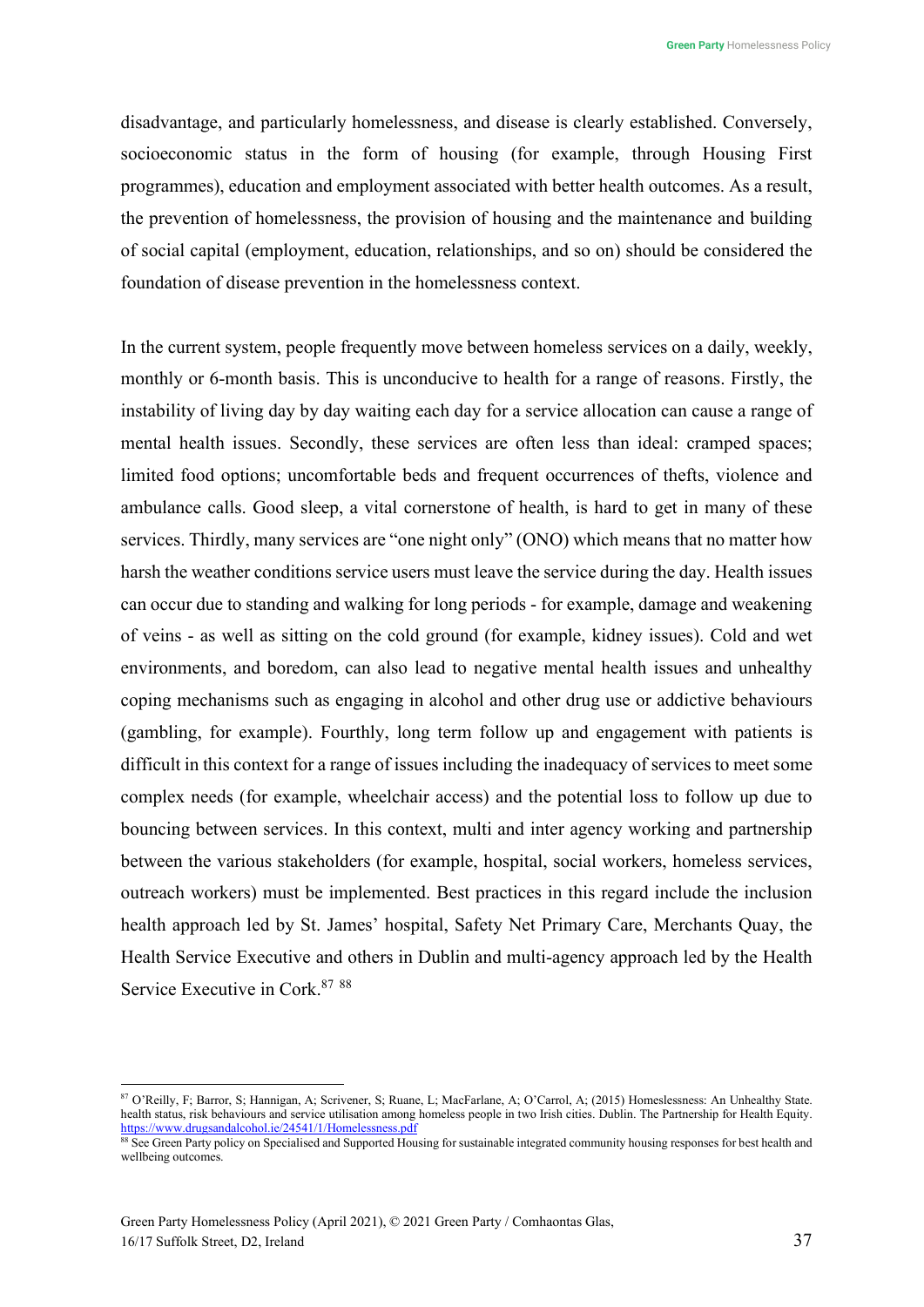Unfortunately, there is also a significant link with trauma and homelessness. Those experiencing homelessness are far more likely to have four or more adverse childhood experiences (ACEs) such as verbal abuse, physical abuse or sexual abuse.<sup>89</sup> Many people experiencing homelessness report abuse and trauma whilst in the care of state and/or religious services. Concurrently, the likelihood of experiencing ACEs is dramatically increased in socioeconomically disadvantaged areas and ACEs are linked to the disruption of various neurodevelopmental processes, unhealthy coping behaviours and disease.<sup>90</sup> Some people experiencing homelessness may have been the victim of abuse at home - escaping that abuse may have led to their situation of homelessness. Trauma often manifests in a wide range of behaviours including, but not limited to aggression and hypervigilance - behaviours which are often considered 'problematic' and treated punitively. In this context, a trauma informed approach must be adopted in all forms of service provision for those affected by theexperience of homelessness.

Homelessness carries significant stigma and people who experience homelessness often also experience discrimination which influences their uptake and engagement with services.<sup>91</sup> Early service provision can prevent disease progression and reduce hospital admissions. In order to do this, health provision should be culturally appropriate and non-judgemental by following an inclusion health-based approach. $92$ 

#### *4.2.2 Inclusion Health*

Inclusion health is "a research, service and policy agenda that aims to prevent and redress health and social inequities among the most vulnerable and marginalised people in a community".<sup>93</sup> In the context of homelessness, there are a number of specific challenges

<span id="page-37-0"></span><sup>&</sup>lt;sup>89</sup> Exploring the connection between early trauma and later negative life events among Cork Simon service users. Extracted and elaborated information from Cork Simon Community: Moving Towards Trauma Informed Care. A Model of Research and Practice. By Dr. Sharon Lambert & Graham Gill-Emerson. 2017 https:[//www.drugsandalcohol.ie/27968/1/ACEs\\_at\\_Cork\\_Simon.pdf](http://www.drugsandalcohol.ie/27968/1/ACEs_at_Cork_Simon.pdf)

<span id="page-37-1"></span><sup>90</sup> Walsh, D; McCartney, G; Smith, M; Armour, G; 2019. Relationship between childhood socioeconomic position and adverse childhood experiences. BMJ Volume 73, Issue 12. (ACEs): a systematic review https://jech.bmj.com/content/73/12/1087

<span id="page-37-2"></span><sup>91</sup> Frontiers in Psychology (2015) Johnstone, M; Jetten, J; Dingle, G; Parsell, C; Walter, Z C. Discrimination and well-being amongst the homeless: the role of multiple group membership

http[s://www.n](http://www.ncbi.nlm.nih.gov/pmc/articles/PMC4450171/)c[bi.nlm.nih.gov/pmc/articles/PMC4450171/](http://www.ncbi.nlm.nih.gov/pmc/articles/PMC4450171/)

<span id="page-37-3"></span><sup>&</sup>lt;sup>92</sup> This report gives ample evidence in detail of the benefits of early and inclusive health supports: O'Reilly, F., Barror, S., Hannigan, A., Scriver, S., Ruane, L., MacFarlane, A. and O'Carroll, A. (2015) Homelessness: An Unhealthy State. Health status, risk behaviours and service utilisation among homeless people in two Irish cities. Dublin: The Partnership for Health Equity. http[s://www.d](http://www.drugsandalcohol.ie/24541/1/Homelessness.pdf)r[ugsandalcohol.ie/24541/1/Homelessness.pdf](http://www.drugsandalcohol.ie/24541/1/Homelessness.pdf)

<span id="page-37-4"></span><sup>93</sup> Royal College of Physicians, (2020) Inclusion health: Designing services http[s://www.r](http://www.rcpmedicalcare.org.uk/designing-)c[pmedicalcare.org.uk/designing](http://www.rcpmedicalcare.org.uk/designing-)services/themes/inclusion-health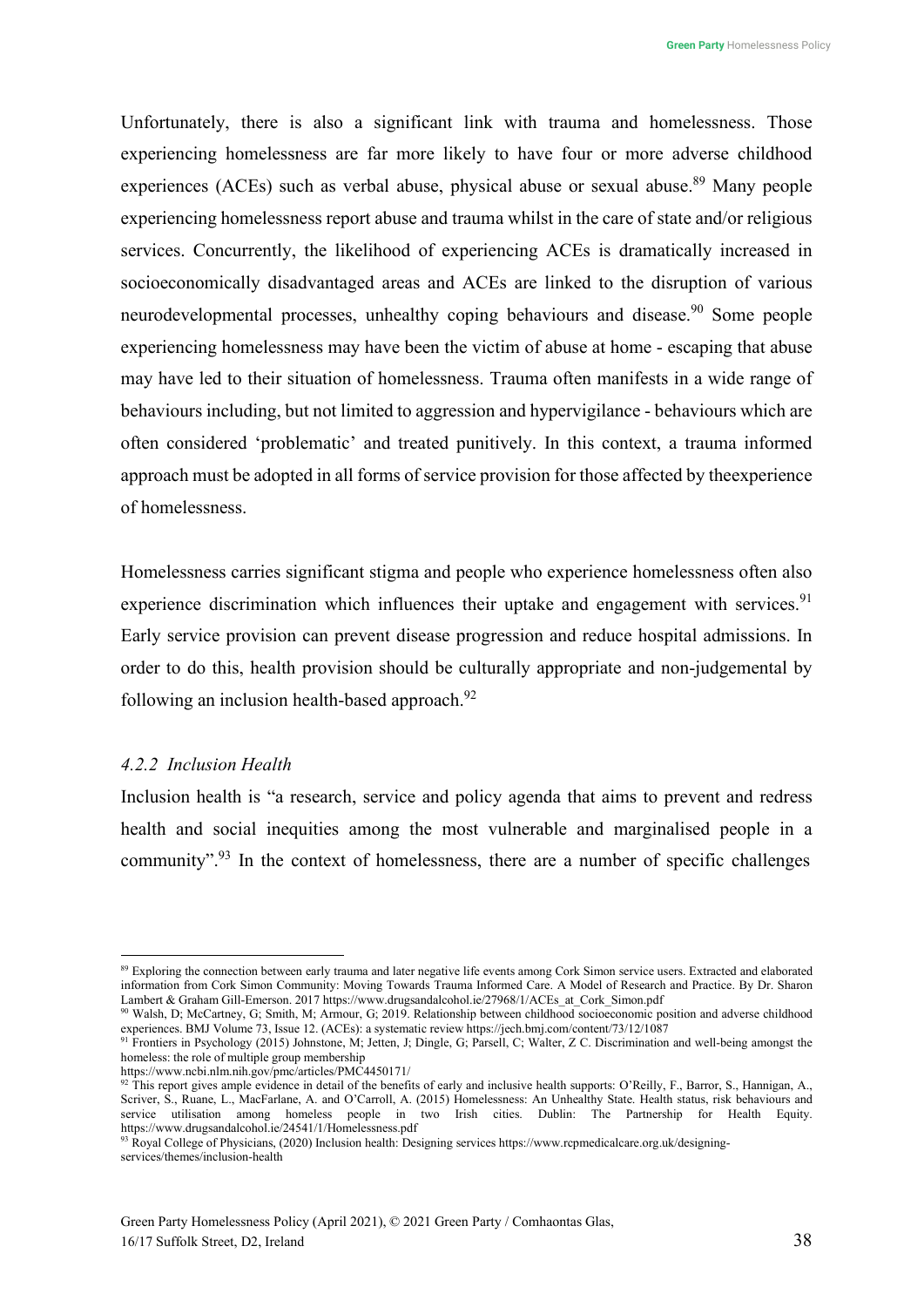which can reduce the likelihood of people experiencing with homelessness engaging with health services:

- The inherently stressful nature of homelessness can mean that people experiencing it may be unlikely to prioritise their healthcare;
- Stigma and discrimination from healthcare staff surrounding homelessness, drug use, sex work or other intersectional issues;
- Issues related to difficult and challenging behaviour which may be related to traumainduced neurodevelopmental issues;
- Physical or mental impairments;
- The lack of a physical address and safe storage areas can lead to the loss of medication.

Inclusion health programs aim to address many of these issues. They are effective and can reduce hospital admissions and costs.<sup>[94](#page-38-0)</sup>

# *4.2.3 Policy Points*

- Ensure there are dedicated staff which work directly with all hospital admitted patients which have indicated a homeless status upon intake (for example, Dr. Cliona Ni Ceallaigh, Nurse Anne Marie Lawlee <sup>[95](#page-38-1)</sup> and the rest of the team at St. James' hospital).
- Ensure managed hospital discharges and intakes in liaison with a range of stakeholders through in person meetings (for example, weekly multidisciplinary team meetings in Merchants Quay Ireland) and multi-agency care plans pioneered by HSE Cork and Kerry.
- Ensure that adequately resourced step up, step down services like that operated by Dublin Simon Community are implemented across the State.
- Implement the roll-out of Health hubs such as the Merchant Quay Drop-in Centre and Summer Hill Inclusion Health Hub across the State.<sup>96</sup>
- Implement the roll-out of Inreach services into homeless services such as that operated by SafetyNet Primary Care in Cork, Limerick and Dublin.

<span id="page-38-0"></span><sup>&</sup>lt;sup>94</sup> Cheallaigh, C.N., Lawlee, A.-M., Sears, J. and Dowds, J., 2018. The Development of an Inclusion Health Integrated Care Programme for Homeless Adults in Dublin, Ireland. *International Journal of Integrated Care*, 18(s2),

p.184.http[s://www.ijic.o](http://www.ijic.org/articles/abstract/10.5334/ijic.s2184/)r[g/articles/abstract/10.5334/ijic.s2184/](http://www.ijic.org/articles/abstract/10.5334/ijic.s2184/)

<span id="page-38-1"></span><sup>95</sup> http[s://www.w](http://www.who.int/news-room/feature-stories/detail/nursing-homeless-people-in-ireland)h[o.int/news-room/feature-stories/detail/nursing-homeless-people-in-ireland](http://www.who.int/news-room/feature-stories/detail/nursing-homeless-people-in-ireland)

<span id="page-38-2"></span><sup>96</sup> <http://www.neic.ie/news/countrys-first-social-inclusion-hub-opens-in-neic>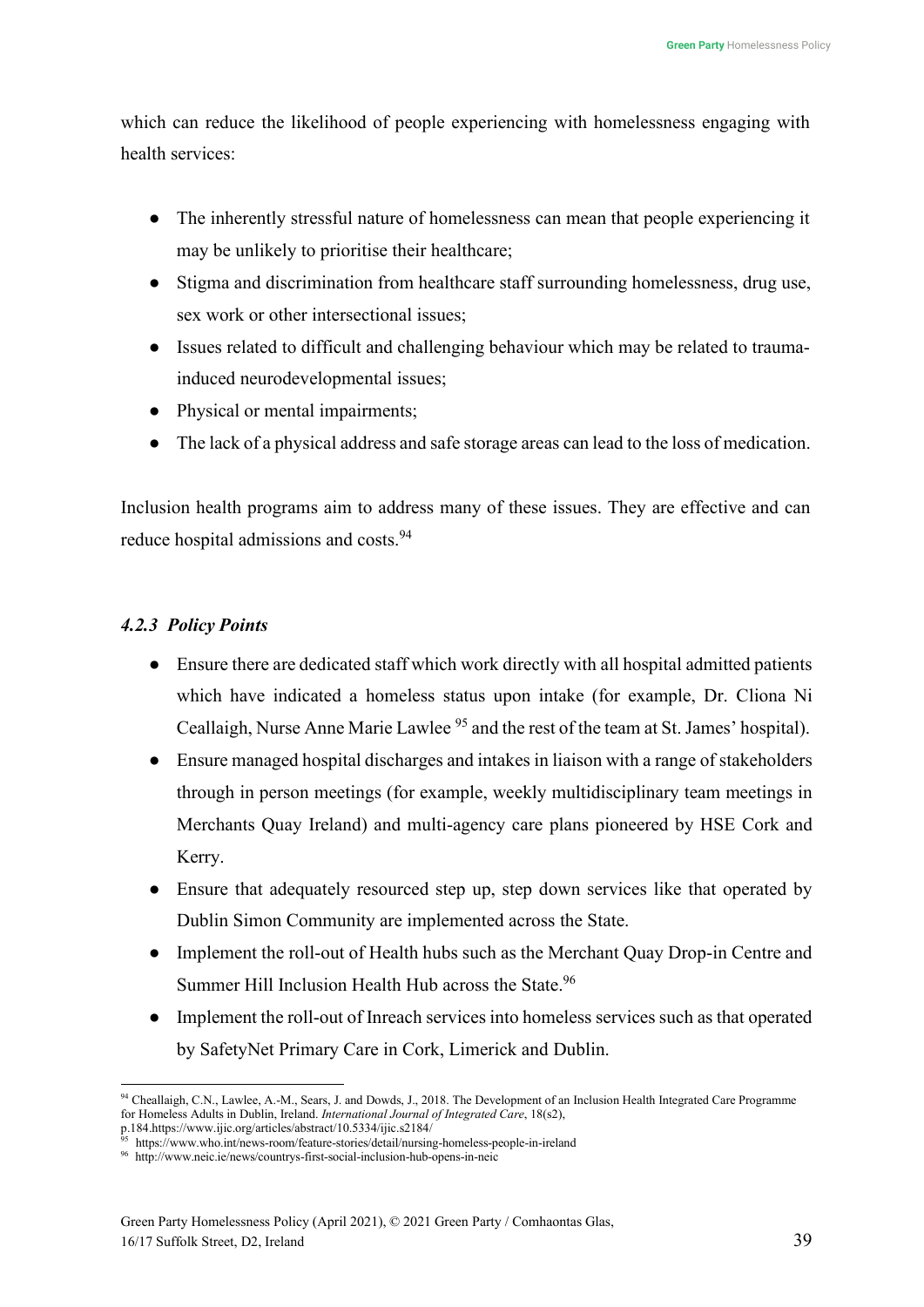# <span id="page-39-0"></span>**4.3 Wraparound Care/Services - Case Management Approach**

In addressing homelessness, the Green Party supports a Case Management approach where appropriate. This approach provides a more effective, client-centred, multi-agency approach where many of the support needs of an individual or family can be addressed. This involves one service 'inviting' other appropriate services (for example, prevention and tenancy support services, occupational health, social work, community health, psychiatric health or addiction services) to come together to support the individual or family with their consent and in accordance with their support needs.

Focus Ireland reports that, according to research on homelessness, 95% of respondents who had been supported in a co-ordinated, multi-agency fashion, still remained in secure housing after six months. It is essential therefore, that the provision of a co-ordinated, multi-agency or case management approach is adequately funded and resourced.<sup>97</sup>

#### *4.3.1 Policy Points*

- Case management should be initiated in a timely manner by any agency:
- where an individual or family are deemed to be at risk of homelessness;
- where an eviction notice is to be served:
- where homelessness is deemed imminent, or;
- where it is reported that they are already experiencing homelessness and;
- where no such supports appear to be already provided. This means a Case Management Approach could be initiated in the first instance, for example, by a LA, social worker, a homelessness organisation, a hospital social worker or the prison services.
- A Case Manager should be appointed to each case. This person should be from a housing or homeless prevention service or from the service in which the individual or family derives the most support. The Case Manager will then have the role of coordinating further supports and managing case meetings to meet the individual or families' needs.

<span id="page-39-1"></span><sup>97</sup> Case Management in Focus Ireland, 2018. https:/[/www.focusireland.ie/case-management-focus-ireland/](http://www.focusireland.ie/case-management-focus-ireland/)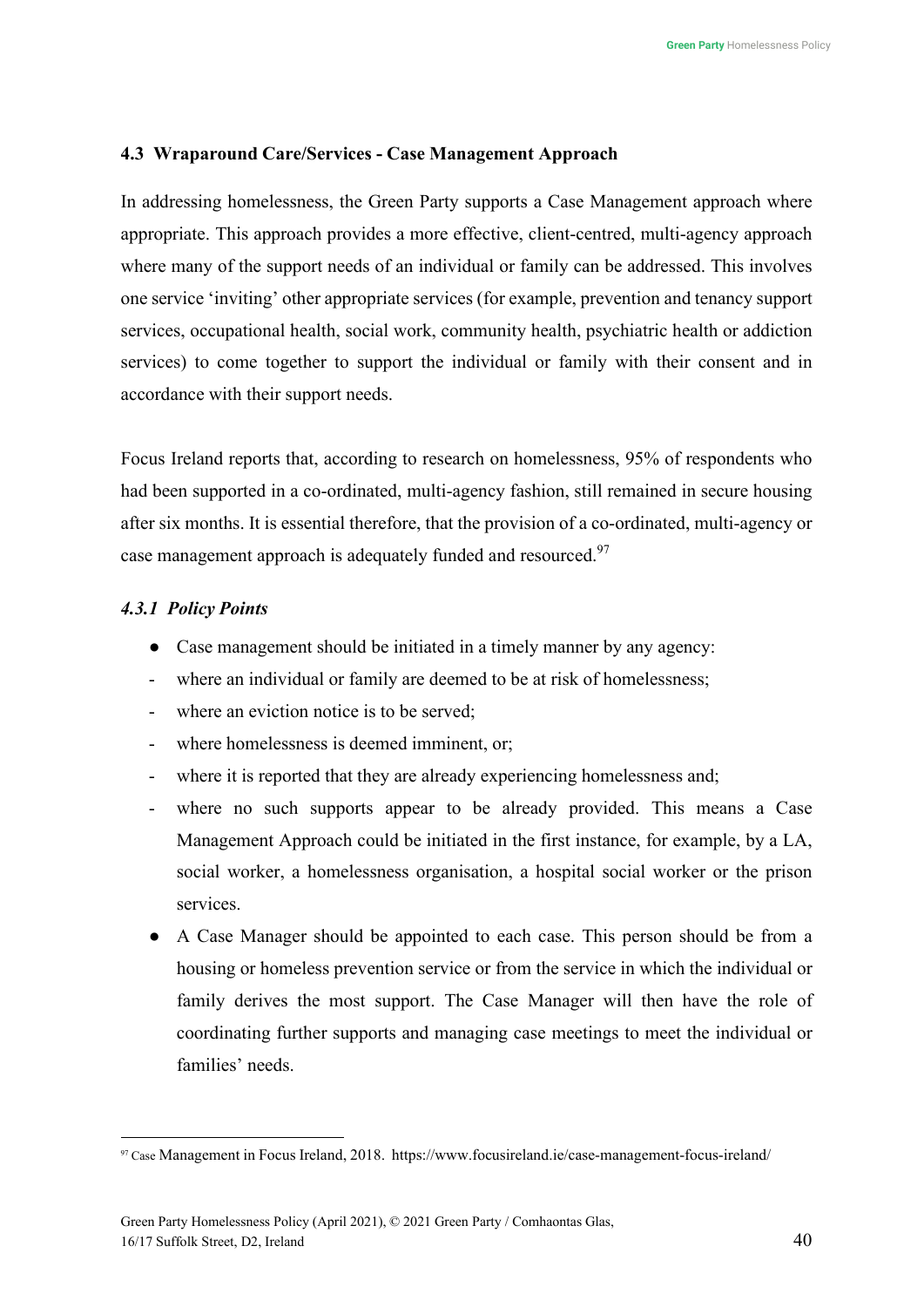- The Green Party supports the establishment of dedicated core multi-agency teams for the provision of homelessness support. This team could include representatives from services such as:
- Homeless Prevention, Tenancy Sustainment and Housing Supports.
- Social Care Support Workers.
- Substance Use and Relapse Prevention Services.
- Occupational Health.
- Trauma Informed Care Ireland.
- Local Authority Social Work Department.
- Probation Services.
- Tusla.
- Support to Live Independently (SLI) or similar.
- Community Mental Health, or Mental Health Tenancy Sustainment.
- Primary Health Care Services.
- HSE Social Work Departments
- LA /HAP/RAS accommodation standards
- Advice and Information support services.
- All other support workers.

# <span id="page-40-0"></span>**4.4 Underserved and Key Affected Groups**

#### *4.4.1 Living with Mental Health Issue*

Adverse childhood experiences (ACEs), adverse childhood environments and other later life traumas are preventable causes of both mental health and homelessness. ACEs and other traumas can lead to profoundly negative impacts on mood and emotional regulation, learning and other forums neurodevelopment. They are associated with a range of factors but appear to be particularly linked with experiences of stigma, discrimination and marginalisation; poverty; experience of living in state-run or religious care and other forms of socioeconomic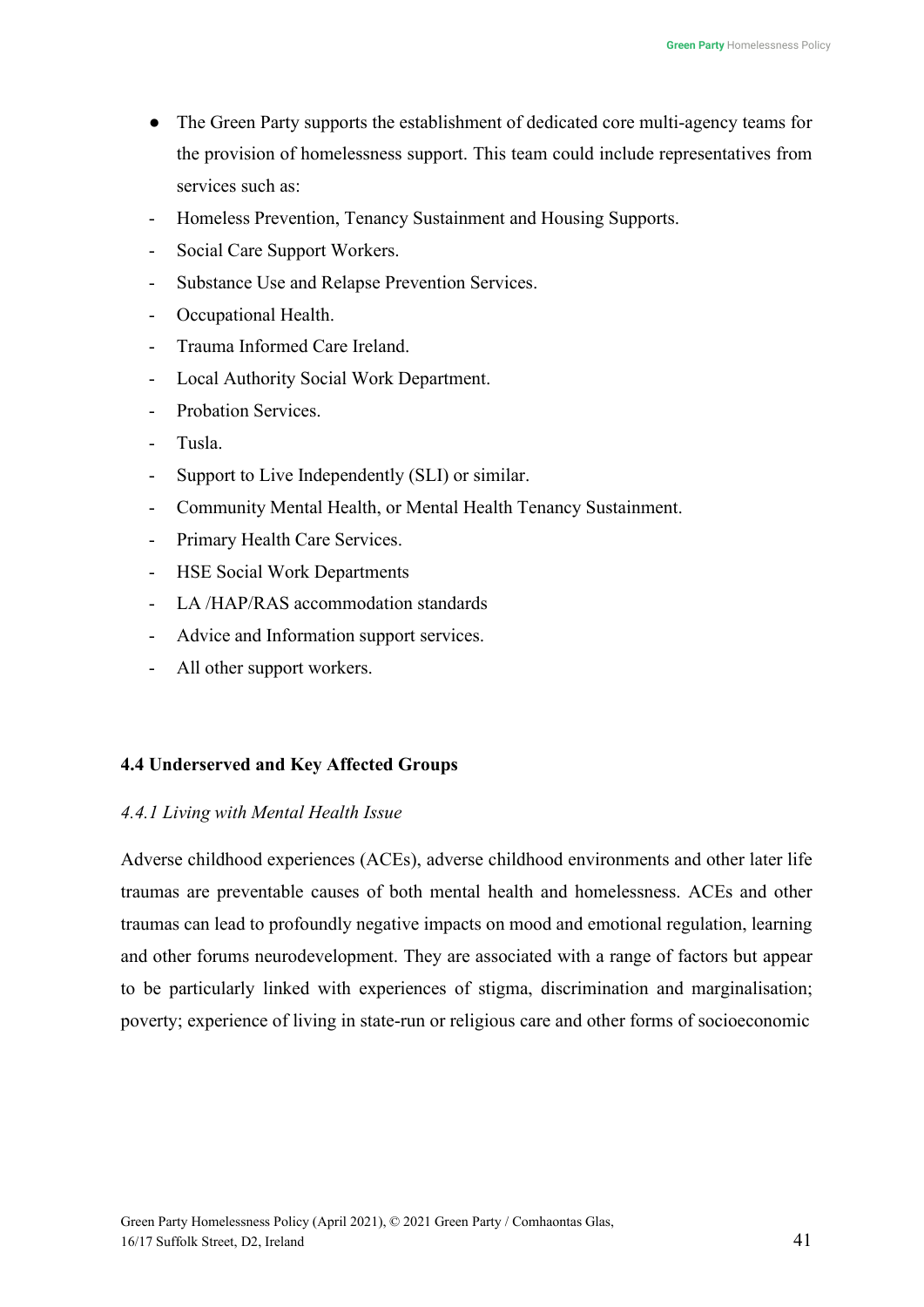disadvantage. ACEs are directly linked to experiences of homelessness and serious mental health issues in later life.<sup>98 [99](#page-41-1)</sup>

The experience of homelessness can be profoundly traumatic for a range of reasons including isolation, exposure to violence and a lack of privacy and self-control. Such factors disempower people who experience homelessness and decrease their resilience towards life hassles and events which make up the experience of homelessness. Best practices include empowering individuals; adopting trauma-informed practices and structuring psychologically-informed environments.

Unfortunately, people who experience serious mental health issues are disproportionately affected by homelessness. As the experience of homelessness can be intrinsically traumatic and disempowering this can be particularly harmful when living with mental health conditions. The Green Party believes that people living with serious mental health conditions should be prioritized for independent and supported housing as outlined in the Supported Housing Policy.

# *4.4.2 Policy Points*

- Focus on reducing socioeconomic disadvantage to address both mental health issues and the likelihood of homelessness.
- Adopt an empowering approach that aims to deinstitutionalize people within the system.
- Adopt a trauma informed model for the delivery of all services both within health and law enforcement domains.
- Ensure psychologically informed environments.
- Prioritise people living with serious mental health issues for independent and supported housing.

# *4.4.3 Substance Use*

The reasons why people experiencing homelessness are more likely to use substances are complex. People who experience homelessness are more likely to have experienced adverse

<span id="page-41-0"></span><sup>98</sup> Mental Health Reform; Murphy, R; Mirchell, K; McDaid, S (2017) Homelessness and Mental Health: Voices of

Experiencehttp[s://www.m](http://www.mentalhealthreform.ie/wp-content/uploads/2017/06/Homelessness-and-mental-health-report.pdf)e[ntalhealthreform.ie/wp-content/uploads/2017/06/Homelessness-and-mental-health-report.pdf](http://www.mentalhealthreform.ie/wp-content/uploads/2017/06/Homelessness-and-mental-health-report.pdf)

<span id="page-41-1"></span><sup>&</sup>lt;sup>99</sup> Addiction Centre (2020) The Connection Between Homelessness and Addiction http[s://www.addictioncenter.com/addiction/homelessness/](http://www.addictioncenter.com/addiction/homelessness/)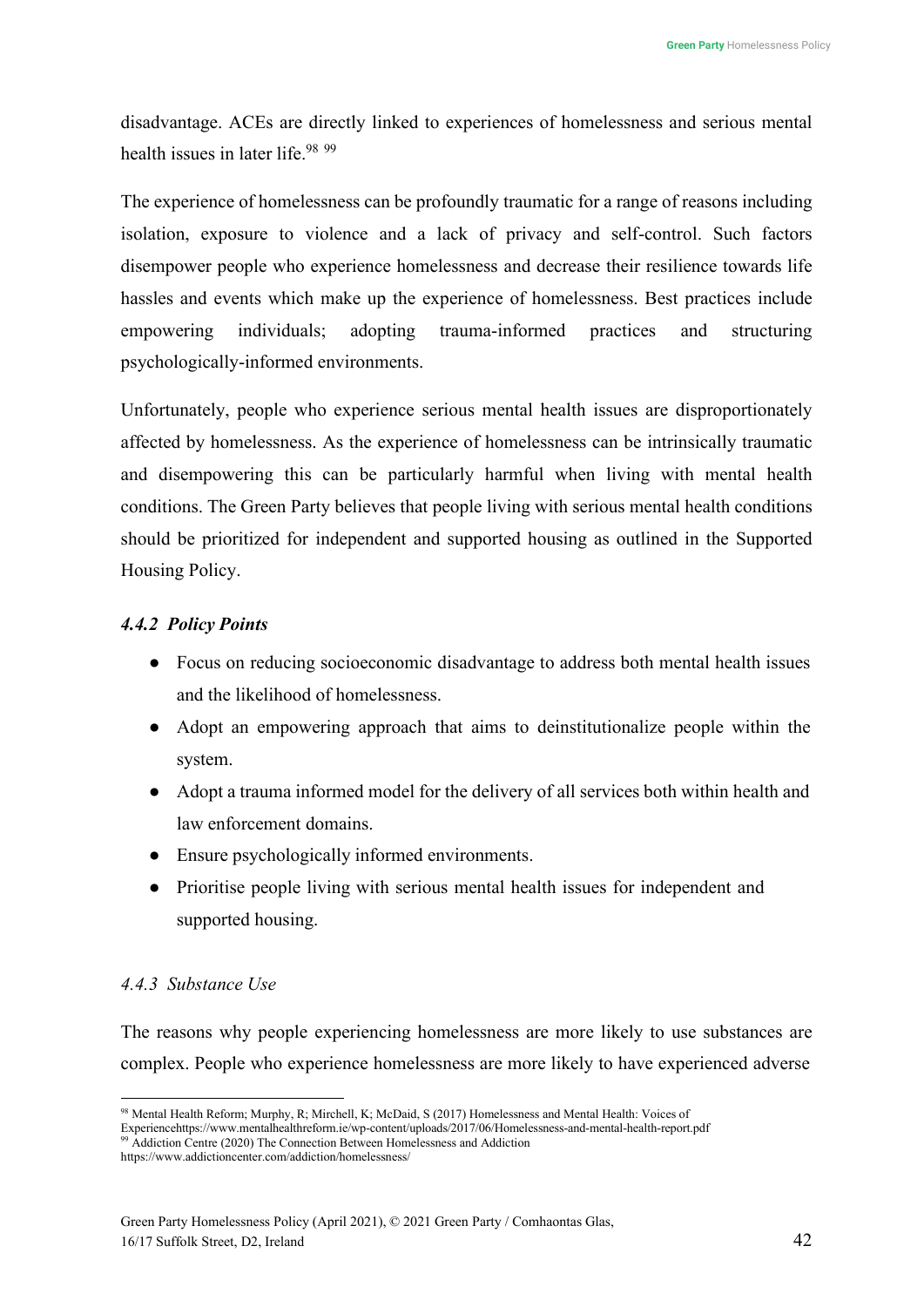childhood experiences, adult trauma, mental illness, poverty and other forms of socioeconomic disadvantage which are often interlinked and frequently associated with substance use. Traumas experienced by children and families, and the real trauma of homelessness are covered in the Family, and Children and Young People sections of this policy, along with the research informed policies we are putting forward to help avoid or at least mitigate such adverse experiences - such as the wraparound services that involve inclusion health, and Trauma Informed Care. The link between socioeconomic disadvantage and drugs has been literally mapped out for over two decades.<sup>100</sup> Concurrently, people experiencing homelessness may 'self-medicate' against some of the extreme hardships associated with homelessness (coldness, wetness, anxiety, depression, boredom) with drug use[.101](#page-42-1)

# *4.4.4 Policy Points*

The Green Party advocates for the prevention, and reduction of drug use, and to reduce the harms as it relates to drug use in a homeless context:

1. Prevent and or reduce drug use:

In order to prevent or reduce drug use the underlying reasons and motivations for drug use must be considered and tackled. The problems and traumatic experiences lived through by some children and young people that make them vulnerable to homelessness - a traumatic experience in itself - have been discussed separately. The Green Party supports Trauma Informed Care where appropriate for those who have lived through the underlying reasons and motivations for drug use.

2. Reduce the harms associated with drug use:

| <b>Type of Substance Use</b> | <b>Associated Harms</b>                                                                                                                                | Ideal services offered in<br>homeless context                                                                                                                                       |
|------------------------------|--------------------------------------------------------------------------------------------------------------------------------------------------------|-------------------------------------------------------------------------------------------------------------------------------------------------------------------------------------|
| Alcohol use                  | Strong associations with several<br>diseases, violence, aggression.<br>Physical dependencies, dangerous<br>withdrawals, seizures, potential<br>deaths. | Managed alcohol programmes to be<br>rolled out where feasible to promote<br>health and discourage illicit use.<br>supplementation<br>Vitamin B<br>encouraged to prevent Wernicke's. |

<span id="page-42-0"></span><sup>&</sup>lt;sup>100</sup> First Report of the Ministerial Task Force on Measures to Reduce the Demand for Drugs (1996) p. 40.

http[s://www.d](http://www.drugsandalcohol.ie/5058/1/309-3090251.pdf)r[ugsandalcohol.ie/5058/1/309-3090251.pdf](http://www.drugsandalcohol.ie/5058/1/309-3090251.pdf)

<span id="page-42-1"></span><sup>&</sup>lt;sup>101</sup> Addiction Centre (2020) Homelessness and Addiction http[s://www.a](http://www.addictioncenter.com/addiction/homelessness/)d[dictioncenter.com/addiction/homelessness/](http://www.addictioncenter.com/addiction/homelessness/)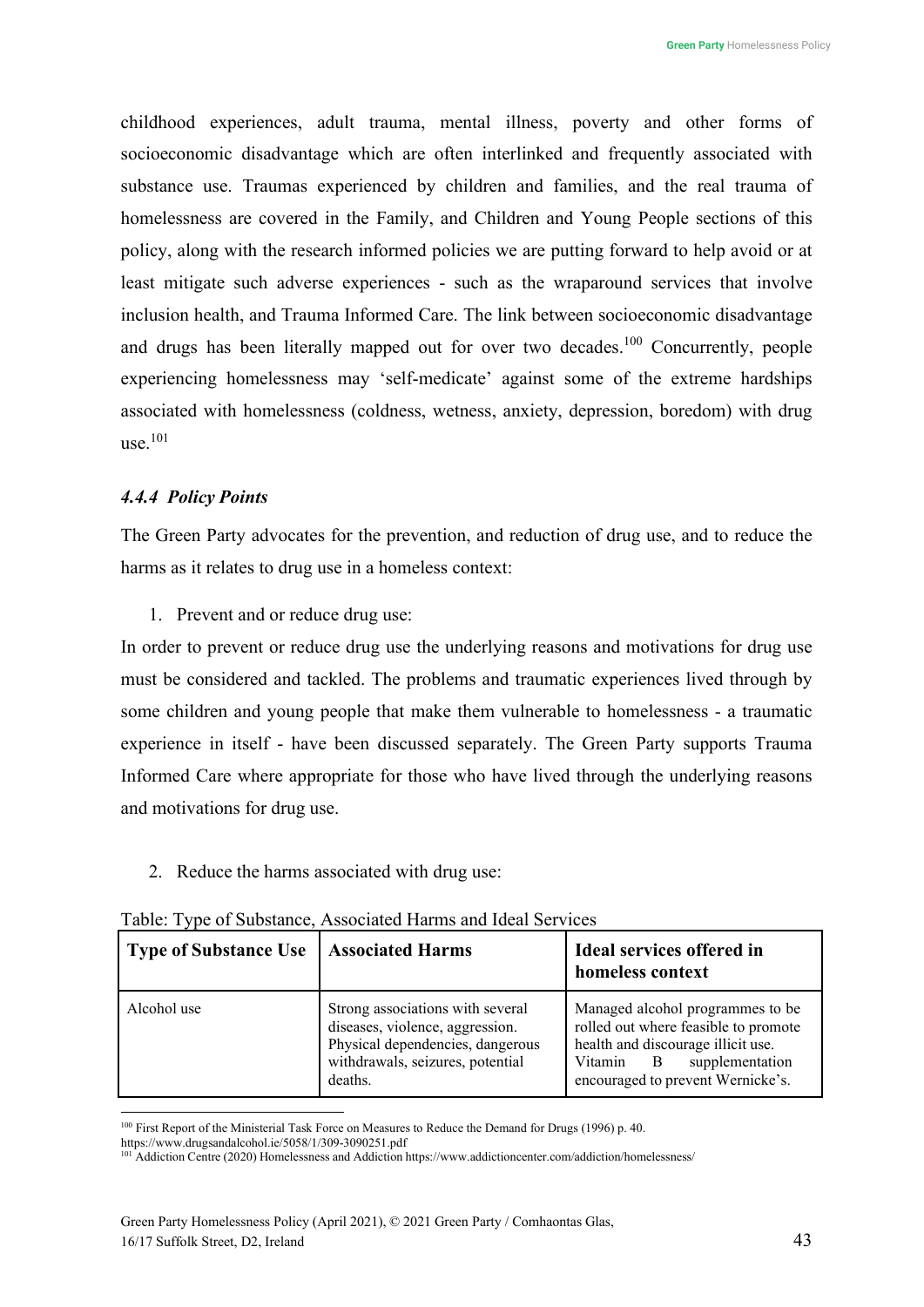|                                                                                  |                                                                                                                                                               | Community and inpatient detox and<br>recovery programs.                                                                                                                                                                                                                                                                     |
|----------------------------------------------------------------------------------|---------------------------------------------------------------------------------------------------------------------------------------------------------------|-----------------------------------------------------------------------------------------------------------------------------------------------------------------------------------------------------------------------------------------------------------------------------------------------------------------------------|
| Tobacco use                                                                      | Strong associations with heart<br>diseases, lung diseases and cancers<br>in this population group.                                                            | Tobacco smoking to be considered in<br>all care plans. Nicotine replacement<br>therapy and other forms of<br>medication, treatments and aids to be<br>offered for assistance to reduce or quit<br>tobacco smoking.                                                                                                          |
| Prescription drug use                                                            | Physical dependencies, dangerous<br>withdrawals, seizures, potential<br>deaths.                                                                               | Benzodiazepine agonist maintenance<br>treatments to be provided free of<br>charge to promote health and<br>discourage illicit use as piloted during<br>the COVID-19 pandemic.                                                                                                                                               |
| Stimulant use                                                                    | Psychological dependencies, viral<br>transmission                                                                                                             | Crack and methamphetamine pipes to<br>be offered within services. Pilots to be<br>conducted on stimulant replacement<br>therapies. Supervised smoking areas<br>to be piloted to reduce viral<br>transmission, public drug use, drug<br>litter and to link to treatment.                                                     |
| Injecting drug use                                                               | Injecting-related harms including<br>blood borne viruses, overdoses,<br>injecting-related injuries, inadequate<br>disposal of equipment, public<br>injecting. | Supervised injecting areas to be<br>piloted to reduce viral transmission,<br>public drug use, drug litter and to link<br>to treatment. Injecting equipment to<br>be available on-site. Supervised<br>smoking areas to be piloted to reduce<br>viral transmission, public drug use,<br>drug litter and to link to treatment. |
| Opioid drug use                                                                  | Overdose risks                                                                                                                                                | Naloxone availability on-site in both<br>IM and nasal form. Train the train<br>sessions with peers. Supervised<br>smoking areas to be piloted to reduce<br>viral transmission, public drug use,<br>drug litter and to link to treatment.                                                                                    |
| Cannabis use                                                                     | Motivational issues, acute psychosis,<br>potential neurodevelopmental issues.                                                                                 | Pilots to be conducted on cannabinoid<br>replacement therapies to promote<br>health and discourage illicit use.                                                                                                                                                                                                             |
| Dual Diagnosis: Co-existence<br>of mental health disorders<br>and substance use. | Anxiety around or reluctance of<br>mental health workers to provide<br>care. Increased potential of self-<br>harm, harm to others or death. <sup>102</sup>    | In-patient Dual Diagnosis<br>Programme; Stepdown Programme;<br>Outpatient Aftercare Programme to<br>support recovery. Peer supported,<br>person-centred, and very active<br>inclusive role in treatment plan. <sup>103</sup> <sup>104</sup>                                                                                 |

<span id="page-43-0"></span><sup>&</sup>lt;sup>102</sup> Co-existing Problems of Mental Disorder and Substance Misuse (dual diagnosis) An Information Manual (2002) The Royal College of Psychiatrists' Research Unit <http://www.dualdiagnosis.co.uk/uploads/documents/originals/pracmanualrcpsych.pdf> <sup>103</sup> Outpatient services subject to COVID-19 restrictions.

<span id="page-43-2"></span><span id="page-43-1"></span><sup>&</sup>lt;sup>104</sup> St Patrick's Mental Health Services Dual Diagnosis Programme. https:[//www.stpatricks.ie/media/1589/spmhs-dual-diagnosis](http://www.stpatricks.ie/media/1589/spmhs-dual-diagnosis-)programme.pdf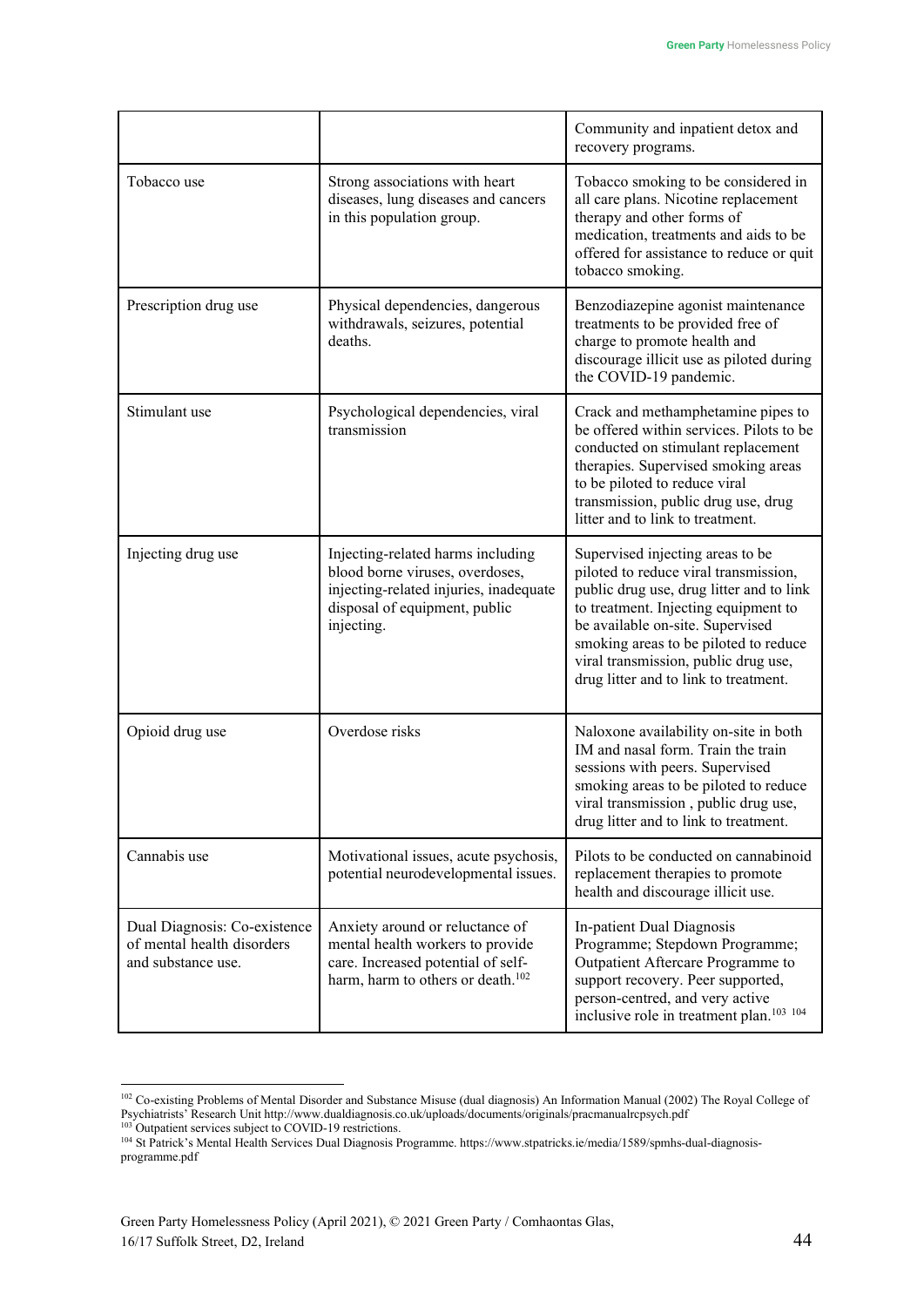# *4.4.5 The Traveller and Roma Communities*

# *4.4.5.1 The Traveller Community*

The Traveller community is an indigenous ethnic group. This group experiences very high levels of discrimination, social exclusion and inequality, including lack of access to adequate accommodation, which, according to OHCHR must fit the criteria of taking into account expressions of cultural identity.<sup>105 [106](#page-44-1)</sup> [107](#page-44-2) The Irish Traveller Movement states that we need to work towards the development of accommodation that is culturally appropriate, where families live in resourced accommodation of their choice, which should include nomadic provision.[108](#page-44-3) The Housing (Traveller Accommodation) Act 1988 set an onus on each local authority to establish a Local Traveller Accommodation Consultative Committee (LTACC) to consult, plan and deliver culturally appropriate accommodation on a four year rolling basis to meet the existing and projected accommodation needs of travellers in their area. However, to date, the provision of Traveller specific housing has been inadequate and ineffective. The Irish Traveller Movement point out that Traveller accommodation is often substandard, overcrowded, walled, isolated and situated on the outskirts of towns and away from mainstream public services. In addition, traveller accommodation to date does not meet the cultural needs of this population. In 2019, an Independent Expert Review on Traveller Accommodation found issues in relation to four main areas;

- Delivery Reflecting Need: the current methods of assessing Travellers' accommodation needs are inadequate, there is a lack of appropriate support for Travellers living in the private rented sector and the allocation of social housing to Travellers is ineffective.
- Planning: the review found a lack of coordination between local authority planning departments and traveller accommodation groups and there are inconsistencies in planning where LA's seek to meet the requirements of traveller housing needs through mainstream housing schemes.

<span id="page-44-0"></span><sup>&</sup>lt;sup>105</sup> Oireachtas Library & Research Service | Spotlight, Traveller Accommodation: The challenges of implementation, Dr. Anna Visser Senior Parliamentary Researcher (Social Science), 2018. https://data.oireachtas.ie/ie/oireachtas/libraryResearch/2018/2018-10- 01\_spotlight-traveller-accommodation-the-challenges-of-policy-implementation\_en.pdf

<span id="page-44-1"></span><sup>106</sup> Traveller Accommodation Expert Review (2019) http[s://www.p](http://www.paveepoint.ie/wp-content/uploads/2019/07/Expert-Review-Group-)a[veepoint.ie/wp-content/uploads/2019/07/Expert-Review-Group-](http://www.paveepoint.ie/wp-content/uploads/2019/07/Expert-Review-Group-)Traveller-Accommodation.pdf

<span id="page-44-2"></span><sup>&</sup>lt;sup>107</sup> 'Housing is not adequate if it does not respect and take into account the expression of cultural identity.' UN Habitat (2019) Homelessness and the SDGs http[s://www.un.org/development/desa/dspd/wp-](http://www.un.org/development/desa/dspd/wp-)

<span id="page-44-3"></span>content/uploads/sites/22/2019/07/SALCEDO\_Jesus\_Presentation\_2-1.pdf <sup>108</sup> Irish Travellers Movement/Strategic Priorities/Accommodation/Key Issues, 2019 https://itmtrav.ie/strategic-

priorities/accommodation/accommodation-key-issues/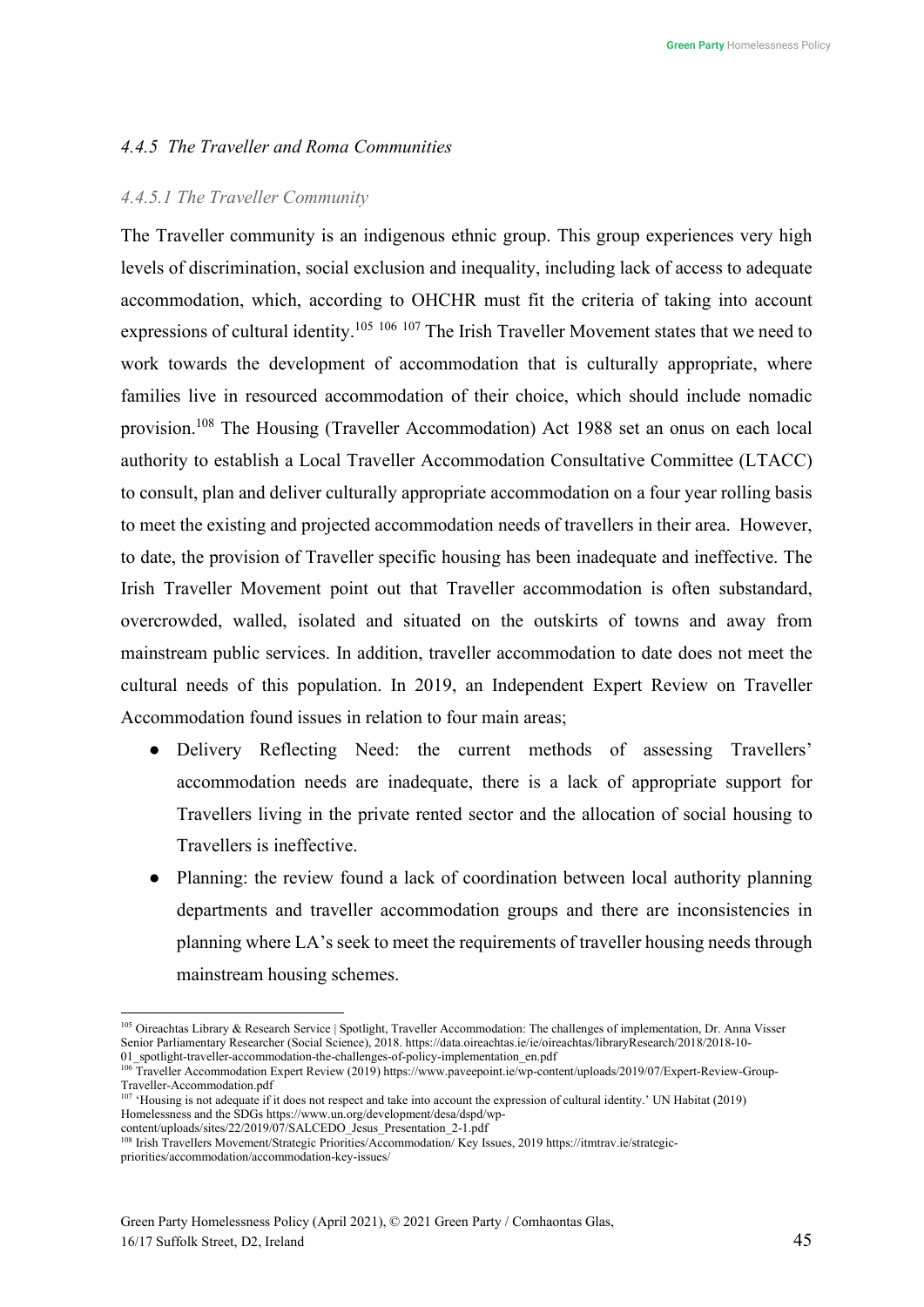- Capacity and Resources; there are issues in the availability of funding and inadequacies in LA's drawing down on funds. The design of traveller specific housing is inadequate in meeting traveller needs. There is a lack of motivation by LAs to adequately maintain traveller accommodation or to remedy the immediate needs of families through refurbishment programmes which would prioritise some of the worst sites and group housing schemes in the country and bring a significant amount of families into a higher standard of living. The role of the PRS and the voluntary sector in housing is also an issue. Discrimination against Traveller families in accessing accommodation, especially in accessing emergency accommodation, has contributed to increasing and unprecedented levels of homelessness. Travellers are eleven times more likely to become homeless and twenty-two times more likely to be discriminated against by private landlords.
- Governance:
- Accountability for LAs has been largely non-existent. Monitoring and review mechanisms need to be urgently put in place.
- There are no sanctions in place for failure to deliver on Traveller-specific housing.
- Legislation such as the Trespass legislation for the removal of temporary dwellings as introduced in Section 10 of the Housing (Miscellaneous Provisions) Act, 1992 needs urgent review, as does the trespass legislation in Section 24 of the Housing (Miscellaneous Provisions) Act 2002, with regard to public land. The latter legislation is in effect a contradiction to the provisions of the Traveller Accommodation Act 1988. Until an appropriate network of transient provision has been provided (as envisaged in the 1998 Act), this legislation represents prohibition on nomadism - a fundamental aspect of traveller culture. This effectively means the delivery of Traveller appropriate accommodation to meet their specific needs was destined to fail, according to the Irish Traveller Movement.
- There are now over five times the number of traveller families sharing accommodation facilities since Traveller housing legislation came into effect. It was found that 4,460 members of the Travelling community were living in overcrowded halting sites and housing in  $2017^{109}$  [110](#page-45-1)

<span id="page-45-0"></span><sup>109</sup> http[s://www.p](http://www.paveepoint.ie/wp-content/uploads/2019/07/Expert-Review-Group-Traveller-Accommodation.pdf)a[veepoint.ie/wp-content/uploads/2019/07/Expert-Review-Group-Traveller-Accommodation.pdf](http://www.paveepoint.ie/wp-content/uploads/2019/07/Expert-Review-Group-Traveller-Accommodation.pdf)

<span id="page-45-1"></span><sup>110</sup> https://itmtrav.ie/wp-content/uploads/2018/11/Ask-Final-Emergency-Accommodation-For-Print.docx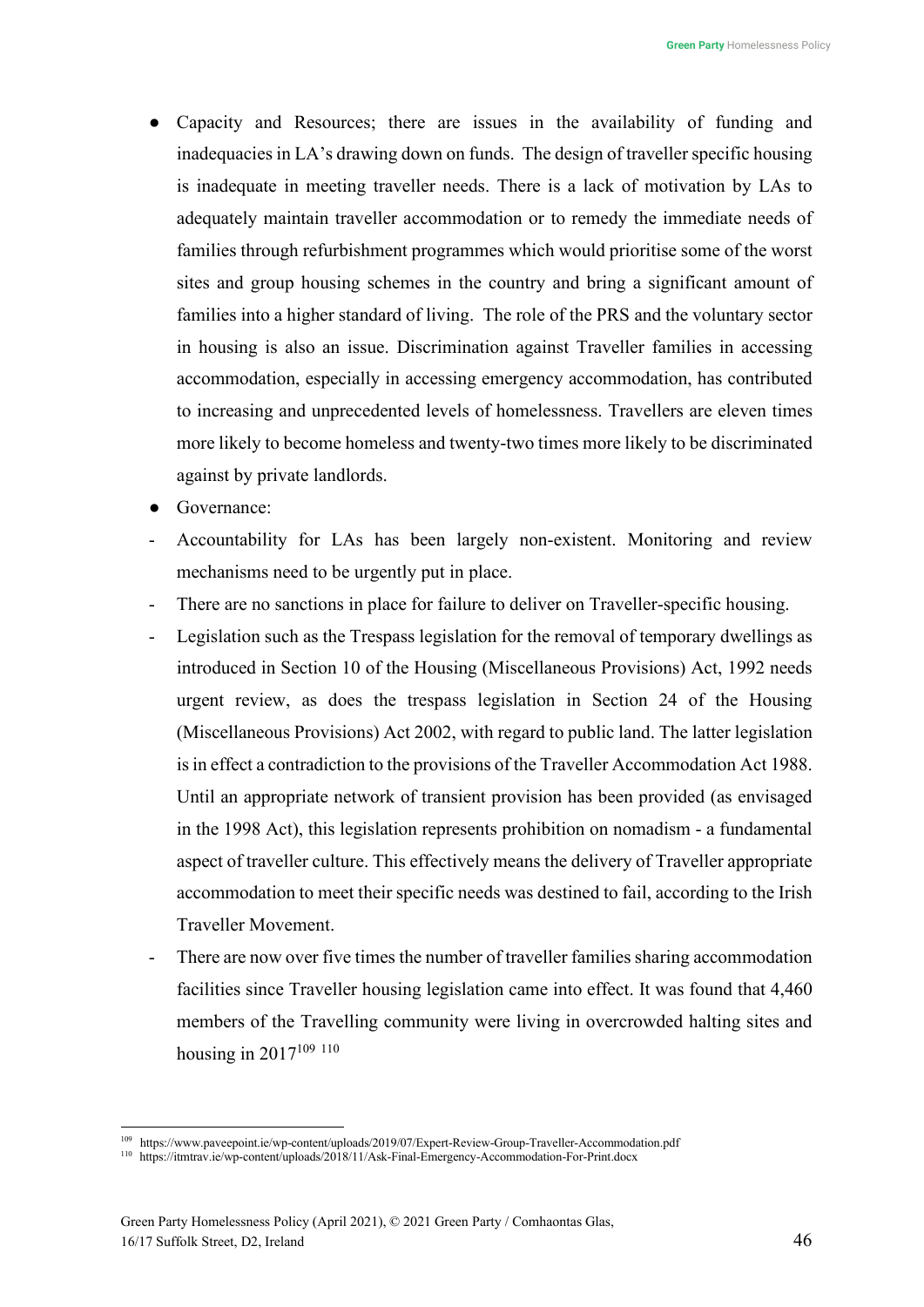#### *4.4.5.2 Policy Points*

- Support the Irish Traveller Movement (ITM) in its call to repeal trespass legislation Section 24 of the Housing (Miscellaneous Provisions) Act 2002, with regard to public land and;
- develop an appropriate network of transient provision, as envisaged in the Traveller Accommodation Act 1988.
- We propose the creation of a network of officers within each local council to specifically service the housing needs of travellers and who hold an inter departmental brief that maintains a knowledge transfer network between local authorities to ensure an integrated strategy.
- We propose the provision of Traveller-specific emergency accommodation hubs in each local authority area.
- We propose that all local authorities are tasked to provide a percentage of halting sites as their social housing provision. The maintenance of such sites (whether on private or public land) must be subject to an annual health and safety review, including a fire safety check.
- We propose that mechanisms are put in place immediately to ensure that local authorities are accountable for the effective management of funding for traveller specific accommodation. This should ensure that all available funding is applied for, that draw-down on these funds are assured and that these funds are spent in their entirety. We also propose a mechanism to monitor progress in meeting Local Area Traveller Accommodation Plans.
- Put sanctions in place for Councils that fail to deliver on Traveller-specific housing.
- We propose for a refurbishment programme that will prioritise some of the worst sites and group housing schemes in the country. This refurbishment Programme would bring a significant number of families into a higher standard of living.
- We propose that vacant Traveller accommodation be refurbished and brought up to standard by local authorities in consultation with the Traveller community.
- We propose that Local Authorities use their emergency powers to provide emergency accommodation to families living on roadside encampments, pending permanent accommodation.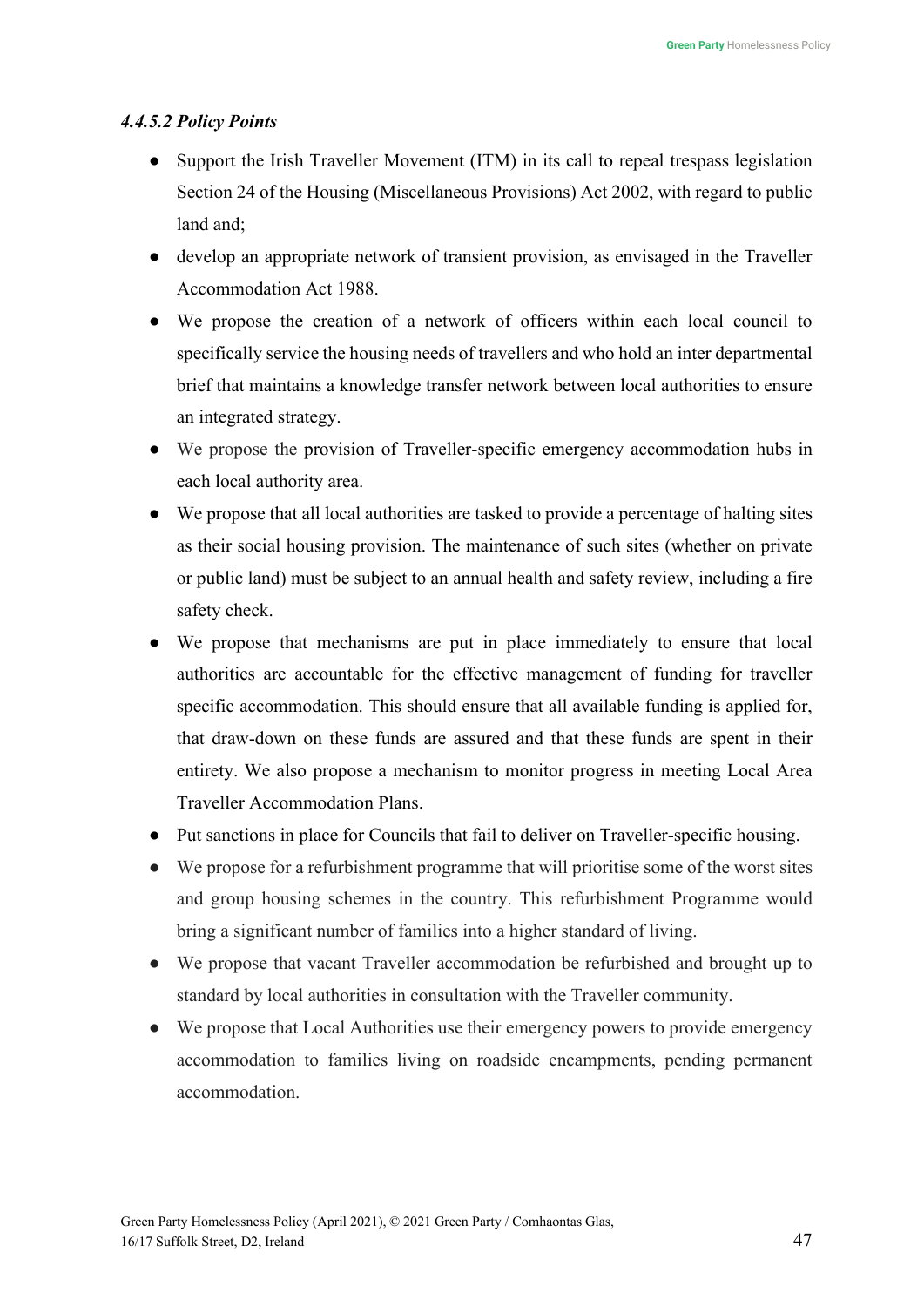#### *4.4.5.3 The Roma Community*

The Roma community faces considerable discrimination in accessing accommodation. This discrimination has been heightened by the current housing crisis. Roma people report feeling hopeless, living in absolute poverty, with no work, no house, no income and suffering social exclusion. Many report living without basic necessities in accommodation - no fridge, cooker, or kitchen. Service providers have reported finding families living without food, power, or water. Roma families suffer unacceptable child welfare issues, with children not having enough food and going to school hungry, and even suffering malnutrition. Many are not entitled to social protection payments as they are not habitual residents, and can only find occasional work. Some fear coming into contact with service providers in case their children are taken into care - a real fear as Roma children are overrepresented in care throughout Europe. People in the Roma community live day to day in a struggle to survive that precludes them from full participation in society.<sup>111</sup>

# *4.4.5.4 Policy Points*

- Tusla must train and resource a network of community workers to work with Roma, to increase family supports and address child welfare.
- There must be a humanitarian response to alleviate the extreme poverty of those living without food and basic accommodation facilities.
- Roma people must be provided with documentation for homelessness and housing supports, with enhanced support in finding alternative models of evidential support of eligibility, rights and entitlements as migrants.

#### *4.4.6 The Migrant Community, Asylum Seekers and Direct Provision*

#### *4.4.6.1 The Migrant Community*

EU and non-EU individuals and families are more likely to be dependent on the PRS - almost two-thirds, compared to an eighth of Irish national households. The PRS is anything but longterm and secure, with limited regulations on accommodation standards, inspection, security of tenure and long-term leases, or rent control. Additionally, there is a high cost to moving between rented accommodation for people struggling with financial hardship. This means that

<span id="page-47-0"></span><sup>111</sup> Pavee Point (2015) Roma in Ireland: A National Needs Assessment http[s://www.p](http://www.paveepoint.ie/wp-content/uploads/2015/04/RNA-)a[veepoint.ie/wp-content/uploads/2015/04/RNA-](http://www.paveepoint.ie/wp-content/uploads/2015/04/RNA-)PDF.pdf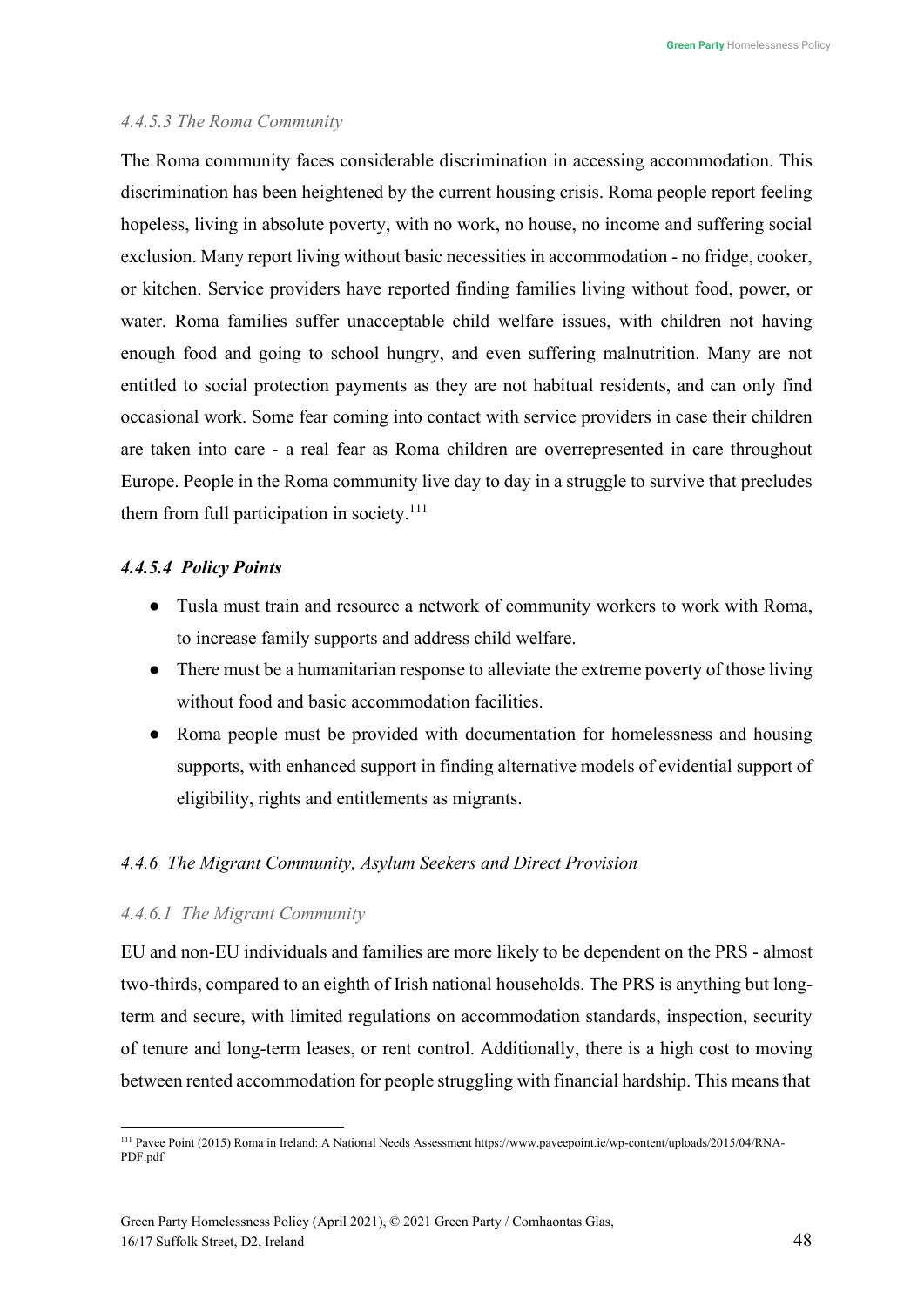EU, and non-EU migrant families are overrepresented among those presenting as newly homeless to services in Ireland. The main reasons for presenting to homeless services are: receiving a NOT on private rented accommodation; changes in family circumstances; overcrowding; and receiving refugee status, which means having to leave Direct Provision Centres. Many that have received refugee status have been forced to remain in Direct Provision (DP) because they have been unable to find affordable, adequate housing. The social protections available to migrants at risk of, or experiencing homelessness, are the Habitual Residence Condition (HRC), and the "right to reside" test. In order to qualify for social protection (jobseekers allowance, child benefit and rent supplement, for example) and services, the HRC must be met, with each case assessed individually, leaving uncertainties for those seeking to prove the HRC. Conditions may include: length/continuity of residence; length and purpose of any absences; the nature of employment; future intentions. This is assessed alongside the legal test of "right to reside". This right is not extended to people in the asylum, or leave to remain processes, undocumented, or irregular migrants.<sup>112</sup> With no access to social protection, it is all too easy for migrants either waiting for their HRC and right to reside to be assessed, or having had this refused, to be at particular risk of homelessness. Language and other barriers may make it difficult to then access NGO services, and pathways out of homelessness.

A particularly vulnerable demographic among the undocumented migrant community are women and girls trafficked for sexual exploitation, for exploitative marriages and other forms of sexual and reproductive exploitation. The Immigrant Council of Ireland (ICI) campaigns against the practice of sending victims of trafficking for sexual exploitation to DirectProvision Centres, arguing that gender-specific accommodation is needed to aid victims' recovery.<sup>113</sup> Providing victims of trafficking for sexual and reproductive exploitation, and those trafficked for labour, with safe and appropriate accommodation is a requisite of the EUAnti-Trafficking Directive 2012/29/EU minimum standard on rights, supports and protectionof victims of crime, and is a pathway to both recovery and independence. The Migrant RightsCentre Ireland (MRCI) recommends that Gardaí are no longer the only State body able to identify victims of trafficking - the HSE and Tusla should be among State bodies given this

<span id="page-48-0"></span><sup>112</sup> Irregular migrants include over-stayers, unsuccessful asylum applicants and persons who enter illegally [http://emn.ie/media/5\\_IrregularMigrationinIrelandFinal\(2\)1.pdf](http://emn.ie/media/5_IrregularMigrationinIrelandFinal(2)1.pdf)

<span id="page-48-1"></span><sup>113</sup> The Immigrant Council of Ireland, Ending Human Trafficking. http[s://www.immigrantcouncil.ie/campaign/ending-human-trafficking](http://www.immigrantcouncil.ie/campaign/ending-human-trafficking)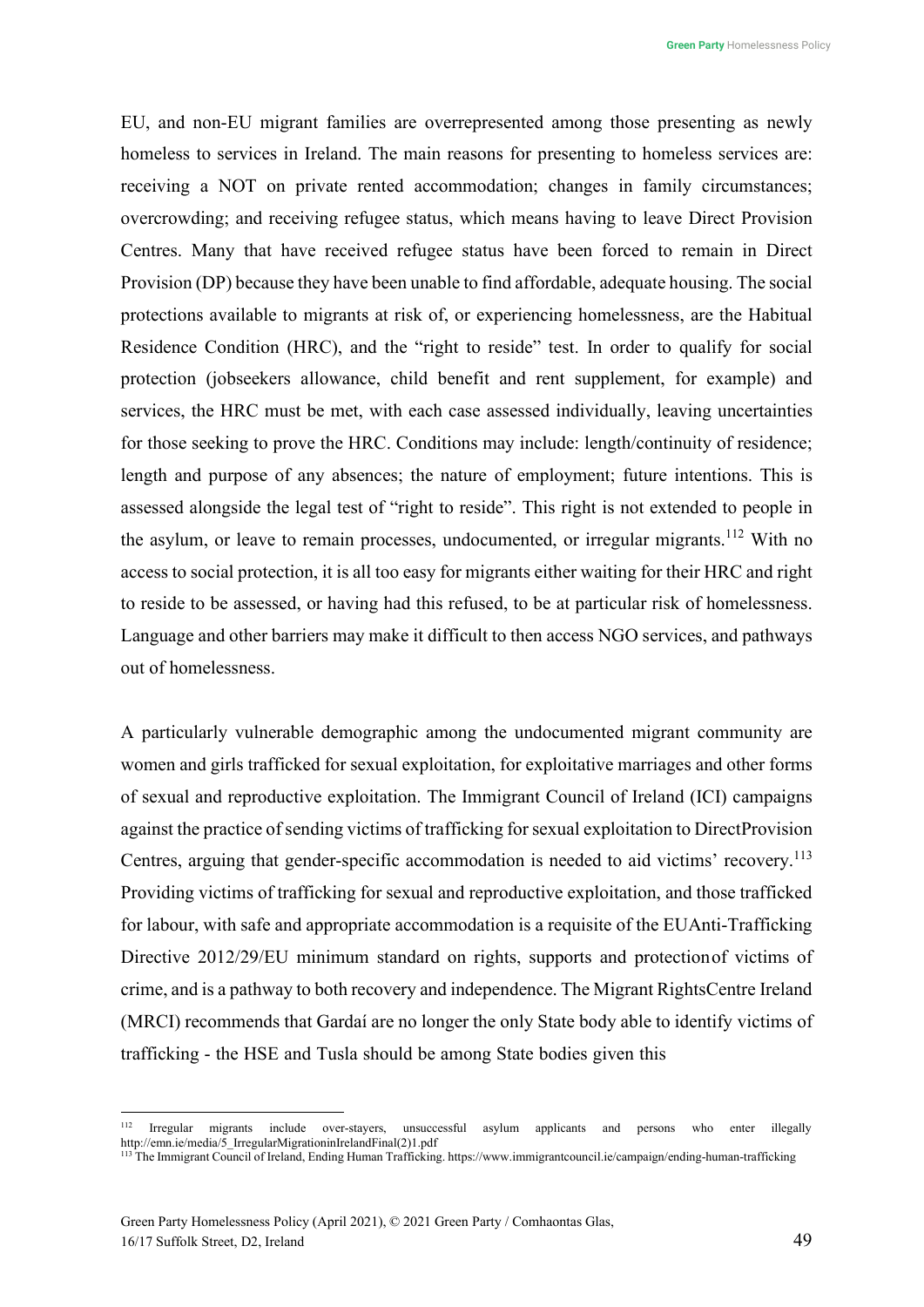remit in order to enable more people to come forward and become eligible for social protection. The Green Party supports the work of ICI, and also the MRCI, the findings of the Houses of the Oireachtas Joint Committee on Justice and Equality Report on Immigration, Asylum and the Refugee Crisis, February, 2017, and the Report of the Advisory Group on the Provision of Support including Accommodation to Persons in the International Protection Process (The Day Report), October, 2020.<sup>114 [115](#page-49-1)</sup>

# *4.4.6.2 Policy Points*

- Time-bound regularisation of undocumented migrants, family reunification and easier access to the labour market administered on a case by case basis. Regularisation increases security, is compliant with the UN Committee of the Rights of the Child, and the 2030 Agenda for Sustainable Development, and is mindful of the humanitarian response for undocumented people, especially children. Regularisation will address barriers to integration and social cohesion, when implemented alongside the establishment of a new independent National Expert Body for Minority Ethnic Communities, Integration and Interculturalism.
- We propose that regularisation is supported by continued funding from the Department of Justice and Equality to train all staff across agencies such as Case Management and child support services, on human trafficking, providing the relevant skill sets to assist migrant individuals and families living in homelessness, including Trauma Informed Care.
- Early legal advice and Early Legal Intervention.
- An end to vulnerable women and girls in age determination processes that have been trafficked for sexual exploitation, pregnant women, or single parents with minor children being referred to Direct Provision Centres. Until the end of Direct Provision has been achieved, private, secure rooms should be designated.
- Identification of victims of trafficking should be carried out by HSE and Tusla as well as An Garda Síochána.

<span id="page-49-0"></span><sup>114</sup> Houses of the Oireachtas Joint Committee on Justice and Equality Report on Immigration, Asylum and the Refugee Crisis February 2017, pp 11-12. https://data.oireachtas.ie/ie/oireachtas/committee/dail/32/joint\_committee\_on\_justice\_and\_equality/reports/2017/2017-06-29\_report-on-asylum-immigration-and-the-refugee-crisis\_en.pdf

<span id="page-49-1"></span><sup>&</sup>lt;sup>115</sup> Report of the Advisory Group on the Provision of Support including Accommodation to Persons in the International Protection Process (2020) http[s://www.g](http://www.gov.ie/en/publication/634ad-report-of-the-advisory-group-on-the-provision-of-support-including-accommodation-to-)o[v.ie/en/publication/634ad-report-of-the-advisory-group-on-the-provision-of-support-including-accommodation-to](http://www.gov.ie/en/publication/634ad-report-of-the-advisory-group-on-the-provision-of-support-including-accommodation-to-)persons-in-the-international-protection-process/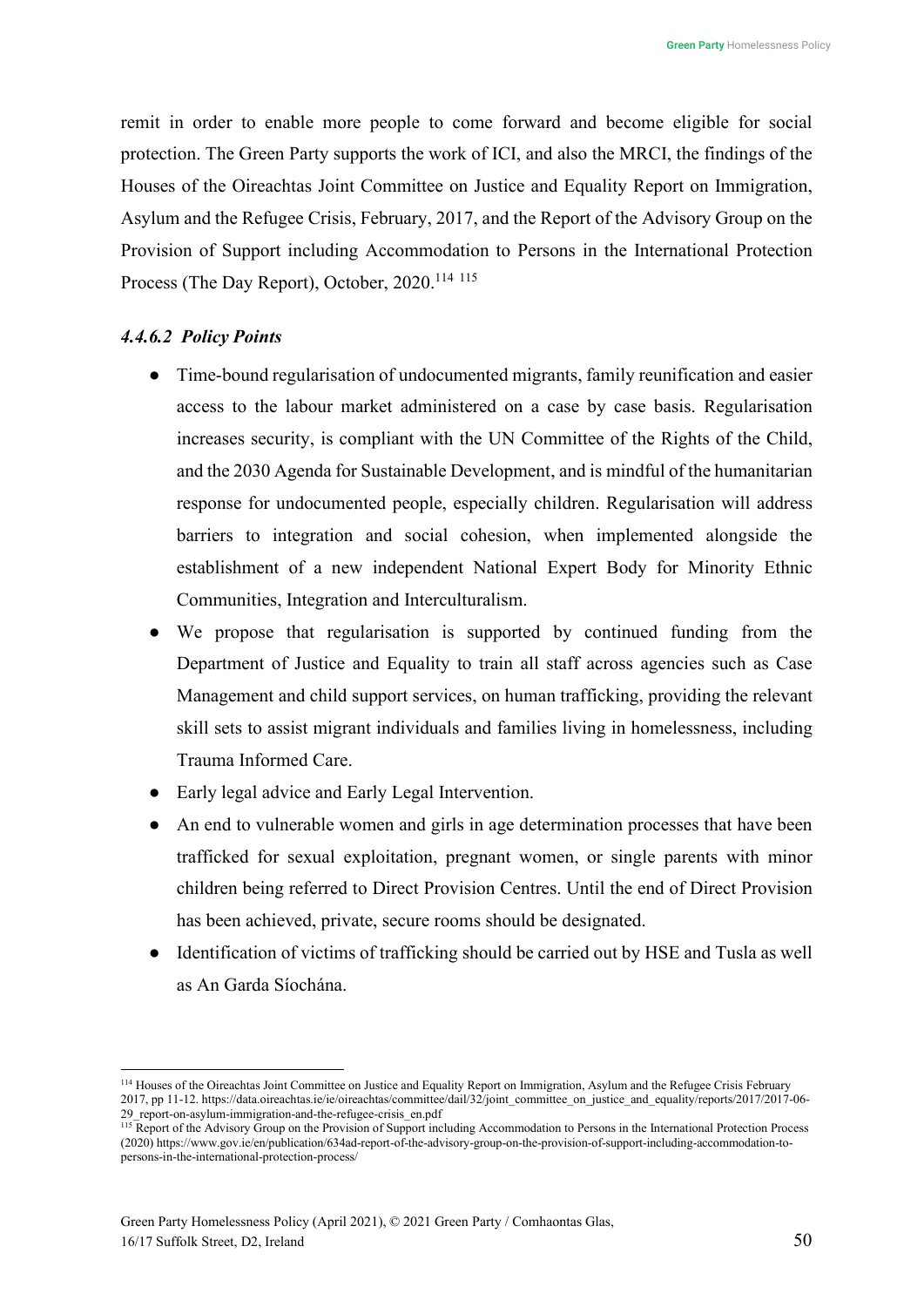- Provide all victims of all types of trafficking with appropriate accommodation according to the EU Anti-Trafficking Directive 2012/29/EU minimum standard on rights.
- Appropriate, gender-specific support and accommodation should be provided for undocumented women and children that addresses their needs and vulnerabilities, especially the victims of trafficking for sexual exploitation, and exploitative marriages. This should include the resourcing of geographically spread rented accommodation around the country, with integrated, specialist support, including medical, material, and legal assistance.
- Habitual Residence Conditions (HRC decisions) from the social welfare appeals office should be published to ensure that applicants can identify criteria they must meet and to ensure transparency, consistency and confidence in the process.
- In the case where an appeal for residency status is pending, homeless migrants should, at a minimum, continue to have access to temporary emergency accommodation.

# *4.4.6.3 Direct Provision*

Direct Provision aims to meet the basic needs of shelter and food directly, along with a small personal allowance, while claims for asylum are being assessed. This system is overseen by the Reception and Integration Agency (RIA). A majority of Ireland's Direct Provision Centres are privately owned and operated, with inconsistent and varying living conditions. In 2015, the McMahon Working Group report made 173 recommendations for improvement, including Labour Market Access Permission for those waiting over 9 months for their first instance decision on asylum. After little reform, The Joint Committee on Justice and Equality, in their report from December 2019, described Direct Provision as 'not fit for purpose' and a flawed system needing fundamental reform, or preferably replacement.<sup>116</sup> The Report of the Advisory Group on the Provision of Support including Accommodation to Persons in the International Protection Process (the Day Report), released in September 2020, points to twokey concerns - the length of time people seeking international protection in Ireland spend in the system, and the type of accommodation and support received during that time.<sup>[117](#page-50-1)</sup> This

<span id="page-50-0"></span><sup>&</sup>lt;sup>116</sup> Houses of the Oireachtas. Joint Committee on Justice and Equality report finds Direct Provision 'not fit for purpose' and calls for fundamental reform of 'flawed' international protection application process

http[s://www.o](http://www.oireachtas.ie/en/press-centre/press-releases/20191212-joint-committee-on-justice-and-equality-report-finds-direct-provision-)i[reachtas.ie/en/press-centre/press-releases/20191212-joint-committee-on-justice-and-equality-report-finds-direct-provision](http://www.oireachtas.ie/en/press-centre/press-releases/20191212-joint-committee-on-justice-and-equality-report-finds-direct-provision-)not-fit-for-purpose-and-calls-for-fundamental-reform-of-flawed-international-protection-application-process/

<span id="page-50-1"></span><sup>&</sup>lt;sup>117</sup> Report of the Advisory Group on the Provision of Support including Accommodation to Persons in the International Protection Process (2020) Day, D; Gov.ie. [https://www.gov.ie/en/publication/634ad-report-of-the-advisory-group-on-the-provision-of-support-including](https://www.gov.ie/en/publication/634ad-report-of-the-advisory-group-on-the-provision-of-support-including-accommodation-to-persons-in-the-international-protection-process/)[accommodation-to-persons-in-the-international-protection-process/](https://www.gov.ie/en/publication/634ad-report-of-the-advisory-group-on-the-provision-of-support-including-accommodation-to-persons-in-the-international-protection-process/)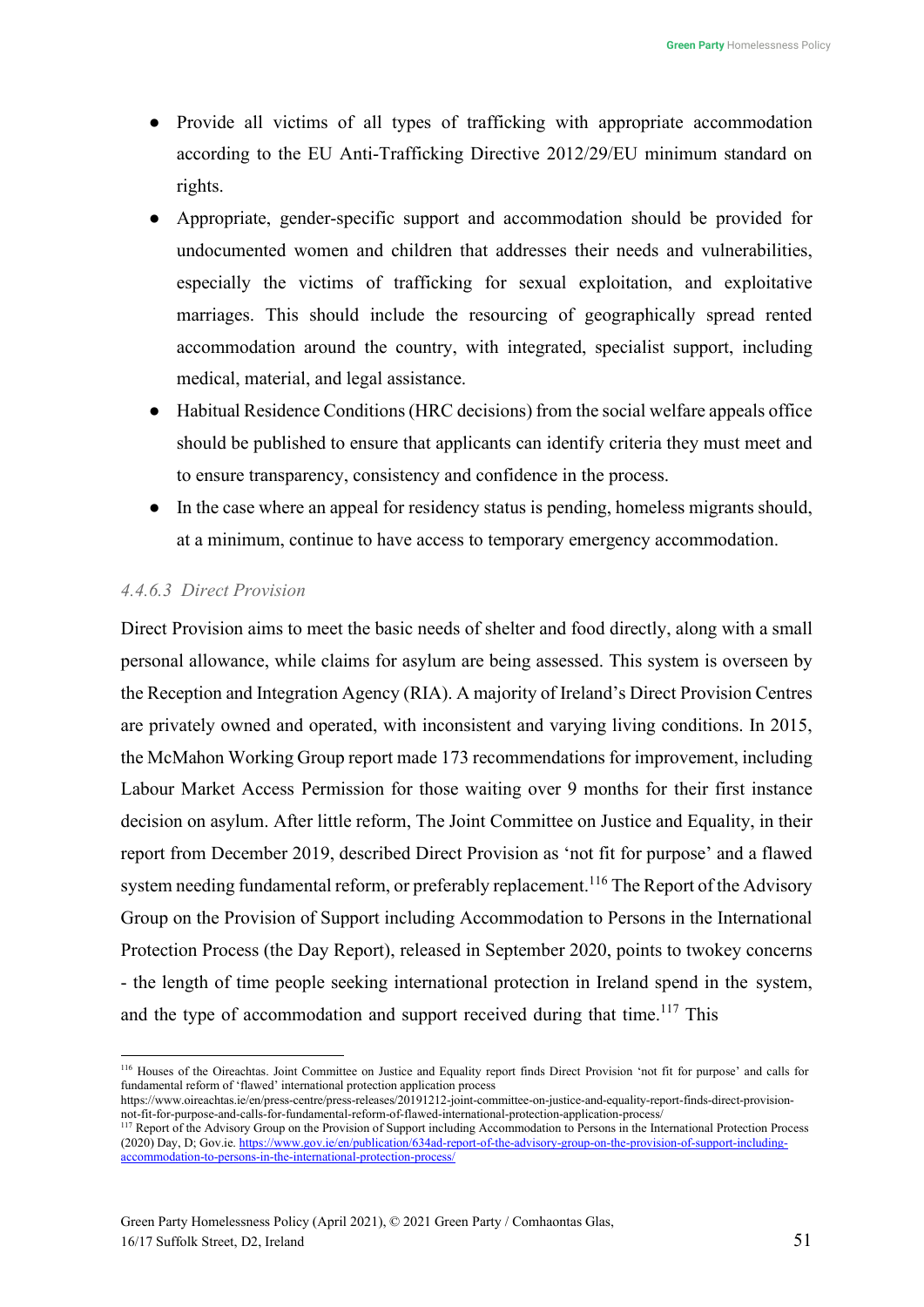leaves people staying in what was meant to be emergency accommodation for extended periods, and sharing a room with three or more people, who are often unrelated. This is not tenable in a world suffering the pandemic of Covid-19.<sup>118</sup> This shared, institutionalised living does not respect rights to privacy and human dignity. There are inadequate supports and services for the needs of vulnerable people entering Ireland looking for asylum, and there are serious issues relating to children living in this system. Further, the Day Report recognises that not all those who are refused residency permission can return to the countries of origin. Return may interfere with the right to a family life; they may not be able to obtain travel documents; their country of origin may refuse return. Non-returnables may currently live for long periods in Direct Provision. However, this does not comply with the right to live a normal life with dignity. It is a reality that must be dealt with through policy, which the Day Report states could be to grant temporary or tolerated leave to remain.<sup>119</sup>

# *4.4.6.4 Policy Points*

- The Green Party supports the recommendations of the Report of the Advisory Group on the Provision of Support including Accommodation to Persons in the International Protection Process (The Day Report).
- The recommendations of this Report must be given the necessary support, commitment and resources needed to finally end the Direct Provision system, which is deemed not fit for purpose.
- Applications must be given a fixed deadline for completion 6 months from the date of application, with an additional 6 months for the appeals stage.
- The State must provide humane reception conditions, with LAs or AHBs providing own door accommodation for individuals and families that complies with best practice, (in accordance with the COVID-19 Guidance Note, by the OHCHR Special Rapporteur on the right to adequate housing) within 3 months of the application for protection.
- Weekly allowances must include housing support such as HAP and social assistance payments that are equivalent to the range of income supports available to Irish citizens.

<span id="page-51-0"></span><sup>118</sup> The Ombudsman & Direct Provision: Update for 2019 A commentary by the Ombudsman

http[s://www.o](http://www.ombudsman.ie/publications/reports/the-ombudsman-direct-prov-1/Direct-Provision-Report-2019-FINAL.pdf)m[budsman.ie/publications/reports/the-ombudsman-direct-prov-1/Direct-Provision-Report-2019-FINAL.pdf](http://www.ombudsman.ie/publications/reports/the-ombudsman-direct-prov-1/Direct-Provision-Report-2019-FINAL.pdf)

<span id="page-51-1"></span><sup>&</sup>lt;sup>119</sup> Report of the Advisory Group on the Provision of Support including Accommodation to Persons in the International Protection Process (2020) The Department of Justice. http[s://www.g](http://www.gov.ie/en/publication/634ad-report-of-the-advisory-group-on-the-provision-of-support-)o[v.ie/en/publication/634ad-report-of-the-advisory-group-on-the-provision-of-support-](http://www.gov.ie/en/publication/634ad-report-of-the-advisory-group-on-the-provision-of-support-)

including-accommodation-to-persons-in-the-international-protection-process/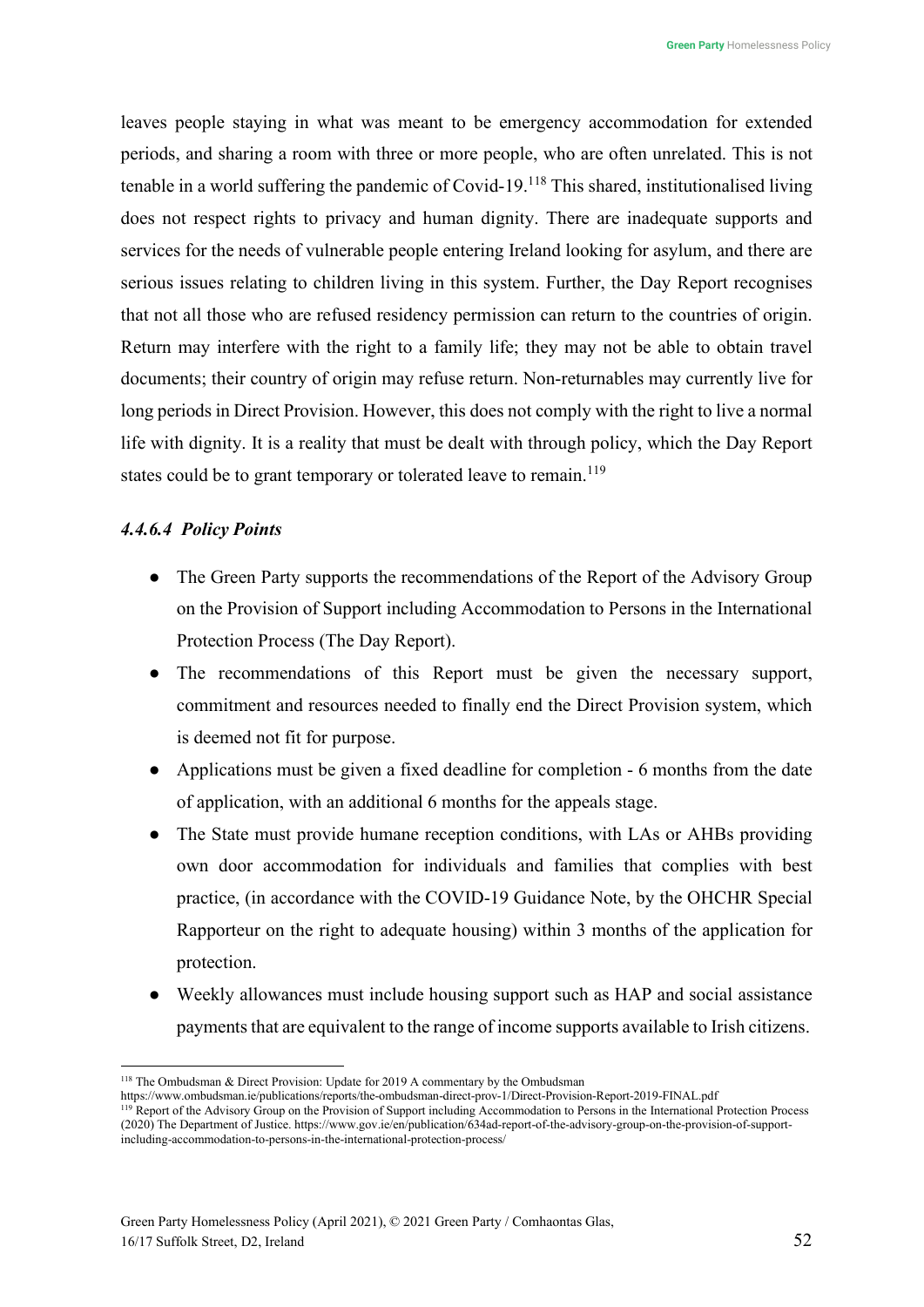- Provide accommodation that maximises the opportunity for integration with local communities, with access to public transport, services, amenities, and employment.
- Legislate for non-returnables to be granted temporary or tolerated leave to remain.
- Conduct vulnerability assessments.
- Provide support workers trained in Trauma Informed care, sexual abuse, domestic violence, and mental health issues, as well as specialist children's supports services.
- Provide gender-specific accommodation where needed.
- Provide support and accommodation appropriate to the needs of people with disabilities or members of the LGBTIQ+ community
- Provide a transition plan for those who are granted refugee status. A multi-agency approach should be implemented helping to find accommodation, and with employment and integration.

# *4.4.7 People who are Prisoners and People Leaving Prison*

How successfully a person re-enters society after leaving prison not only has consequences for the person in question, but also the community into which the person returns. Re-entry can present many challenges, from reconnecting with family and friends, to finding employment, and finding adequate accommodation. It is also a challenge for the communities into which people leaving prison will re-enter, as they are most likely to be characterised by high levels of deprivation, and so they are the least able to cope with a person's re-entry. Homelessness is a considerable problem for people who are prisoners, or leaving prison. The current housing crisis, and deficit of suitable accommodation have made it difficult to ensure people leaving prison are not homeless on release and are a factor in declining numbers availing of early release under the Community Return Programme. Sentence planning and an interagency support plan post-release are crucial for re-integration and a reduction in recidivism, but the provision of adequate accommodation must be addressed, alongside other factors that challenge re-entry.<sup>120</sup><sup>[121](#page-52-1)</sup>

<span id="page-52-0"></span><sup>120</sup> Justice.ie (2018) Annual Report of the Interagency Group for a Fairer and Safer Ireland

[http://www.justice.ie/en/JELR/Annual\\_Report\\_of\\_the\\_Interagency\\_Group\\_for\\_a\\_Fairer\\_and\\_Safer\\_Ireland\\_2018.pdf/Files/Annual\\_Repo](http://www.justice.ie/en/JELR/Annual_Report_of_the_Interagency_Group_for_a_Fairer_and_Safer_Ireland_2018.pdf/Files/Annual_Repo) rt of the Interagency Group for a Fairer and Safer Ireland  $2018.$ pdf

<span id="page-52-1"></span> $12\overline{1}$  https://pips.iprt.ie/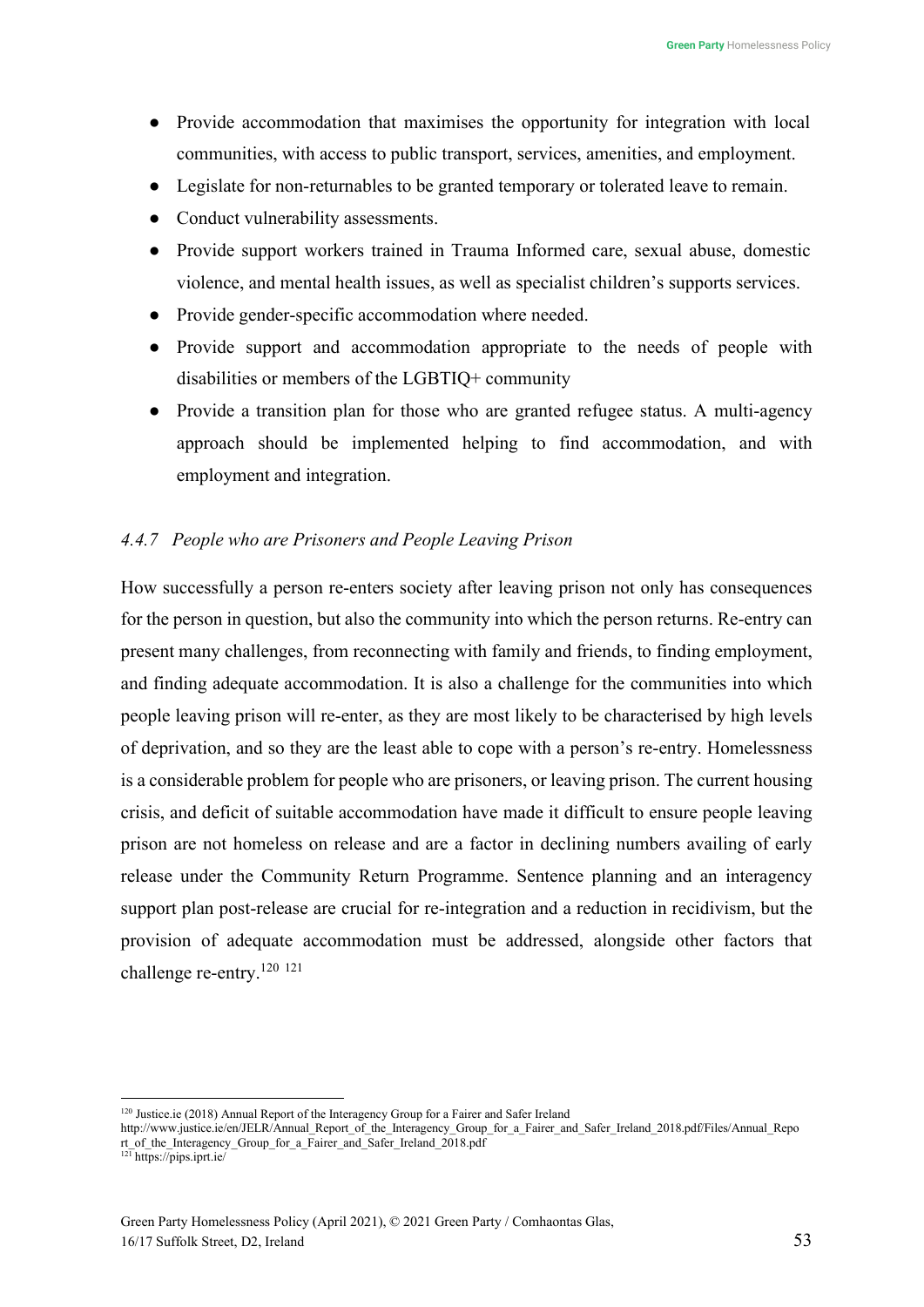The Irish Penal Reform Trust (IPRT) points to systemic issues that see imprisonment in Ireland as not only a punishment, but also a response for the failures of policy outside of the justice system. For example, IPRT highlights the link between problems experienced in childhood, lack of aftercare, and the ensuing increased risk of cycles of homelessness and adult incarceration. Additionally, there are many people on remand in prison who have specific mental health needs, while the prison psychology service is under-resourced. This persists, despite research demonstrating that prison exacerbates existent mental health problems. This has been especially problematic during the COVID-19 pandemic as measures to keep COVID-19 out of prisons served to impact on family contact.<sup>122 [123](#page-53-1) [124](#page-53-2)</sup>

Once released, re-entry into communities is thwarted by short-term hostel accommodation, poverty and homelessness, alongside the lack of opportunity that accompanies disclosure of criminal convictions.[125](#page-53-3) [126](#page-53-4)

#### *4.4.7.1 Policy Points*

- Ensure interagency cooperation in maintaining/strengthening people who are prisoners' engagement in family life, while in prison, and on release from prison.
- People should be prepared for release from prison, with structured release plans in place. A Case Management Approach for the integration and rehabilitation of people leaving prison must ensure they have the means for easy access to public services, adequate housing, and health services. Continuity of care must be assured for ongoing medical and mental health conditions.
- Improve procedures for applying for medical cards, pre-release and maintain access to medical cards for eligible prisoners post release.

<span id="page-53-1"></span><sup>123</sup> Irish Penal Reform Trust (2019) Prison is being used to warehouse the effects of social policy failures, and that has to stop. http[s://www.iprt.ie/latest-news/prison-is-being-used-to-warehouse-the-effects-of-social-policy-failures/](http://www.iprt.ie/latest-news/prison-is-being-used-to-warehouse-the-effects-of-social-policy-failures/)

<span id="page-53-3"></span>http[s://www.iprt.ie/latest-news/prison-recidivism-rates-must-be-reduced-through-improved-post-release-supports-iprt/](http://www.iprt.ie/latest-news/prison-recidivism-rates-must-be-reduced-through-improved-post-release-supports-iprt/)

<span id="page-53-0"></span><sup>&</sup>lt;sup>122</sup> Irish Penal Reform Trust (2011) Youth Homelessness and Imprisonment http[s://www.iprt.ie/youth-justice/youth-homelessness-and](http://www.iprt.ie/youth-justice/youth-homelessness-and-)imprisonment/

<span id="page-53-2"></span> $124$  Irish Prison Reform Trust (2020) "I am worried about the lasting impact this will have": The experiences of people with a family member in prison during COVID-19 http[s://www.i](http://www.iprt.ie/site/assets/files/6775/results_of_families_of_prisoners_survey_final_web-1.pdf)p[rt.ie/site/assets/files/6775/results\\_of\\_families\\_of\\_prisoners\\_survey\\_final\\_web-1.pdf](http://www.iprt.ie/site/assets/files/6775/results_of_families_of_prisoners_survey_final_web-1.pdf) <sup>125</sup> Irish Penal Reform Trust (2019) Prison recidivism rates must be reduced through improved post-release supports

<span id="page-53-4"></span><sup>&</sup>lt;sup>126</sup> Irish Penal Reform Trust (2020) Rehabilitated offenders need opportunity of fresh start http[s://www.iprt.ie/latest-news/rehabilitated](http://www.iprt.ie/latest-news/rehabilitated-)offenders-need-opportunity-of-fresh-start/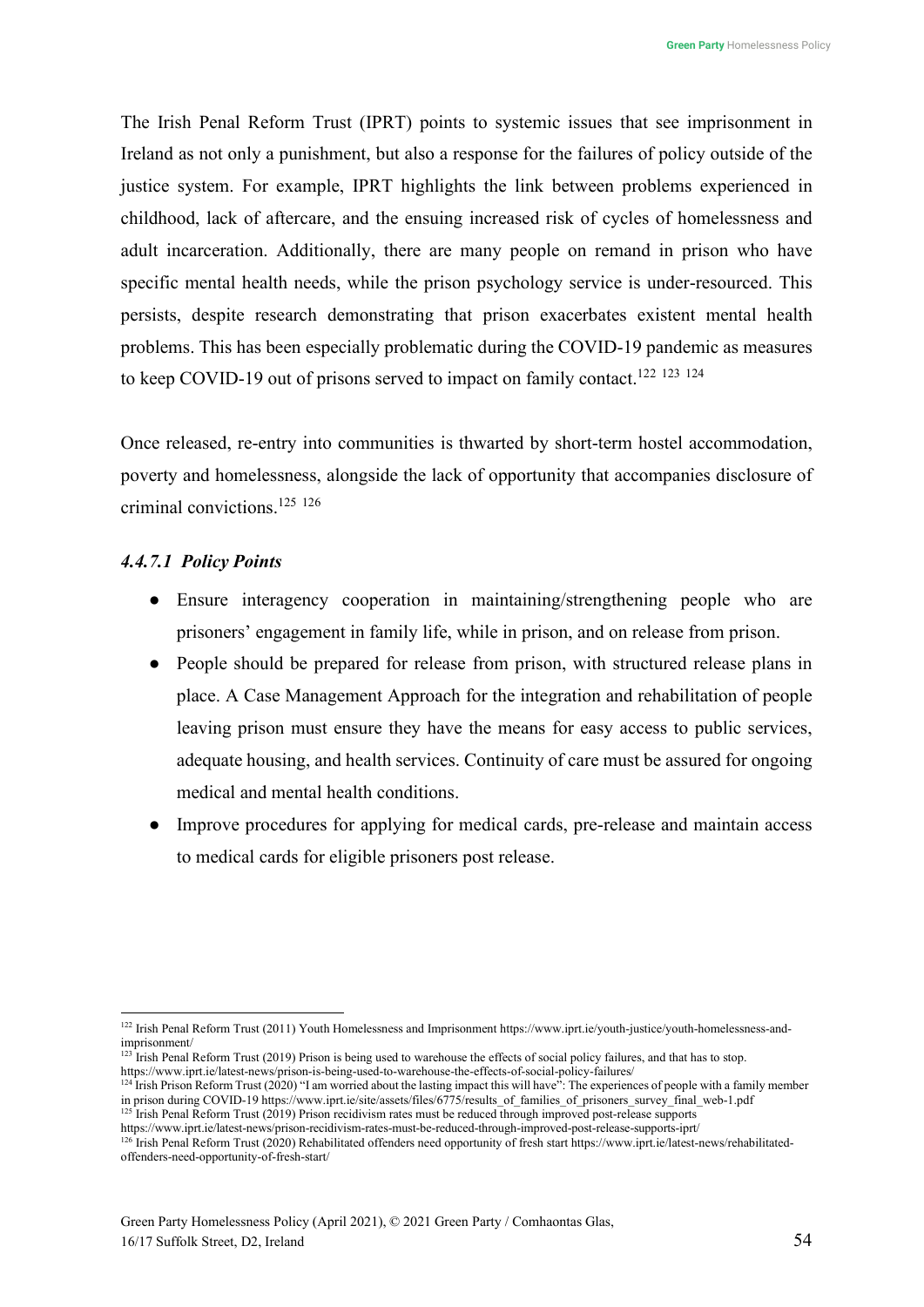#### <span id="page-54-0"></span>**4.5 Domestic Violence and Homelessness**

The Green Party welcomes the ratification of the Istanbul Convention on preventing and combating violence against women and domestic violence, in 2019. We also welcome the National Strategy on Domestic, Sexual and Gender-based Violence 2016-2021 Action Plan. The Action Plan acknowledges intimate partner violence in the straight, and the LGBTQI+ communities, bringing to light male on male and female on female abuse in intimate relationships and therefore advocates for female and male victims of domestic violence. The Action Plan provides guidance to LAs for a consistent response in assisting domestic abuse and violence victims, also reflected in 'Rebuilding Ireland'. Further, it aims to assist in providing emergency accommodation, and new tenancies for those affected who qualify for social housing support.<sup>127</sup> However, development and oversight of services, including refuges, rests with the Child and Family Agency, Tusla and not LAs. A refuge provides victims with emergency wraparound services such as counselling, advocacy and court accompaniment, legal and medical assistance, and children's support services, all in the one location - a best practice response to domestic violence. But people in emergency refuges are not automatically deemed homeless, despite being without secure, adequate housing. Further, they are not included in the PASS system and so not taken into account in homelessness figures[.128](#page-54-2) [129](#page-54-3)

Producing the burden of proof needed by LAs to recognise someone fleeing domestic violence as being in urgent housing need can lead to the invasion of privacy and safety of the victim. Rent allowance and other supports are not high enough to meet current rents, and deposits are hard to secure from Community Welfare Officers. Also, the allocation of rent allowance is often dependent on being resident/renting in the area for 6 months before receiving the allowance, which presents very obvious problems for someone fleeing violence. Some LAs insist that a legal separation order is being sought before rent allowance is allocated, with obvious implications of delay as Legal Aid has long waiting lists. If the partner fleeing violence is the joint owner of the property they are fleeing, this puts further barriers in the

<span id="page-54-1"></span><sup>127</sup> Second National Strategy on Domestic, Sexual and Gender-based Violence2016 - 2021

<http://www.cosc.ie/en/COSC/Second%20National%20Strategy.pdf/Files/Second%20National%20Strategy.pdf>

<span id="page-54-2"></span><sup>&</sup>lt;sup>128</sup> Department of Housing, Planning, Community and Local Government, Guidance for Housing Authorities in Relation to Assisting Victims of Domestic Violence with Emergency and Long-term Accommodation Needs.

http[s://www.h](http://www.housing.gov.ie/sites/default/files/publications/files/guidance_for_housing_authorities_in_relation_to_assisting_victims_of_do)o[using.gov.ie/sites/default/files/publications/files/guidance\\_for\\_housing\\_authorities\\_in\\_relation\\_to\\_assisting\\_victims\\_of\\_do](http://www.housing.gov.ie/sites/default/files/publications/files/guidance_for_housing_authorities_in_relation_to_assisting_victims_of_do) mestic\_violence.pdf

<span id="page-54-3"></span><sup>&</sup>lt;sup>129</sup> http[s://www.h](http://www.housing.gov.ie/housing/homelessness/other/homelessness-data)o[using.gov.ie/housing/homelessness/other/homelessness-data](http://www.housing.gov.ie/housing/homelessness/other/homelessness-data)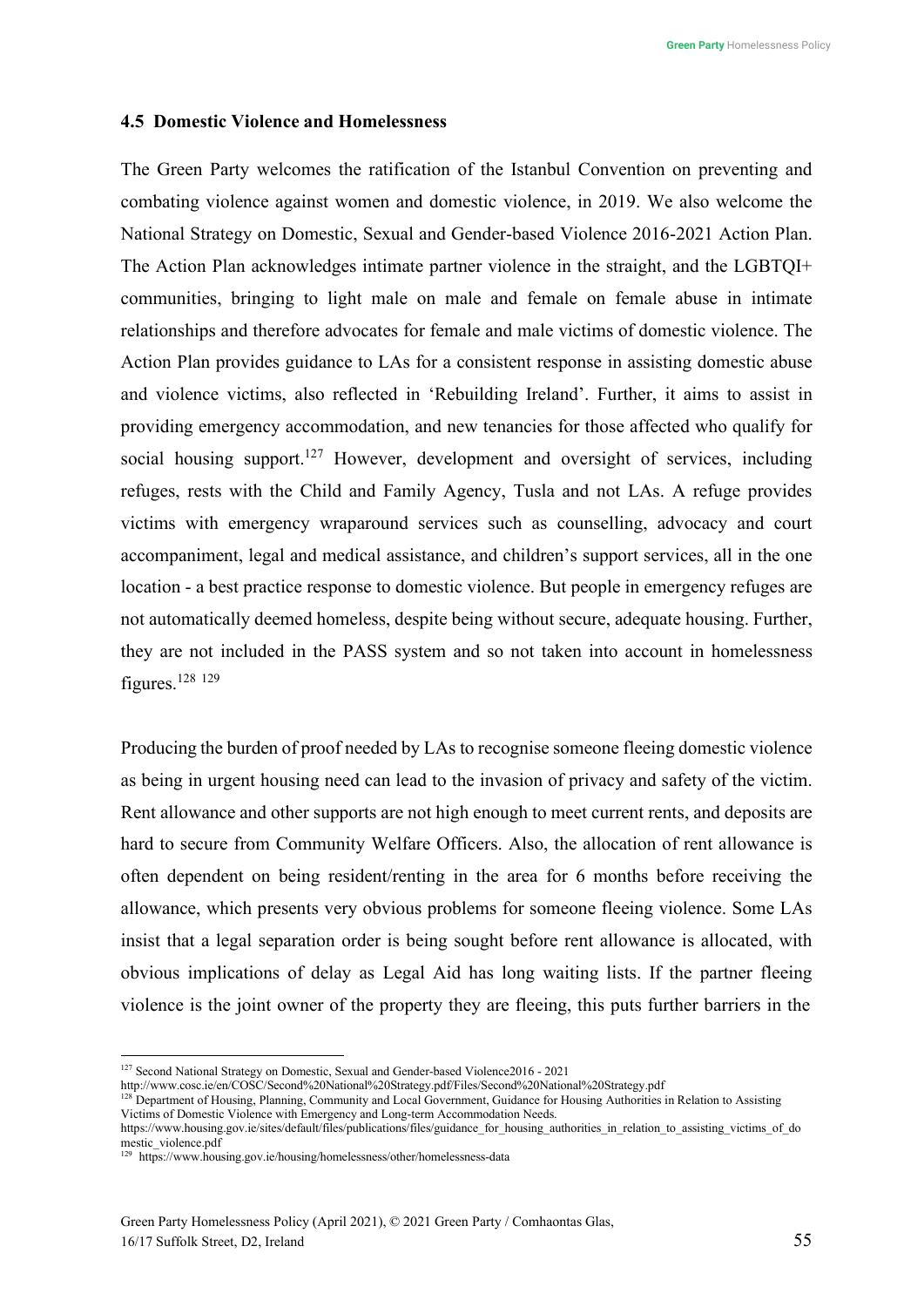way of seeking safe accommodation as they will not be entitled to social housing or rent supplements. This leaves people fleeing domestic violence staying in refuge accommodation for longer than should be necessary and creates a log jam in provision of emergency refuge space.<sup>130</sup> Added to this, necessary responses to the Covid-19 pandemic have led to women self-isolating and working from home being more at risk of abuse, adding further strain to the refuge system, alongside their inadequacy as congregate living spaces.

Migrant women who do not have immigration status in their own right, but rather are dependent on a partner (the primary migrant), are likely to endure domestic abuse for longer than non-migrants. As a dependent migrant, leaving an abusive partner leaves them at risk of becoming undocumented, being deported, being separated from their children, and losing supports. Ireland is one of only a few EU countries that has opted out of Council Directive 2003/86/EC which offers autonomous status to those in situations of domestic violence[.131](#page-55-1)

#### *4.5.1 Policy Points*

- The Green Party supports the recommendations of The Irish Human Rights and Equality Commission (IHREC) on assisting victims of Domestic Violence.<sup>132</sup>
- Those people who present to domestic violence refuge services should come within the statutory definition of homelessness and be included in the PASS system's data.
- Improve data collection and reporting mechanisms, with those in refuges to be taken into account in homelessness figures so that services can meet needs.
- Provide adequate resources for specialist support services, bearing in mind that recent reports indicate the State has less than a third of the required amount of domestic violence refuges needed to meet EU standards, with many counties having no refuges at all. We believe Tusla must be given the State funding and support it needs to develop and oversee an adequate number of refuges, in every county, with separate refuge services developed for men affected by domestic violence.

<span id="page-55-0"></span><sup>130</sup> Safeireland, No Place to Call Home. Domestic Violence & the State We Are In, 2016. http[s://www.s](http://www.safeireland.ie/wp-)a[feireland.ie/wp](http://www.safeireland.ie/wp-)content/uploads/Final-Homeless-Report-.pdf

<span id="page-55-1"></span><sup>&</sup>lt;sup>131</sup> Joint submission to Citizens' Assembly on Violence Against Migrant Women. A barrier to achieving gender equality in Ireland Prepared by the Immigrant Council of Ireland in cooperation with Akidwa, Stamp-3-Association, Ruhama, Nasc and Sexual Violence Centre Cork http[s://www.immigrantcouncil.ie/sites/default/files/2020-](http://www.immigrantcouncil.ie/sites/default/files/2020-)

<sup>03/2020</sup>JointSubmissiononViolenceAgainstMigrantWomenCitizensAssembly.pdf

<span id="page-55-2"></span><sup>&</sup>lt;sup>132</sup> Irish Human Rights and Equality Commission, Istanbul Convention Combating Violence Against Women Enters Force in Ireland, 2019. Human Rights and Equality Commission Sets out Priority Areas for State Action. http[s://www.ihrec.ie/istanbul-convention](http://www.ihrec.ie/istanbul-convention-)combatting-violence-against-women-enters-force-in-ireland/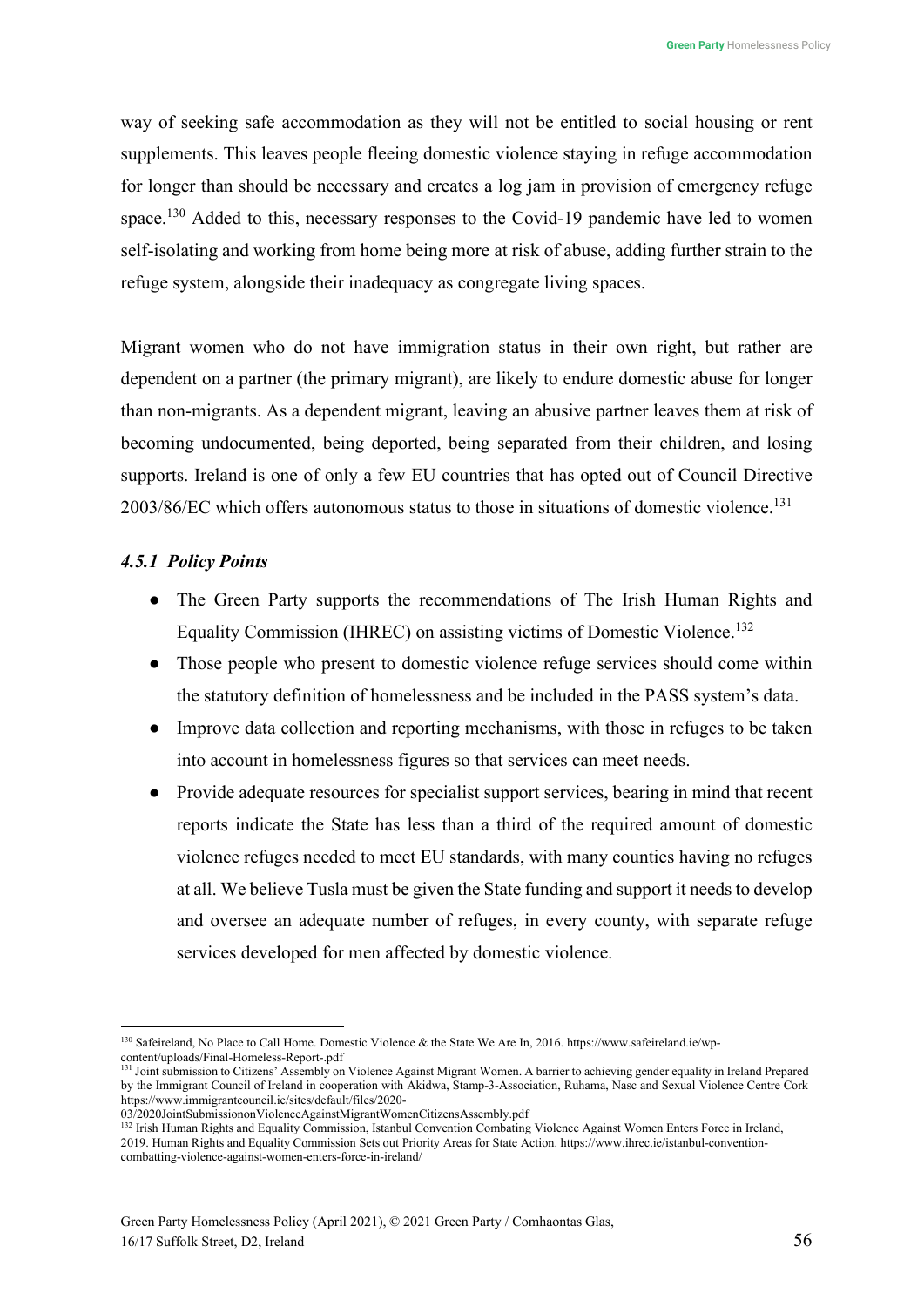- Acknowledge the violence experienced by specific groups of people, such as those with disabilities, women from the Traveller and Roma communities, migrant women, LGBTI+ people, and those living in institutional settings.
- Asylum, reception and support services for asylum seekers should be gender sensitive, with protection of women from violence imperative to reforms on immigration.
- Grant autonomous/independent applicant status to migrant women so that they have equal access to State services for domestic violence, welfare supports, and housing.
- Prioritise those experiencing Domestic Violence as in need of social housing support.
- Increase rent supplements such as HAP to keep pace with current rental levels, and make rent supplements available as a matter of urgency, and without imposing a burden of proof that adds extra barriers to those seeking to flee domestic violence.
- Develop a joined-up response between LAs and Domestic Violence Services/Tusla.

# <span id="page-56-0"></span>**4.6 Gender and Homelessness**

Homelessness is intrinsically gendered, and often, men and women experience different pathways into and out of homelessness. Most commonly, statistics report that the homeless population is predominantly male, but true statistics on homelessness, especially by gender, are hard to determine, and the homeless population is generally difficult to track. According to Focus Ireland research, women make up 41% of adults living with homelessness in Ireland. This figure is much higher than the European average, and likely to be an underrepresentation. A lack of female-appropriate services, means that many women choose not to engage with services and so fall into the category of hidden homeless, often choosing to live or 'sofa surf' with other family members and friends. They may also be among the unreported homeless if staying in a Domestic Violence refuge under the remit of Tusla Child and Family Agency. Incredibly, there are no safe beds or refuges for men and their children fleeing domestic abuse.

Additionally, there has been a huge rise in family homelessness, with an overrepresentation of female-headed single parent families (lone mothers account for 86% of lone parents). Many of these families are accommodated in B&Bs, hotels and family hubs. Refuges, and emergency family accommodation are only supposed to be emergency and temporary responses to homelessness, but both have turned into long-term responses due to a lack of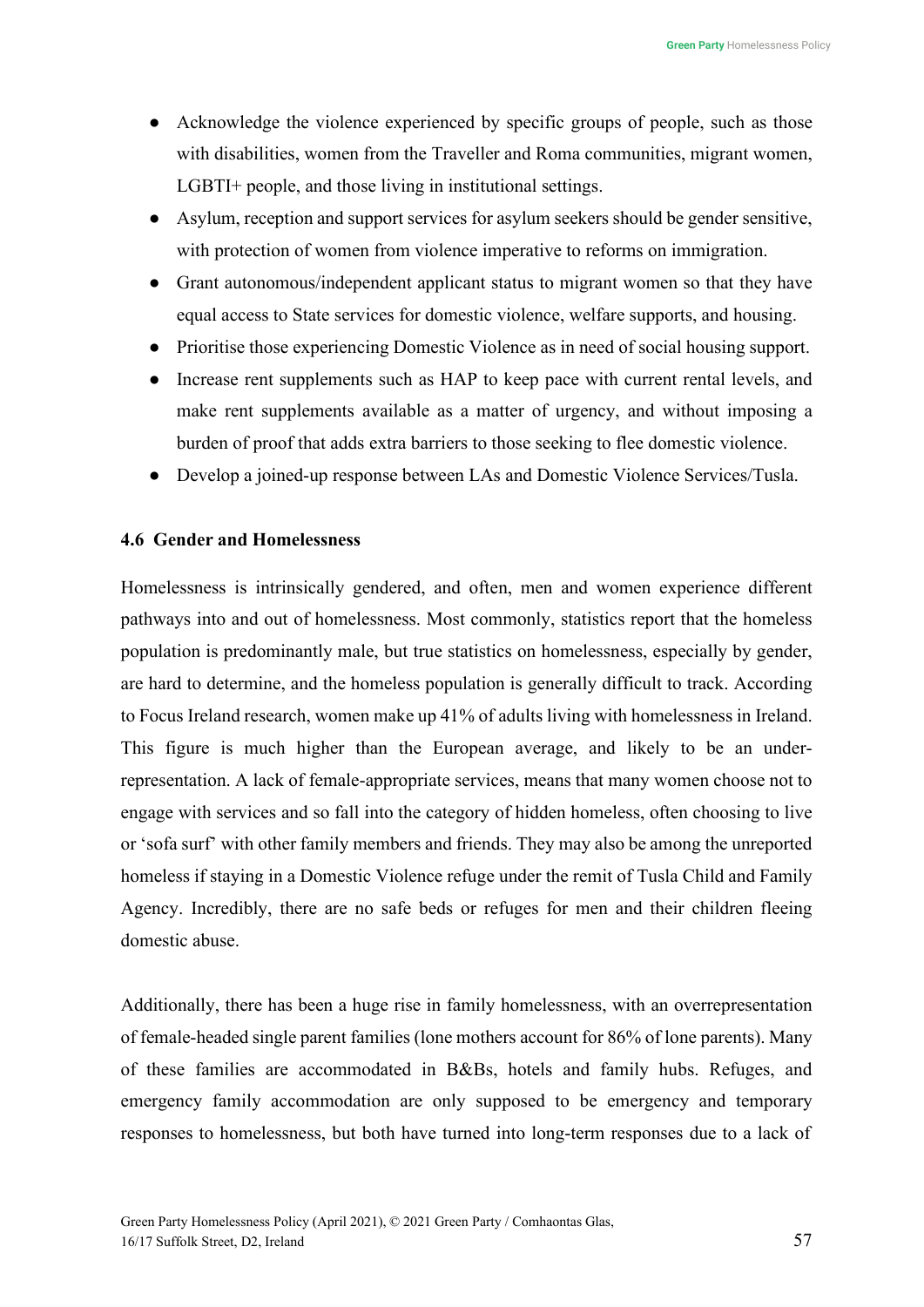affordable and social housing and rent supports that have not kept pace with rent, and fail to supply long-term, secure and adequate housing. Emergency responses are the more costly and less effective of long-term solutions, and lead to an institutionalisation of vulnerable women in Irish society.[133](#page-57-1) Women's experience of homelessness is most often detrimental to their health, with one study reporting that almost 90% of women who participated had been diagnosed with a physical or mental health problem for which specialist, trauma informed medical care is needed, including care after domestic violence, and sexual violence.<sup>[134](#page-57-2) [135](#page-57-3)</sup> [136](#page-57-4) Victims of gender-based violence, such as trafficked women and girls are particularly vulnerable and require specialist care and gender-specific accommodation. Trafficked women and girls are most often undocumented and therefore remain unrepresented in homelessness figures.

The LGBTQI+ community are also overrepresented in the homelessness population specifically amongst youth homelessness, with international studies reporting up to 40% of young people who experience homelessness are LGBTQI+. Family rejection is cited as a contributing factor to this, coupled with a lack of homeless prevention and support services to meet the needs of LGBTQI+ adults and youths.<sup>137 [138](#page-57-6)</sup>

# *4.6.1 Policy Points*

● We will take a disaggregated, intersectional/gendered perspective on prevention, reporting, and support of those at risk, or living with homelessness.

# <span id="page-57-0"></span>**5. Evaluation of Outcomes**

Research throughout Europe has found the best successes in Housing First based services are linked to fidelity to its fundamental principles, regardless of differences in social, health and housing and homelessness systems. Therefore, evaluating the outcomes of homelessness

<span id="page-57-2"></span><span id="page-57-1"></span><sup>133</sup> Focus Ireland: Shining a Light on Women's Homelessness, 2019. https:/[/www.focusireland.ie/shining-light-womens-homelessness/](http://www.focusireland.ie/shining-light-womens-homelessness/) <sup>134</sup> Focus Ireland, Young Families in the Homeless Crisis: Challenges and Solutions, 2018 http[s://www.focusireland.ie/wp](http://www.focusireland.ie/wp-)content/uploads/2018/12/Lambert-et-al-2018-Young-Families-in-the-Homeless-Crisis-Full-Report-1.pdf

<span id="page-57-3"></span><sup>&</sup>lt;sup>135</sup> National Women's Council of Ireland. The Impact of Homelessness on Women's Health, 201http[s://www.nwci.ie/images/uploads/NWCI\\_Womens\\_Health\\_and\\_Homelessness\\_-\\_6th\\_April\\_2018.pdf](http://www.nwci.ie/images/uploads/NWCI_Womens_Health_and_Homelessness_-_6th_April_2018.pdf)

<span id="page-57-4"></span><sup>136</sup> Men's Aid Ireland http[s://www.m](http://www.mensaid.ie/)e[nsaid.ie/](http://www.mensaid.ie/)

<span id="page-57-5"></span><sup>137</sup> Focus Ireland. Understanding LGBTQI+ Yuouth Homelessness in Ireland, 2019 http[s://www.focusireland.ie/understanding-lgbtqi](http://www.focusireland.ie/understanding-lgbtqi-)youth-homelessness-in-ireland/

<span id="page-57-6"></span><sup>138</sup> Focus Ireland (2020) A Qualitative Study of LGBTQI+ Youth Homelessness in Ireland http[s://www.focusireland.ie/wp](http://www.focusireland.ie/wp-)content/uploads/2020/09/LGBTQI-Youth-Homelessness-Report\_FINAL-VERSION.pdf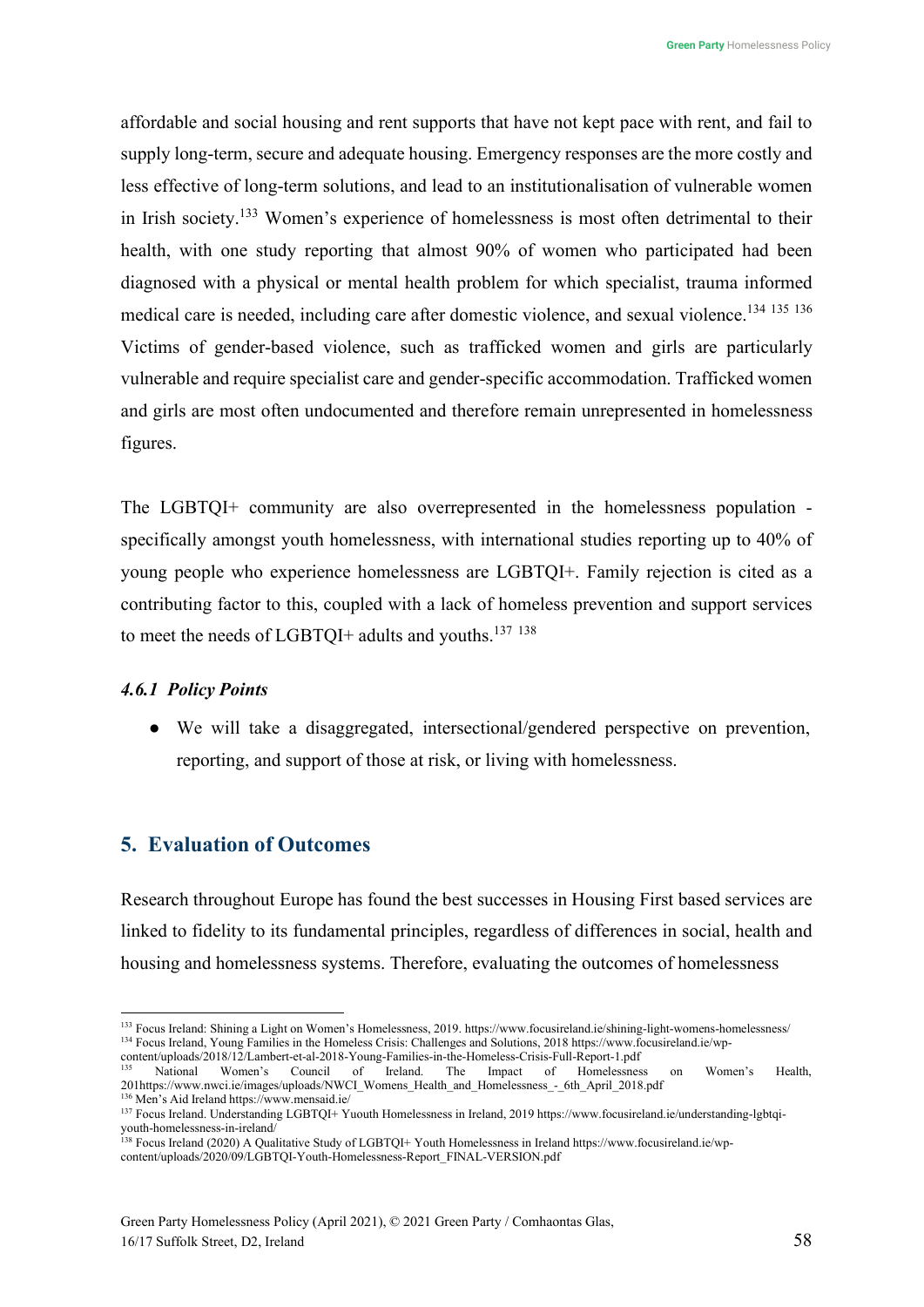services, and their fidelity to the core principles of Housing First are crucial assessments of the work being carried out. If the fundamental principles are not being followed, then the model being used cannot be described as an example of Housing First.<sup>139</sup>

As discussed above, Social Care Ireland has found considerable barriers to fidelity to the implementation of Housing First in Ireland.<sup>140</sup> At the same time, while the numbers of people relying on emergency homeless accommodation has been reduced from its peak of 10,514 in October 2019, there are still over 8.600 people recorded as being housed in emergency homeless accommodation, despite the State's Housing First National Implementation plan. This figure excludes those in 'own door' emergency accommodation, those in emergency refuges, in Direct Provision, or sleeping rough. The biggest drop in numbers was from January 2020 to June, remaining relatively constant since then. The twice yearly Dublin rough sleeper count also shows a decrease.<sup>[141](#page-58-3)</sup> Peter McVerry Trust reports finding more housing units such as apartments available as COVID-19 travel restrictions affect AirBnB bookings, while quieter streets have made rough sleeping people easier to find and get off the street and into supported accommodation units.<sup>142</sup> By measuring both the effectiveness of services (what they are achieving), and fidelity to the Housing First model, it can be discerned whether success or failure to achieve the outcomes intended are due to a temporary increase in housing units due to COVID-19, the successful implementation of Housing First principles, or something else. This gives a knowledge-based opportunity to improve services and outcomes.

#### <span id="page-58-0"></span>**5.1 Evaluation Measures**

The Housing First Europe Hub, Housing First Guide Europe gives a full toolkit for process and effectiveness evaluation.<sup>[143](#page-58-5)</sup> In order to evaluate the effectiveness of the Housing First programme, validated measures can be used. These are questions made available that have been tested and give consistent results generally acknowledged as accurate. This is the most expensive, but constant and comparable method of evaluation. Alternatively, simple observational techniques, or open questions to service users can be used to evaluate the

<span id="page-58-1"></span><sup>&</sup>lt;sup>139</sup> Housing First Europe Hub, Housing First Guide Europe (2020). 5.2. Process and Effectiveness Evaluation.

https://housingfirsteurope.eu/guide/evaluating-housing-first/process-and-effectiveness-evaluation/ <https://socialcareireland.ie/wp-content/uploads/2018/11/SCI-Presentation-David-Dowling.pdf>

<span id="page-58-3"></span><span id="page-58-2"></span><sup>&</sup>lt;sup>141</sup> Focus Ireland (2020) Latest figures: Homelessness in Ireland http[s://www.focusireland.ie/resource-hub/latest-figures-homelessness](http://www.focusireland.ie/resource-hub/latest-figures-homelessness-)ireland/

<span id="page-58-4"></span><sup>142</sup> Irish Examiner (April, 2020) Peter McVerry Trust calls for AirBnB apartments to be used to house homeless http[s://www.irishexaminer.com/news/arid-30993612.html](http://www.irishexaminer.com/news/arid-30993612.html)

<span id="page-58-5"></span><sup>&</sup>lt;sup>143</sup> Housing First Europe Hub, Housing First Guide Europe, Process and Effectiveness Evaluation https://housingfirsteurope.eu/guide/evaluating-housing-first/process-and-effectiveness-evaluation/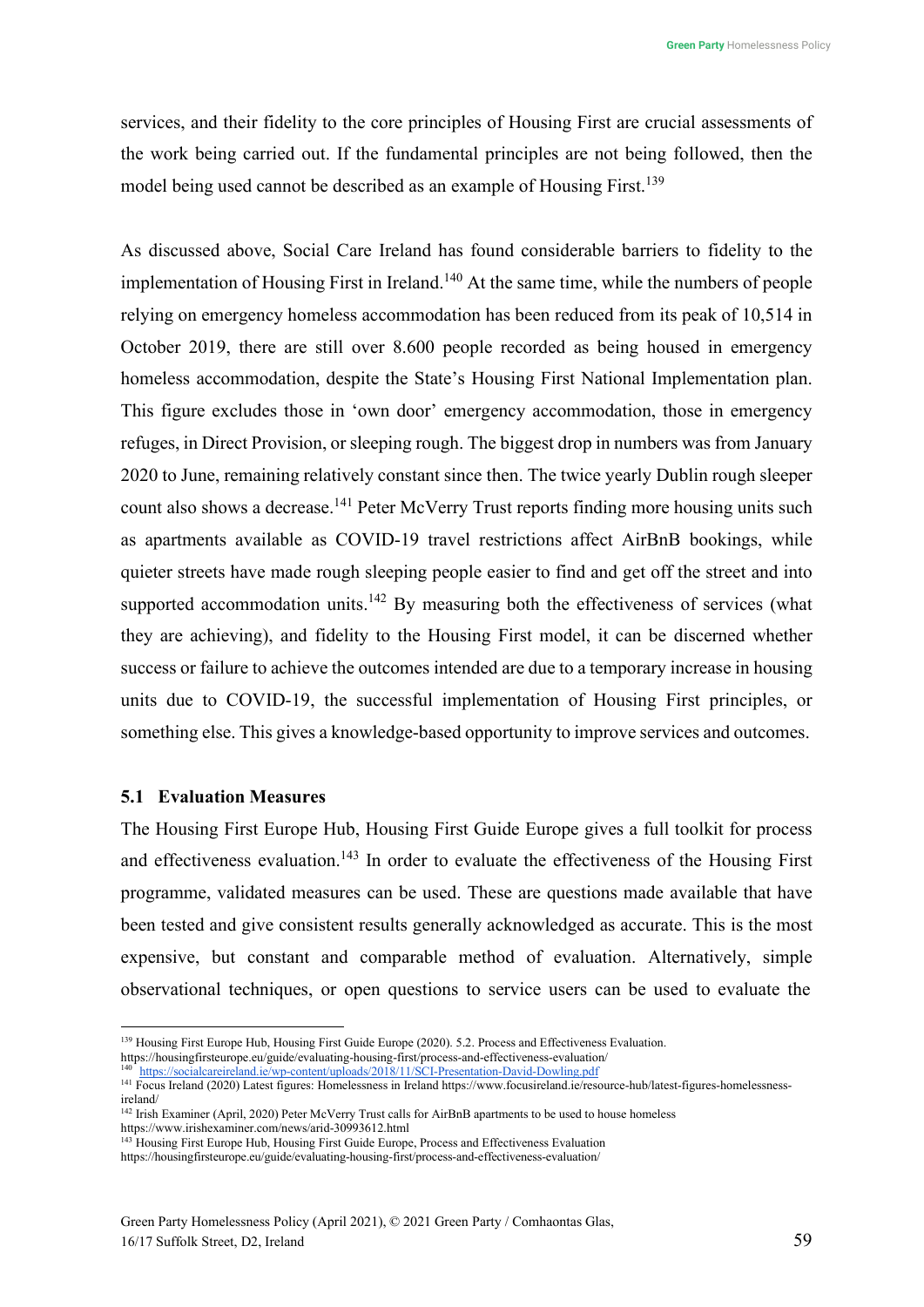outcomes of Housing First programmes. The latter is the most cost efficient, but subjective measure. These measures aim to assess:

- Housing sustainment and lasting exit from homelessness. This is a simple observational measure - if a service user has been living in the same adequate accommodation for a year, this is indicative of housing sustainment. Validated measures or open questions can be used to assess how service users feel about their homes, and how settled they are in terms of safety; affordability; amenities; adequacy; and the social geography of the neighbourhood.
- Enhanced health and wellbeing of Housing First Service users. This includes physical and mental health, limiting illness and disability, and substance use where this has been an issue. Validated measures or open questions can assess any improvements to the health and well-being of a Housing First programme.
- Improving social integration, including social support and esteem; social inclusion; productive activity and economic integration; and attention to work on anti-social behaviour if this has been an issue. Measurement of social integration could ask whether the user is in contact with family and/or friends, or whether they have a partner? Do they feel valued? Do they have access to support, and companionship? Do they have people they can easily approach for help and advice? Measurement of social and economic integration could include questions on participation in the community; their relationships and socialising in their neighbourhood; political enfranchisement; are they in education or paid work?
- Cost-effectiveness, especially in comparison with other homelessness services, and the savings for services such as health and other public spending.

There are a number of tests designed to assess Housing First fidelity to core principles. Examples of criteria are:

- Housing availability whether rapid rehousing into permanent housing units of participants' choice is available.
- Housing availability of choice in terms of affordability through subsidies, or a reasonable amount of the income - the optimum being 30% or less.
- Permanent housing tenure, with the optimum being no expected time limits on housing tenure.